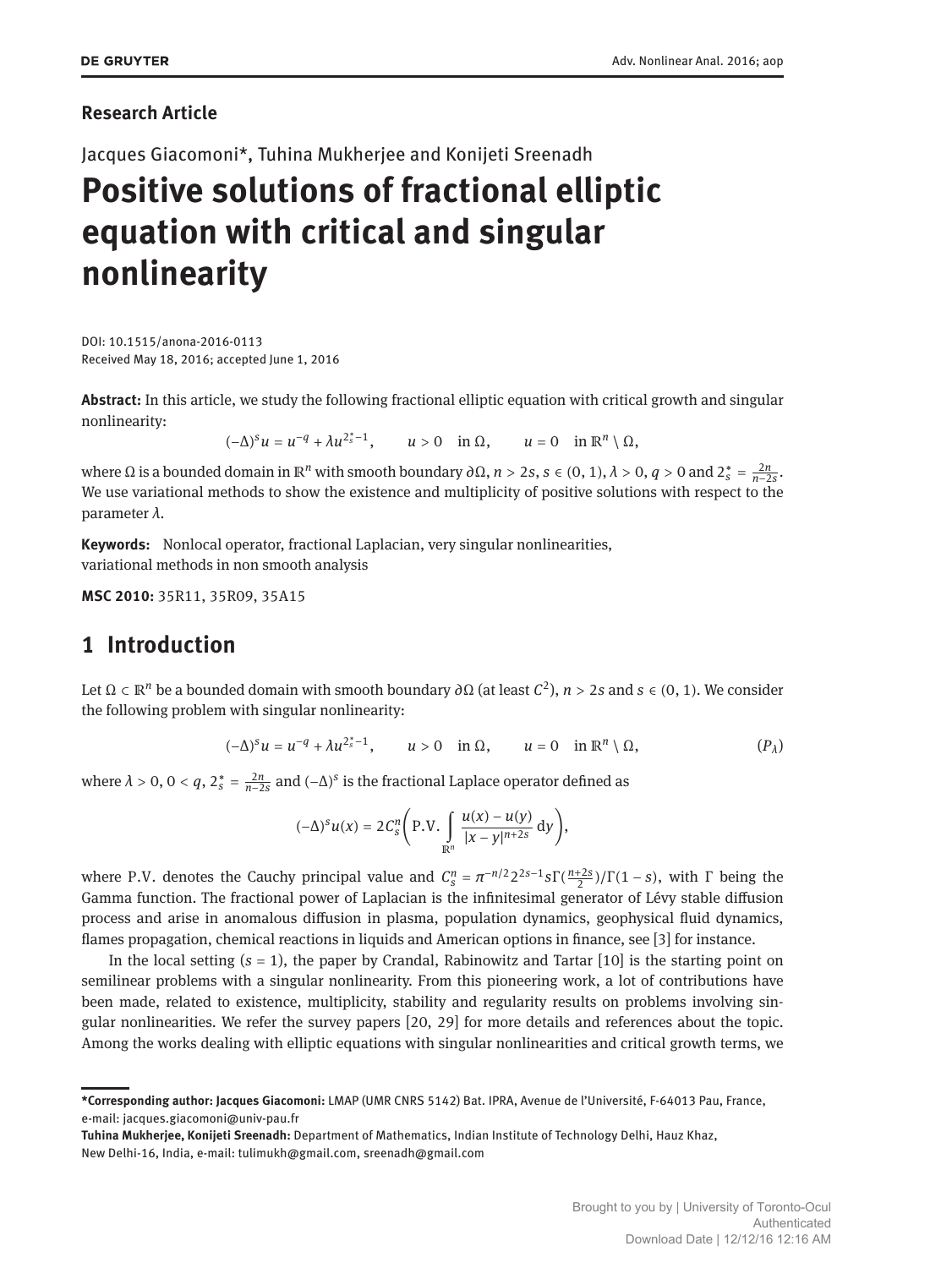cite  $[1, 17-19, 27, 28, 30, 31]$  and references therein, with no attempt to provide an exhaustive list. In  $[27]$ , Haitao explored existence and multiplicity results for the maximal range of the parameter  $\lambda$ , when  $0 < q < 1$ , using monotone iterations and the mountain pass lemma in the spirit of [2]. The singular problem for the case  $1 < q < 3$  is studied in [1, 12, 25], whereas, using the notion of very weak solutions introduced in [14, 15], Díaz, Hernández and Rakotoso in [13] proved the existence and regularity of weak solutions for any *q* > 0. In the quasilinear case with *p*-Laplacian, the multiplicity results are proved using Sobolev instead of Hölder minimizers when  $0 < q < 1$ . These results for  $q > 1$  are still open in the non radial case. For related results, we refer to [11, 23, 24, 26, 28] and references therein. For the case  $q > 3$ , Hirano, Saccon and Shioji in [31] studied the existence of  $L^1_{loc}$  solutions *u* such that  $(u-\epsilon)^+ \in H^1_0(\Omega)$  for all  $\epsilon > 0$ , using variational methods and the critical point theory of non-smooth analysis.

Recently, the study of fractional elliptic equations attracted lot of interests by researchers in nonlinear analysis. Subcritical growth problems (without singular nonlinearity) are studied in  $[8, 34-36, 42, 44]$  and Brezis–Nirenberg type critical exponent (and non singular) problems are studied in  $[6, 37, 38, 43, 45, 46]$ . We refer also to the survey about variational methods for non local equations [33]. In [5], Barrios et al. considered the problem

$$
(-\Delta)^s u = \lambda \frac{f(x)}{u^{\gamma}} + M u^p, \qquad u > 0 \quad \text{in } \Omega, \qquad u = 0 \quad \text{in } \mathbb{R}^n \setminus \Omega,
$$

where  $n > 2s$ ,  $M \ge 0$ ,  $0 < s < 1$ ,  $\gamma > 0$ ,  $\lambda > 0$ ,  $1 < p < 2_s^* - 1$  and  $f \in L^m(\Omega)$ , with  $m \ge 1$ , is a nonnegative function. Therein they studied the existence of distributional solutions using the uniform estimates of  $\{u_n\}$ , which are the unique solutions of regularized problems with the singular term  $u^{-\gamma}$  replaced by  $(u + \frac{1}{n})^{-\gamma}$ . They also discussed multiplicity results when  $M > 0$  and for small  $\lambda$  in the subcritical case. The critical exponent problem with singular nonlinearity  $\lambda u^{-q}+u^{2_s^*-1}$ ,  $0 < q < 1$ , is recently studied in [39]. To the best of our knowledge, there are no works on existence results when  $q > 1$ .

In this paper we study the existence and multiplicity of positive solutions to a class of problems with a singular type nonlinearity  $\lambda u^{-q} + u^{2_s^* - 1}$  for all  $q > 0$  in the spirit of [31]. Besides, the functional

$$
J(u)=\frac{C_s^{n}}{2}\|u\|_{H_0^s(\Omega)}^2-\frac{1}{1-q}\int\limits_{\Omega}|u|^{1-q}\,{\rm d} x-\frac{\lambda}{2_s^*}\int\limits_{\Omega}|u|^{2_s^*}\,{\rm d} x
$$

(taking  $q \neq 1$  for simplicity), associated to problem  $(P_\lambda)$ , is not differentiable, even in the sense of Gâteaux. For the case  $0 < q < 1$ , the functional *I* is continuous on  $X_0$ , but when  $q \ge 1$ , the functional *I* is neither defined on the whole space nor it is continuous on  $D(I) = \{u \in H_0^s(\Omega) : I(u) < \infty\}$ . With these difficulties and taking into account the non local feature of the operator, it is not easy to treat the problem with the usual variational approach. Another difficulty arises in showing that the weak solutions of (*Pλ*) are classical because the standard bootstrap arguments may not work. Overcoming these difficulties, we prove existence, multiplicity and regularity of solutions for  $(P_\lambda)$ . For that we appeal to the critical point theory from non-smooth analysis. Precisely, we use a variant of the linking theorem (see Theorem 2.4) as in [31]. We also use a suitable positive subsolution combined with a weak comparison principle in the non local setting, in order to control the behavior of the singular nonlinearity in the variational setting of  $(P_{\lambda})$ .

The paper is organized as follows. In Section 2, we recall some results from non-smooth analysis and give the functional setting for the fractional Laplacian.

In Section 3, we prove the existence of the first solution by Perron's method for non-smooth functionals. Here, we adapt the variational approach in the work of Hirano, Saccon and Shioji [31] to the non local setting. We obtain our results using an approach based on non-smooth analysis, considering solutions of  $(P_\lambda)$  as critical points of *I* in some suitable non-smooth sense.

In Section 4, we prove the multiplicity result stated in Theorem 2.10. For that we show that the energy functional possesses a linking geometry and apply an appropriate version of the linking theorem. We point out that the multiplicity result obtained here is sharp in the sense that the problem has no solution outside the interval where multiplicity fails.

Finally, in Section 5, we extend the main results obtained in Section 3 and 4 to dimension one. In this case, the critical growth is given by the Orlicz space imbedding, stated in Theorem 5.1. Applying the harmonic extension introduced in [9], we study an equivalent local problem as in [8, 21, 22].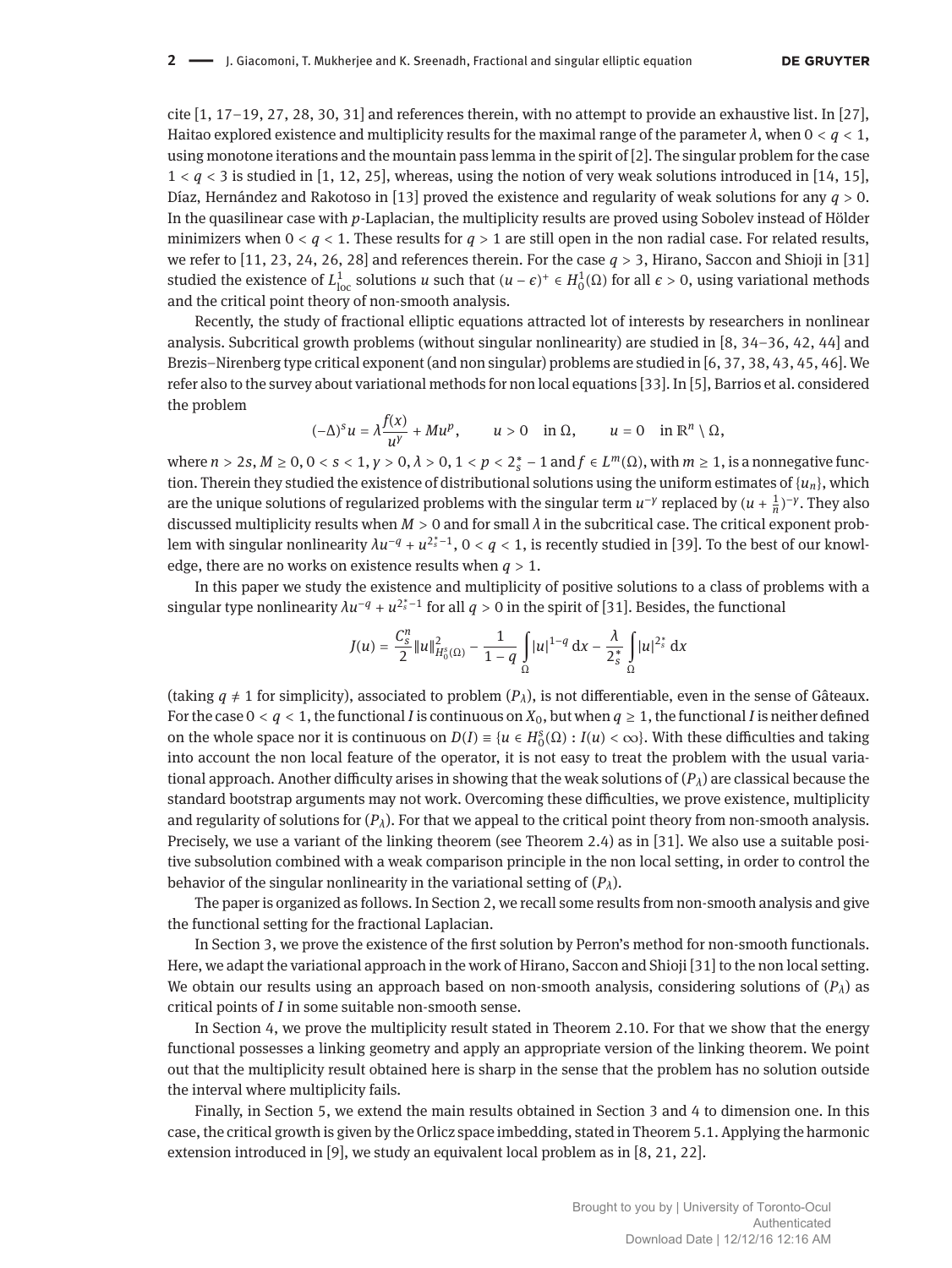We use the following notations:

- For two real valued functions *u* and *v*, we define  $u \lor v = \max\{u, v\}$  and  $u \land v = \min\{u, v\}$ .
- We say  $u > v$  in  $\Omega$  if ess inf<sub>K</sub>  $u v > 0$  for any compact subset K of  $\Omega$ .
- We denote by  $|\cdot|_p$  the standard norm in  $L^p(\Omega)$ ,  $1 \le p \le \infty$ .
- $\bullet$  For a Carathéodory function *f* : Ω × ℝ → ℝ, we denote the partial derivative  $\frac{\partial f}{\partial u}(x, u)$  by  $f'(x, u)$ .
- $We set d(x) := dist(x, ∂Ω)$ ,  $x ∈ Ω$ .

### **2 Preliminaries and main results**

We recall some definitions for the critical point of a non-smooth function, definitions of function spaces and results that are required in later sections.

#### **2.1 Some deőnitions and results from non smooth analysis**

**Definition 2.1.** Let *H* be a Hilbert space and *I*: *H* → (−∞, ∞) be a proper (i.e., *I*  $\neq \infty$ ) lower semicontinuous functional.

(i) Let  $D(I) = \{u \in H : I(u) < \infty\}$  be the domain of *I*. For every  $u \in D(I)$ , we define the Fréchet sub-differential of *I* at *u* as the set

$$
\partial^{-} I(u) = \left\{ \alpha \in H : \lim_{v \to u} \frac{I(v) - I(u) - \langle \alpha, v - u \rangle}{\|v - u\|_{H}} \ge 0 \right\}.
$$

(ii) For every  $u \in H$ , we define

$$
\|\partial^{-}I(u)\| = \begin{cases} \min\{\|\alpha\|_{H} : \alpha \in \partial^{-}I(u)\} & \text{if } \partial^{-}I(u) \neq \emptyset, \\ \infty & \text{if } \partial^{-}I(u) = \emptyset. \end{cases}
$$

*We know that*  $\partial$ *<sup>-</sup>I*(*u*) is a closed convex set which may be empty. If *u* ∈ *D*(*I*) is a local minimizer for *I*, then it can be seen that  $0 \in \partial^{-}I(u)$ .

**Remark 2.2.** We remark that if  $I_0: H \to (-\infty, \infty]$  is a proper, lower semicontinuous, convex functional,  $I_1: H \to \mathbb{R}$  is a  $C^1$ -functional and  $I = I_1 + I_0$ , then  $\partial^- I(u) = \nabla I_1(u) + \partial I_0(u)$  for every  $u \in D(I) = D(I_0)$ , where *∂I*<sup>0</sup> denotes the usual subdifferential of the convex functional *I*0. Thus, *u* is said to be a critical point of *I* if *u* ∈ *D*(*I*<sub>0</sub>) and for every *v* ∈ *H*, we have

$$
\langle \nabla I_1(u), v - u \rangle + I_0(v) - I_0(u) \ge 0.
$$

**Definition 2.3.** For a proper, lower semicontinuous functional  $I: H \to (-\infty, \infty]$ , we say that *I* satisfies Cerami's variant of the Palais–Smale condition at level *c* (in short, *I* satisfies (CPS)<sub>c</sub>), if any sequence { $u_n$ }  $\subset$  *D*(*I*) such that  $I(u_n) \to c$  and  $(1 + ||u_n||) \|\|\partial^{-1}(u_n)\| \to 0$  has a strongly convergent subsequence in *H*.

Analogous to the mountain pass theorem, we have the following linking theorem for non-smooth functionals.

**Theorem 2.4** (see [31, Theorem 2]). Let H be a Hilbert space. Assume  $I = I_0 + I_1$ , where  $I_0: H \to (-\infty, \infty]$  is *a proper, lower semicontinuous, convex functional and I*<sup>1</sup> : *H* → ℝ *is a C*<sup>1</sup> *-functional. Let D<sup>n</sup>* , *S <sup>n</sup>*−<sup>1</sup> *denote, respectively, the closed unit ball and its boundary in* ℝ*<sup>n</sup> , and let ψ*: *S <sup>n</sup>*−<sup>1</sup> → *D*(*I*) *be a continuous function such that*

$$
\Phi:=\{\varphi\in C(D^n,D(I)):\varphi|_{S^{n-1}}=\psi\}\neq\emptyset.
$$

*Let A be a relatively closed subset of D*(*I*) *such that*

 $A \cap \psi(S^{n-1}) = \emptyset$ ,  $A \cap \phi(D^n) \neq \emptyset$  for all  $\phi \in \Phi$  and  $\inf I(A) \geq \sup I(\psi(S^{n-1}))$ .

*Deőne*

$$
c := \inf_{\varphi \in \Phi} \sup_{x \in D^n} I(\varphi(x)).
$$

*Assume that c is finite and that I satisfies (CPS)<sub>c</sub>. Then there exists*  $u \in D(I)$  *such that*  $I(u) = c$  *and*  $0 \in \partial^{-1}(u)$ *. Furthermore, if*  $\inf I(A) = c$ *, then there exists*  $u \in A \cap D(I)$  *such that*  $I(u) = c$  *and*  $0 \in \partial^{-1}(u)$ *.*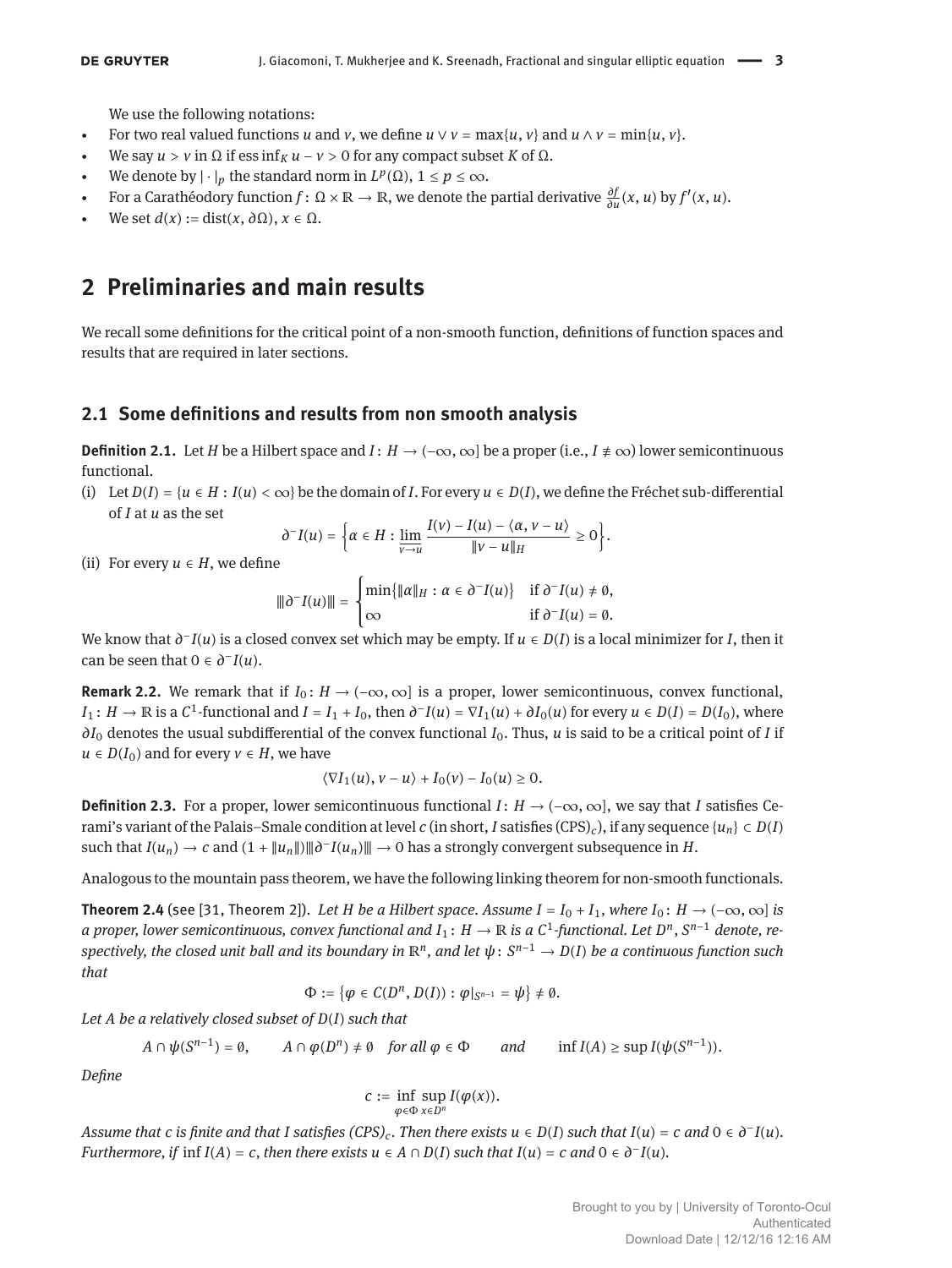#### **2.2 Functional setting and preliminaries**

In [45], Servadei and Valdinoci discussed the Dirichlet boundary value problem for the fractional Laplacian using variational techniques. Due to the nonlocalness of the fractional Laplacian, they introduced the function space  $(X_0, \|\cdot\|_{X_0})$ . The space *X* is defined as

$$
X = \left\{ u \mid u \colon \mathbb{R}^n \to \mathbb{R} \text{ is measurable, } u|_{\Omega} \in L^2(\Omega) \text{ and } \frac{(u(x) - u(y))}{|x - y|^{n/2+s}} \in L^2(Q) \right\},
$$

where  $Q = \mathbb{R}^{2n} \setminus (\mathbb{C}\Omega \times \mathbb{C}\Omega)$  and  $\mathbb{C}\Omega := \mathbb{R}^n \setminus \Omega$ . The space X is endowed with the norm defined as

$$
||u||_X = ||u||_{L^2(\Omega)} + [u]_X,
$$

where

$$
[u]_X = \left(\int_{Q} \frac{|u(x) - u(y)|^2}{|x - y|^{n+2s}} dx dy\right)^{1/2} = \left(\frac{1}{C_s^n} \int_{\Omega} u(-\Delta)^s u dx dy\right)^{1/2}.
$$

Then we define

$$
X_0 = \{u \in X : u = 0 \text{ a.e. in } \mathbb{R}^n \setminus \Omega\}.
$$

Also, there exists a constant  $C > 0$  such that  $||u||_{L^2(\Omega)} \leq C[u]_X$  for all  $u \in X_0$ . Hence,  $||u|| = [u]_X$  is a norm on (*X*<sub>0</sub>,  $\|\cdot\|$ ) and *X*<sub>0</sub> is a Hilbert space. Note that the norm  $\|\cdot\|$  involves the interaction between Ω and  $\mathbb{R}^n \setminus \Omega$ . We denote  $\|\cdot\| = [\cdot]_X$  the norm in  $X_0$ . From the embedding results, we know that  $X_0$  is continuously, and compactly embedded in *L<sup>r</sup>*(Ω) when 1 ≤ *r* < 2<sup>*\**</sup><sub>*s*</sub> and the embedding is continuous but not compact if *r* = 2<sup>*\**</sup><sub>*s*</sub>. We define

$$
S_{s} = \inf_{u \in X_{0}\setminus\{0\}} \frac{\int_{Q} \frac{|u(x)-u(y)|^{2}}{|x-y|^{n+2s}} dx dy}{\left(\int_{\Omega} |u|^{2^{*}_{s}} dx\right)^{2/2^{*}_{s}}}.
$$

Consider the family of functions  ${U_{\epsilon}}$  defined as

$$
U_{\epsilon}(x) = \epsilon^{-(n-2s)/2} u^* \left(\frac{x}{\epsilon}\right), \quad x \in \mathbb{R}^n,
$$

where

$$
u^*(x) = \bar{u}\left(\frac{x}{S_s^{1/(2s)}}\right)
$$
,  $\bar{u}(x) = \frac{\tilde{u}(x)}{|u|_{2_s^*}}$  and  $\tilde{u}(x) = \alpha(\beta^2 + |x|^2)^{-(n-2s)/2}$ ,

with *α*  $\in$  R \ {0} and *β* > 0 being fixed constants. Then, for each *ε* > 0, *U<sub><i>ε*</sub> satisfies</sub>

$$
(-\Delta)^s u = |u|^{2_s^*-2}u \quad \text{in } \mathbb{R}^n,
$$

and verifies the equality

$$
\int_{\mathbb{R}^n} \int_{\mathbb{R}^n} \frac{|U_{\epsilon}(x) - U_{\epsilon}(y)|^2}{|x - y|^{n+2s}} dx dy = \int_{\mathbb{R}^n} |U_{\epsilon}|^{2_s^*} dx = S_s^{n/(2s)}.
$$

For a proof, we refer to [45].

**Definition 2.5.** A function  $u \in L^1_{loc}(\Omega)$  is said to be a weak solution of  $(P_\lambda)$  if the following hold:

- (i)  $\inf_{x \in K} u(x) > 0$  for every compact subset  $K \subset \Omega$ ,
- (ii) *u* solves the PDE in  $(P_\lambda)$  in the sense of distributions,
- (iii)  $(u − \epsilon)^+$  ∈  $X_0$  for every  $\epsilon > 0$ .

In order to prove the existence results for  $(P_\lambda)$ , we translate the problem by the solution of the purely singular problem:

$$
(-\Delta)^s u = u^{-q}, \qquad u > 0 \quad \text{in } \Omega, \qquad u = 0 \quad \text{in } \mathbb{R}^n \setminus \Omega. \tag{P_0}
$$

In [5], it is shown that the problem  $(P_0)$  has a minimal solution  $\bar{u} \in L^\infty(\Omega)$  (by construction). Now we consider the following translated problem:

$$
(-\Delta)^s u + \bar{u}^{-q} - (u+\bar{u})^{-q} = \lambda (u+\bar{u})^{2_s^*-1}, \qquad u > 0 \quad \text{in} \ \Omega, \qquad u = 0 \quad \text{in} \ \mathbb{R}^n \setminus \Omega. \tag{$\bar{P}_\lambda$}
$$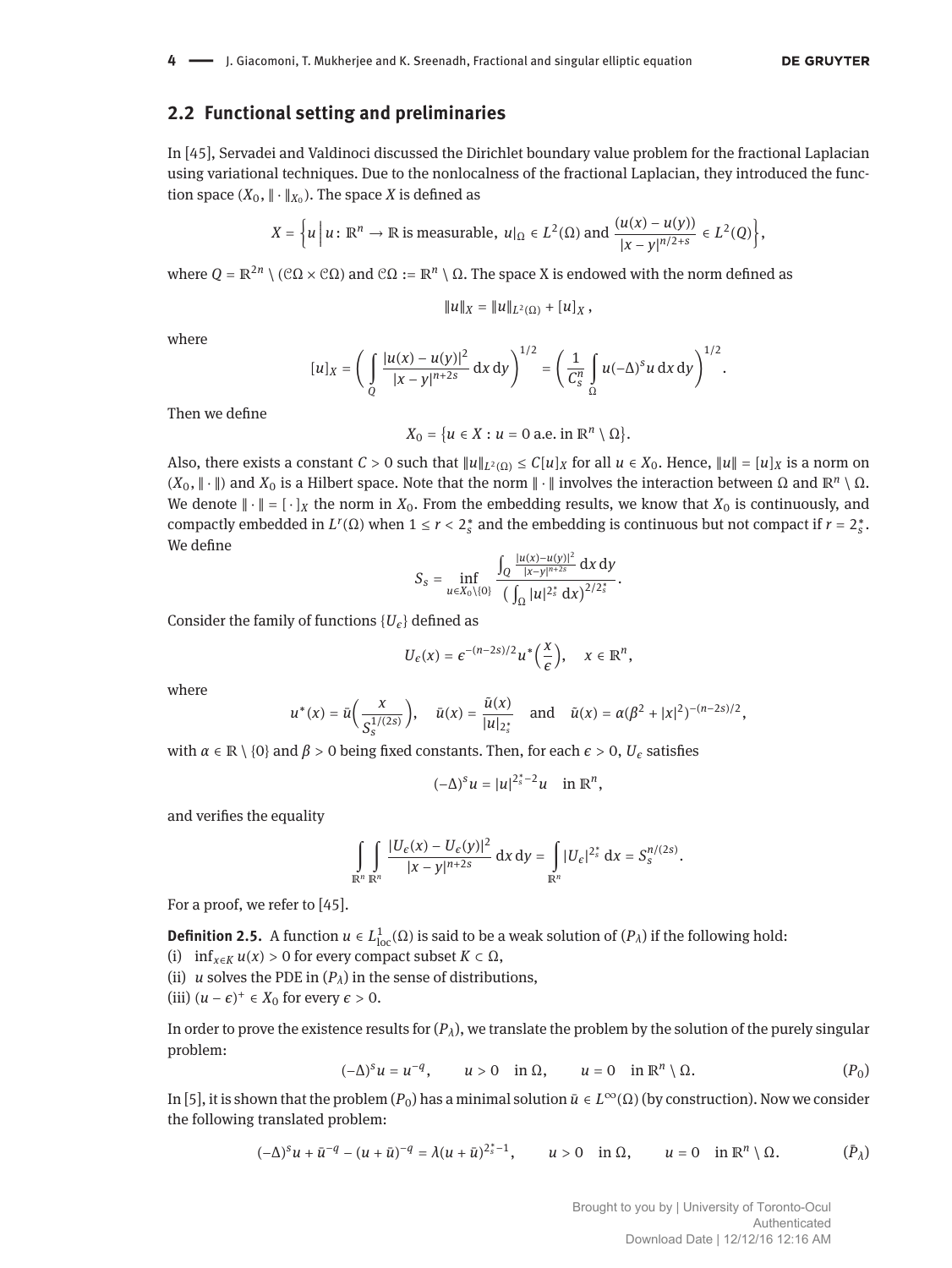Clearly, we can notice that  $u + \bar{u}$  is a solution of  $(P_\lambda)$  if and only if  $u \in X_0$  solves  $(\bar{P}_\lambda)$  in the sense of distributions, and hence it is sufficient to show existence and multiplicity results for  $(\bar{P}_\lambda).$  We define the function  $g: \Omega \times \mathbb{R} \to \mathbb{R} \cup \{-\infty\}$  by

$$
g(x, s) = \begin{cases} (\bar{u}(x))^{-q} - (s + \bar{u}(x))^{-q} & \text{if } s + \bar{u}(x) > 0, \\ -\infty & \text{otherwise.} \end{cases}
$$

We can easily see that *g* is nonnegative and non-decreasing in *s*. The required measurability of *g*( ⋅ , *s*) follows from [31, Lemmas 1 and 2]. We now define the notions of subsolution and supersolution for problem ( $\bar{P}_{\lambda}$ ).

**Definition 2.6.**  $\phi \in X$  is called a subsolution (resp. a supersolution) of  $(\bar{P}_{\lambda})$  if the following hold:

(i)  $\phi^+ \in X_0$  (resp.  $\phi^- \in X_0$ ),

(ii) 
$$
g(\cdot, \phi) \in L^1_{loc}(\Omega)
$$
,

(iii) For all  $w \in X_0$ ,  $w \ge 0$ , we have

$$
C_S^n\int\limits_{Q}\frac{(\phi(x)-\phi(y))(w(x)-w(y))}{|x-y|^{n+2s}}\,dx\,dy+\int\limits_{\Omega}(g(x,\phi)-\lambda(\phi+\bar{u})^{2_s^*-1})w\,dx\leq 0 \quad \text{(resp.}\geq 0).
$$

**Definition 2.7.** A function  $\phi$  is a weak solution of  $(\bar{P}_\lambda)$  if it is both a subsolution and a supersolution of  $(\bar{P}_\lambda)$ . That is,  $\phi \in X_0$ ,  $g(\cdot, \phi) \in L^1_{loc}(\Omega)$  and for all  $\psi \in C_0^{\infty}(\Omega)$ ,

$$
C_S^n\int\limits_Q\frac{(\phi(x)-\phi(y))(\psi(x)-\psi(y))}{|x-y|^{n+2s}}\,dx\,dy+\int\limits_\Omega\big(g(x,\phi)\psi-\lambda(\phi+\bar{u})^{2_s^*-1}\psi\big)\,dx=0.
$$

**Definition 2.8.** A nonnegative function  $u \in X_0$  is called positive weak solution to  $(\bar{P}_\lambda)$  if *u* satisfies Definition 2.7 and ess inf<sub>*K*</sub>  $u > 0$  for any compact set *K* of  $\Omega$ .

**Definition 2.9.** We say  $\phi$  is a strict subsolution (resp. strict supersolution) of  $(\bar{P}_\lambda)$  if  $\phi$  is a subsolution (resp. a supersolution) and

$$
C_S^n \int\limits_{Q} \frac{(\phi(x) - \phi(y))(\psi(x) - \psi(y))}{|x - y|^{n+2s}} dx dy + \int\limits_{\Omega} (g(x, \phi)\psi - \lambda(\phi + \bar{u})^{2_s^* - 1}\psi) dx < 0 \quad \text{(resp.} > 0\text{)}
$$

for all  $\psi \in X_0 \setminus \{0\}$  and  $\psi \geq 0$ .

With this introduction we state our main theorem.

**Theorem 2.10.** *There exist*  $\Lambda > 0$  *and*  $\alpha \in (0, 1)$  *such that the following hold:* 

- (i)  $(P_\lambda)$  *admits at least two positive solutions in*  $C^{\alpha}_{loc}(\Omega) \cap L^{\infty}(\Omega)$  *for every*  $\lambda \in (0, \Lambda)$ *.*
- (ii)  $(P_\lambda)$  *admits no solution for*  $\lambda > \Lambda$ .
- (iii)  $(P_\Lambda)$  *admits at least one positive solution*  $u_\Lambda \in C^\alpha_{loc}(\Omega) \cap L^\infty(\Omega)$ *.*

# **3 Regularity of weak solutions of** (*P***̄** *λ*)

In this section, we shall prove some regularity properties of positive weak solutions of (*P*̄ *<sup>λ</sup>*). We will need the following important lemma.

**Lemma 3.1.** *For each*  $w \in X_0$ ,  $w \ge 0$ , there exists a sequence { $w_k$ } in  $X_0$  such that  $w_k \to w$  strongly in  $X_0$ , where  $0 \leq w_1 \leq w_2 \leq \cdots$  *and*  $w_k$  *has compact support in*  $\Omega$  *for each k.* 

*Proof.* Let  $w \in X_0$ ,  $w \ge 0$  and  $\{\psi_k\}$  be sequence in  $C_c^{\infty}(\Omega)$  such that  $\psi_k$  is nonnegative and converges strongly to *w* in  $X_0$ . Define  $z_k = \min\{\psi_k, w\}$ . Then  $z_k \to w$  strongly to *w* in  $X_0$ . Now we set  $w_1 = z_{r_1}$ , where  $r_1 > 0$ is such that  $||z_{r_1} - w|| \le 1$ . Then max{*w*<sub>1</sub>, *z<sub>m</sub>*} → *w* strongly as  $m \to \infty$ , thus we can find  $r_2 > 0$  such that  $\|\max\{w_1, z_{r_2}\} - w\| \leq 1/2$ . We set  $w_2 = \max\{w_1, z_{r_2}\}$ , and get that  $\max\{w_2, z_m\} \to w$  strongly as  $m \to \infty$ .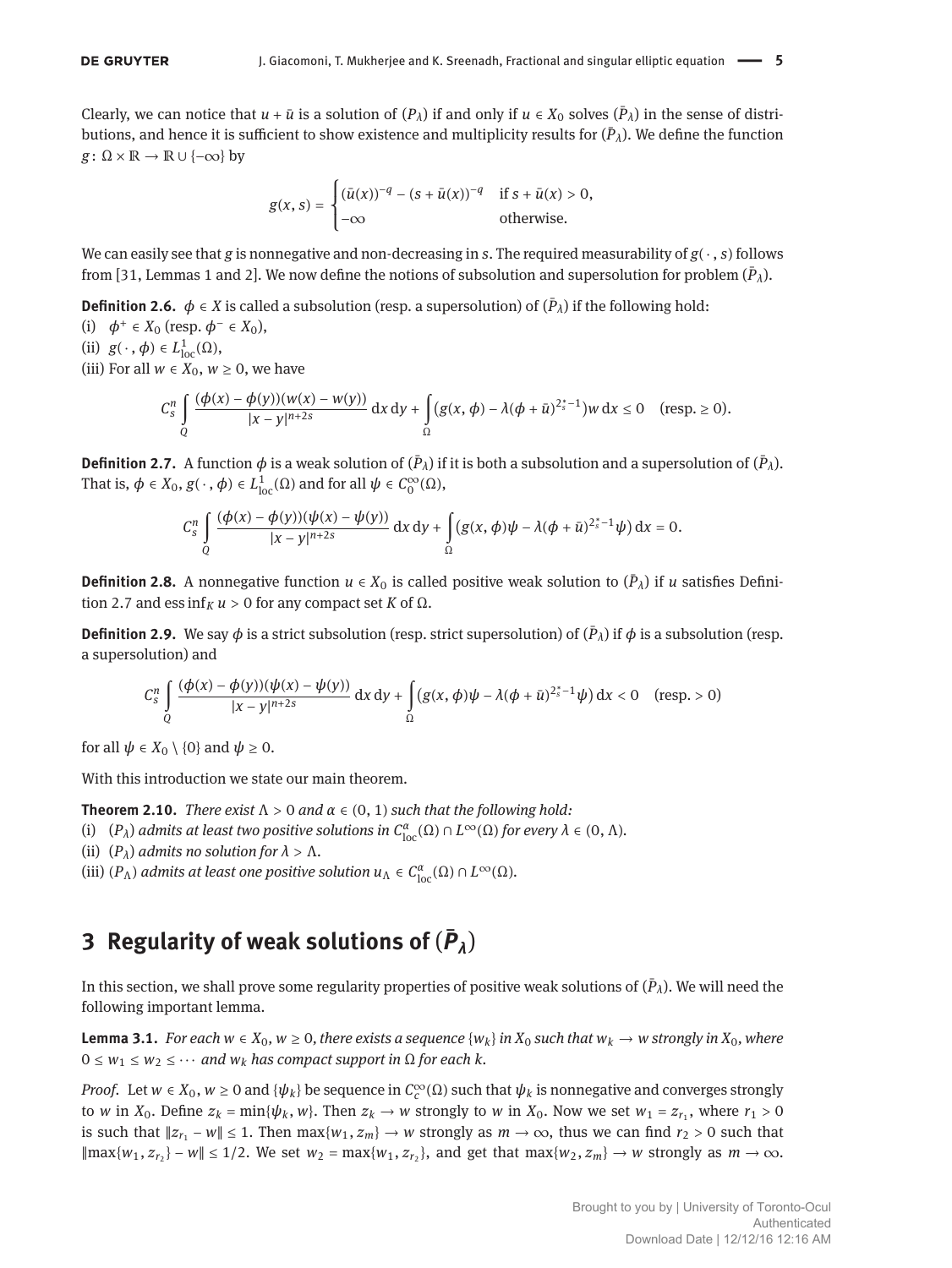Consequently, by induction, we set  $w_{k+1} = \max\{w_k, z_{r_{k+1}}\}$  to obtain the desired sequence, since we can see that  $w_k \in X_0$  has compact support for each  $k$  and  $\|\max\{w_k, z_{r_{k+1}}\} - w\| \leq 1/(k+1)$ , which imply that  $\{w_k\}$ converges strongly to *w* in  $X_0$  as  $k \to \infty$ .

**Lemma 3.2.** *Suppose that u is a nonnegative weak solution of*  $(\bar{P}_{\lambda})$ *. Then, for each*  $w \in X_0$ *,*  $g(x, u)w \in L^1(\Omega)$ *and*

$$
C_{s}^{n} \int_{Q} \frac{(u(x) - u(y))(w(x) - w(y))}{|x - y|^{n+2s}} dx dy + \int_{\Omega} (g(x, u) - \lambda(u + \bar{u})^{2^{s}_{*} - 1}) w dx = 0.
$$

*Proof.* Let  $w \in X_0$ ,  $w \ge 0$ . By Lemma 3.1, we obtain a sequence  $\{w_k\} \in X_0$  such that  $\{w_k\} \to w$  strongly in  $X_0$ , each  $w_k$  has compact support in  $\Omega$  and  $0 \leq w_1 \leq w_2 \leq \cdots$ . For each fixed *k*, we can find a sequence  $\{\psi_n^k\}\subset C_c^{\infty}(\Omega)$  such that  $\psi_n^k\geq 0$ ,  $\bigcup_n$  supp  $\psi_n^k$  is contained in a compact subset of  $\Omega$ ,  $\{\|\psi_n^k\|_{\infty}\}$  is bounded and  $\|\psi_n^k - w_k\| \to 0$  strongly as  $n \to \infty$ . Since  $u$  is a weak solution of  $\bar{P_\lambda}$ , we get

$$
C_s^n\int\limits_Q \frac{(u(x)-u(y))( \psi_n^k(x)-\psi_n^k(y))}{|x-y|^{n+2s}}\, \mathrm{d} x\, \mathrm{d} y=\int\limits_\Omega g(x,u)\psi_n^k\, \mathrm{d} x+\lambda\int\limits_\Omega (u+\bar{u})^{2^s_*-1}\psi_n^k\, \mathrm{d} x.
$$

By Lebesgue's dominated convergence theorem, as  $n \to \infty$ , we get

$$
\int_{\Omega} g(x, u) w_k dx = -C_s^n \int_{Q} \frac{(u(x) - u(y))(w_k(x) - w_k(y))}{|x - y|^{n+2s}} dx dy + \lambda \int_{\Omega} (u + \bar{u})^{2^s_* - 1} w_k dx.
$$

Using the monotone convergence theorem and the nonnegativity of *u*, we obtain  $g(x, u)w \in L^1(\Omega)$  and

$$
\int_{\Omega} g(x, u)w \, dx = -C_s^n \int_{\Omega} \frac{(u(x) - u(y))(w(x) - w(y))}{|x - y|^{n+2s}} \, dx \, dy + \lambda \int_{\Omega} (u + \bar{u})^{2^s_* - 1} w \, dx.
$$

If  $w \in X_0$ , then  $w = w^+ - w^-$  and  $w^+$ ,  $w^- \ge 0$ . Since we proved the lemma for each  $w \in X_0$ ,  $w \ge 0$ , we obtain the conclusion.  $\Box$ 

**Theorem 3.3.** *Any nonnegative weak solution of*  $(\bar{P}_{\lambda})$  *belongs to*  $L^{\infty}(\Omega)$ *.* 

*Proof.* We follow the bootstrap argument used in [4]. We use the following inequality for the fractional Laplacian:

$$
(-\Delta)^{s}\varphi(u) \leq \varphi'(u)(-\Delta)^{s}u, \qquad (3.1)
$$

where  $\varphi$  is a convex and differentiable function. We define

$$
\varphi(t) = \varphi_{T,\beta}(t) \begin{cases} 0 & \text{if } t \leq 0, \\ t^{\beta} & \text{if } 0 < t < T, \\ \beta T^{\beta-1}(t-T) + T^{\beta} & \text{if } t \geq T, \end{cases}
$$

where  $\beta > 1$  and  $T > 0$  is large. Then  $\varphi$  is Lipschitz with constant  $M = \beta T^{\beta-1}$  and  $\varphi(u) \in X_0$ . Consequently,

$$
\|\varphi(u)\| = \left(\int\limits_{Q} \frac{|\varphi(u(x)) - \varphi(u(y))|^2}{|x - y|^{n+2s}} \, \mathrm{d}x \, \mathrm{d}y\right)^{1/2} \le \left(\int\limits_{Q} \frac{M^2|u(x) - u(y)|^2}{|x - y|^{n+2s}} \, \mathrm{d}x \, \mathrm{d}y\right)^{1/2} = M^2 \|u\|.
$$

Using  $\|\varphi(u)\| = (1/C_s^n)^{1/2} \|(-\Delta)^{s/2} \varphi(u)\|_2$ , we obtain

$$
\frac{1}{C_S^n} \int\limits_{\Omega} \varphi(u)(-\Delta)^s \varphi(u) = \|\varphi(u)\|^2 \ge S_S |\varphi(u)|^2_{2^*_s},\tag{3.2}
$$

where  $S_s$  is as defined in Section 1. Since  $\varphi$  is convex and  $\varphi(u)\varphi'(u) \in X_0$ , we obtain

$$
\int_{\Omega} \varphi(u)(-\Delta)^s \varphi(u) dx \le \int_{\Omega} \varphi(u)\varphi'(u)(-\Delta)^s u dx
$$
  
= 
$$
\int_{\Omega} \varphi(u)\varphi'(u)(-g(x,u) + \lambda(u+\bar{u})^{2_s^*-1}) dx.
$$
 (3.3)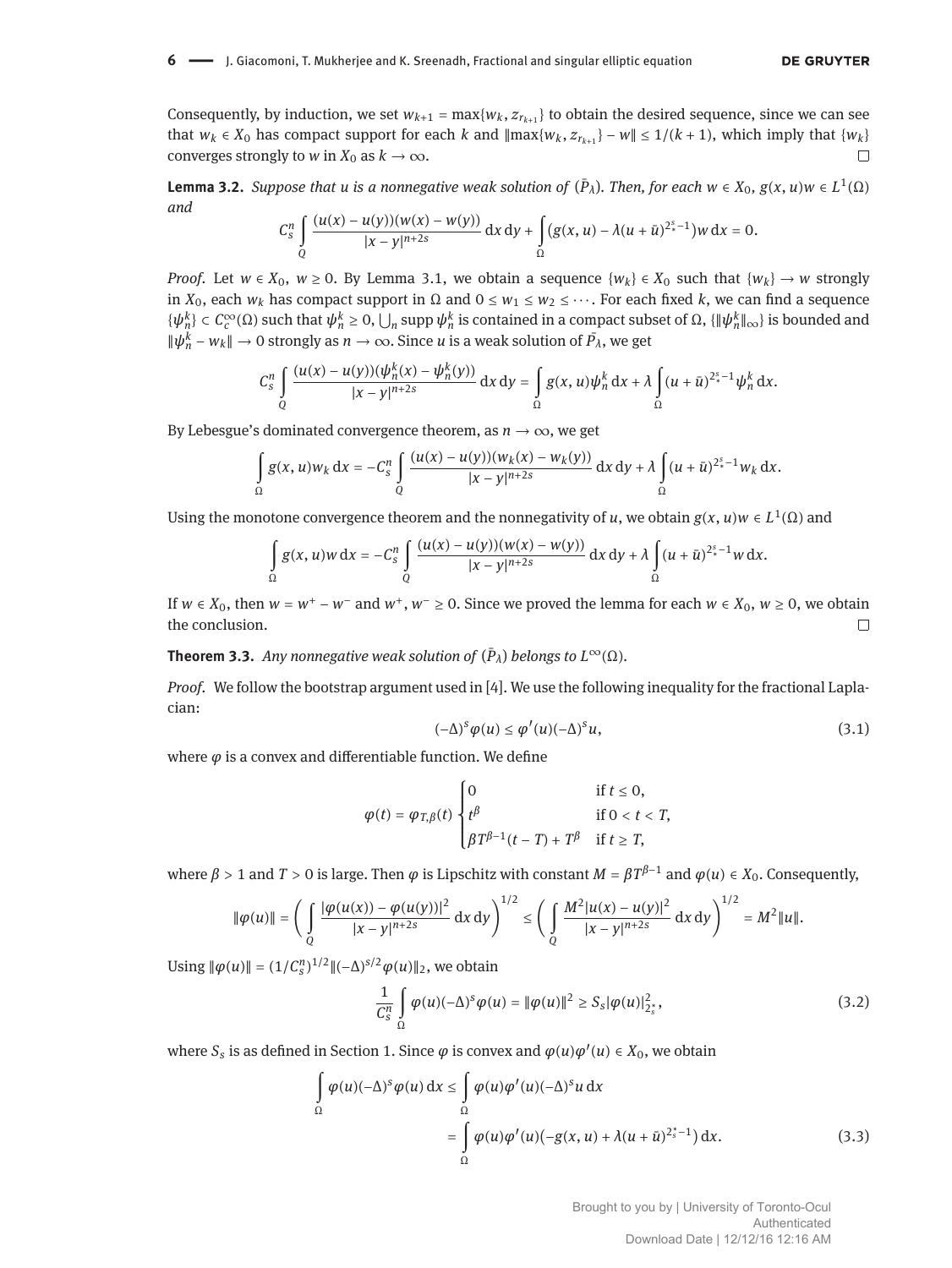Therefore, using (3.2) and (3.3), we obtain

$$
|\varphi(u)|_{2_s^*}^2 \leq C \int\limits_{\Omega} \varphi(u) \varphi'(u) \bigl(-g(x,u)+\lambda (u+\bar u)^{2_s^*-1}\bigr) \, \mathrm{d} x
$$

for some constant *C* > 0. We have  $u\varphi'(u) \leq \beta \varphi(u)$  and  $\varphi'(u) \leq \beta(1 + \varphi(u))$ , which gives

$$
\begin{aligned} C\int\limits_{\Omega}\varphi(u)\varphi'(u)(-g(x,u)+\lambda(u+\bar{u})^{2_s^*-1})\,\mathrm{d}x&\le C\lambda\int\limits_{\Omega}\varphi(u)\varphi'(u)(u+\bar{u})^{2_s^*-1}\,\mathrm{d}x\\ &\le2^{2_s^*-2}C\lambda\beta\bigg(\int\limits_{\Omega}(\varphi(u))^2u^{2_s^*-2}\,\mathrm{d}x+\int\limits_{\Omega}(\varphi(u)+(\varphi(u))^2)\bar{u}^{2_s^*-1}\,\mathrm{d}x\bigg)\\ &\le2^{2_s^*-2}C\lambda\beta\bigg(\int\limits_{\Omega}(\varphi(u))^2u^{2_s^*-2}\,\mathrm{d}x+\|\bar{u}\|_\infty^{2_s^*-1}\int\limits_{\Omega}(\varphi(u)+(\varphi(u))^2)\,\mathrm{d}x\bigg)\\ &\le C_1\beta\bigg(\int\limits_{\Omega}(\varphi(u))^2u^{2_s^*-2}\,\mathrm{d}x+\int\limits_{\Omega}(\varphi(u)+(\varphi(u))^2)\,\mathrm{d}x\bigg), \end{aligned}
$$

where  $C_1 = 2^{2_s^* - 2} \lambda C \max\{1, ||\bar{u}||_{\infty}\}$ . Thus, we have

$$
|\varphi(u)|_{2_s^*}^2 \le C_1 \beta \Bigg( \int_{\Omega} (\varphi(u))^2 u^{2_s^* - 2} \, \mathrm{d}x + \int_{\Omega} (\varphi(u) + (\varphi(u))^2) \, \mathrm{d}x \Bigg). \tag{3.4}
$$

Next we claim that  $u \in L^{\beta_1 2^*_s}(\Omega)$ , where  $\beta_1 = 2^*_s/2$ . Fixing some *K* whose appropriate value will be determined later, we can write

$$
\begin{split} \int\limits_{\Omega} (\varphi(u))^2 u^{2_s^*-2} \,\mathrm{d}x &= \int\limits_{u\leq K} (\varphi(u))^2 u^{2_s^*-2} \,\mathrm{d}x + \int\limits_{u>K} (\varphi(u))^2 u^{2_s^*-2} \,\mathrm{d}x \\ & \leq K^{2_s^*-2} \int\limits_{u\leq K} (\varphi(u))^2 \,\mathrm{d}x + \Bigg( \int\limits_{\Omega} (\varphi(u))^{2_s^*} \,\mathrm{d}x \Bigg)^{2/2_s^*} \Bigg( \int\limits_{u>K} u^{2_s^*} \,\mathrm{d}x \Bigg)^{(2_s^*-2)/2_s^*}. \end{split}
$$

Using the monotone convergence theorem, we choose *K* such that

$$
\left(\int\limits_{u>K}u^{2_s^*}\,\mathrm{d} x\right)^{(2_s^*-2)/2_s^*}\leq \frac{1}{2C_1\beta},
$$

and this gives

$$
\left(\int_{\Omega} (\varphi(u))^{2_s^*} dx\right)^{2/2_s^*} \le 2C_1 \beta \left(\int_{\Omega} (\varphi(u) + (\varphi(u))^2) dx + K^{2_s^* - 2} \int_{u \le K} (\varphi(u))^2 dx\right).
$$
 (3.5)

Using  $\varphi_{T,\beta_1}(u)\leq u^{\beta_1}$  in the right-hand side of (3.5) and then letting  $T\to\infty$  in the left-hand side, we obtain

$$
\bigg(\int_{\Omega}u^{2_s^*\beta_1}\,dx\bigg)^{2/2_s^*}\leq 2C_1\beta_1\bigg(\int_{\Omega}(u^{2_s^*/2}+u^{2_s^*})\,dx+K^{2_s^*-2}\int_{\Omega}u^{2_s^*}\,dx\bigg),
$$

since  $2\beta_1 = 2_s^*$ . This proves the claim. Again, from (3.4), using  $\varphi_{T,\beta}(u) \le u^\beta$  in the right-hand side and then letting  $T \rightarrow \infty$  in the left-hand side, we obtain

$$
\left(\int_{\Omega} u^{2_{s}^{*}\beta} dx\right)^{2/2_{s}^{*}} \leq 2C_{1}\beta \left(\int_{\Omega} (u^{\beta} + u^{2\beta}) dx + \int_{\Omega} u^{2\beta + 2_{s}^{*} - 2} dx\right)
$$
  

$$
\leq 2C_{1}\beta \left(2|\Omega| + 2 \int_{u \geq 1} u^{2\beta + 2_{s}^{*} - 2} dx + \int_{\Omega} u^{2\beta + 2_{s}^{*} - 2} dx\right)
$$
  

$$
\leq 2C_{2}\beta \left(1 + \int_{\Omega} u^{2\beta + 2_{s}^{*} - 2} dx\right),
$$

Brought to you by | University of Toronto-Ocul Authenticated Download Date | 12/12/16 12:16 AM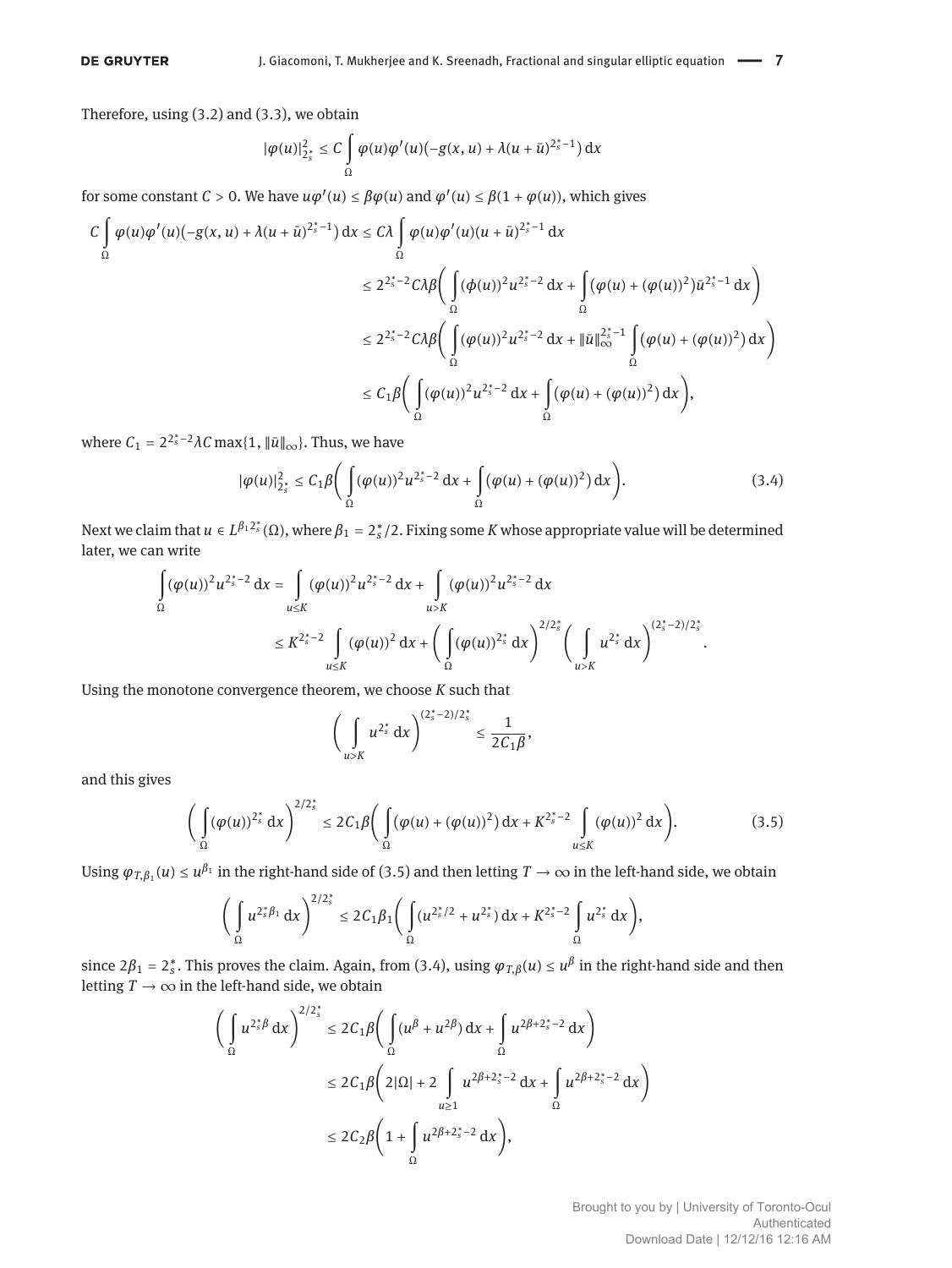**DE GRUYTER** 

where  $C_2 > 0$  is a constant (independent of  $β$ ). With further simplifications, we get

$$
\left(1+\int_{\Omega}u^{2_{s}^{*}\beta}\,\mathrm{d}x\right)^{1/[2_{s}^{*}(\beta-1)]}\leq C_{\beta}^{1/[2(\beta-1)]}\left(1+\int_{\Omega}u^{2\beta+2_{s}^{*}-2}\,\mathrm{d}x\right)^{1/[2(\beta-1)]},\tag{3.6}
$$

where  $C_\beta = 4C_2\beta(1 + |\Omega|)$ . For  $m \ge 1$ , let us define  $\beta_{m+1}$  inductively by

$$
2\beta_{m+1}+2_s^*-2=2_s^*\beta_m,
$$

that is,

$$
(\beta_{m+1}-1)=\frac{2_s^*}{2}(\beta_m-1)=\left(\frac{2_s^*}{2}\right)^m(\beta_1-1).
$$

Hence, from (3.6) it follows that

$$
\left(1+\int\limits_{\Omega}u^{2^{*}_{s}\beta_{m+1}}\,\mathrm{d} x\right)^{1/[2^{*}_{s}(\beta_{m+1}-1)]}\leq C^{1/[2(\beta_{m+1}-1)]}_{\beta_{m+1}}\left(1+\int\limits_{\Omega}u^{2^{*}_{s}\beta_{m}}\,\mathrm{d} x\right)^{1/[2^{*}_{s}(\beta_{m}-1)]},
$$

where  $C_{β_{m+1}} = 4C_2β_{m+1}(1 + |\Omega|)$ . Setting

$$
D_{m+1}:=\left(1+\int\limits_{\Omega}u^{2^*_s\beta_m}\right)^{1/[2^*_s(\beta_m-1)]},
$$

we obtain

$$
D_{m+1}\leq \big\{4C_2(1+|\Omega|)\big\}^{\sum_{i=2}^{m+1}1/[2(\beta_i-1)]}\prod_{i=2}^{m+1}\bigg(1+\bigg(\frac{2_s^*}{2}\bigg)^{i-1}(\beta_1-1)\bigg)^{1/[2(2_s^*/2)^{i-1}(\beta_1-1)]}D_1.
$$

It is not difficult to show that the following sequence is convergent:

$$
\left(\left\{4C_2(1+|\Omega|)\right\}^{\sum_{i=2}^{m+1}1/[2(\beta_i-1)]}\prod_{i=2}^{m+1}\left(1+\left(\frac{2_s^*}{2}\right)^{i-1}(\beta_1-1)\right)^{1/[2(2_s^*/2)^{i-1}(\beta_1-1)]}\right)_{m\in\mathbb{N}}
$$

Therefore, there exists a constant  $C_4 > 0$  such that  $D_{m+1} \le C_4 D_1$ , that is,

$$
\left(1 + \int_{\Omega} u^{2_s^* (\beta_{m+1})} \, \mathrm{d}x\right)^{1/[2_s^* (\beta_{m+1} - 1)]} \le C_4 D_1 \tag{3.7}
$$

for all  $m \ge 1$ . Let us assume  $||u||_{\infty} > C_4D_1$ . Then there exists  $\eta > 0$  and a measurable subset  $\Omega' \subset \Omega$  such that

$$
u(x) > C_4D_1 + \eta \quad \text{for all } x \in \Omega'.
$$

It follows that

$$
\liminf_{\beta_m\to\infty}\Bigg(\int\limits_{\Omega'}|u|^{2^*_s\beta_m}\, \mathrm{d} x+1\Bigg)^{1/(2^*_s\beta_m-1)}\geq \liminf_{\beta_m\to\infty}(C_4D_1+\eta)^{\beta_m/(\beta_m-1)}(|\Omega'|)^{1/[2^*_s(\beta_m-1)]}=C_4D_1+\eta,
$$

which contradicts (3.7). Hence,  $||u||_{\infty} \le C_4 D_1$ , that is,  $u \in L^{\infty}(\Omega)$ .

**Lemma 3.4.** Let  $r > 0$  and let  $v \in L^{(r+1)/r}(\Omega)$  be a positive function and  $u \in X_0 \cap L^{r+1}(\Omega)$  a positive weak solu*tion to*

$$
(-\Delta)^{s} u + g(x, u) = v \quad \text{in } \Omega, \qquad u = 0 \quad \text{in } \mathbb{R}^{n} \setminus \Omega. \tag{3.8}
$$

*Then*  $(u + \bar{u} - \epsilon_1)^+ \in X_0$  *for every*  $\epsilon_1 > 0$ *. In particular, every positive weak solution u to*  $(\bar{P}_\lambda)$ *, belonging to*  $L^{r+1}(\Omega)$ *, satisfies*  $(u + \bar{u} - \epsilon_1)^+ \in X_0$  for every  $\epsilon_1 > 0$ *.*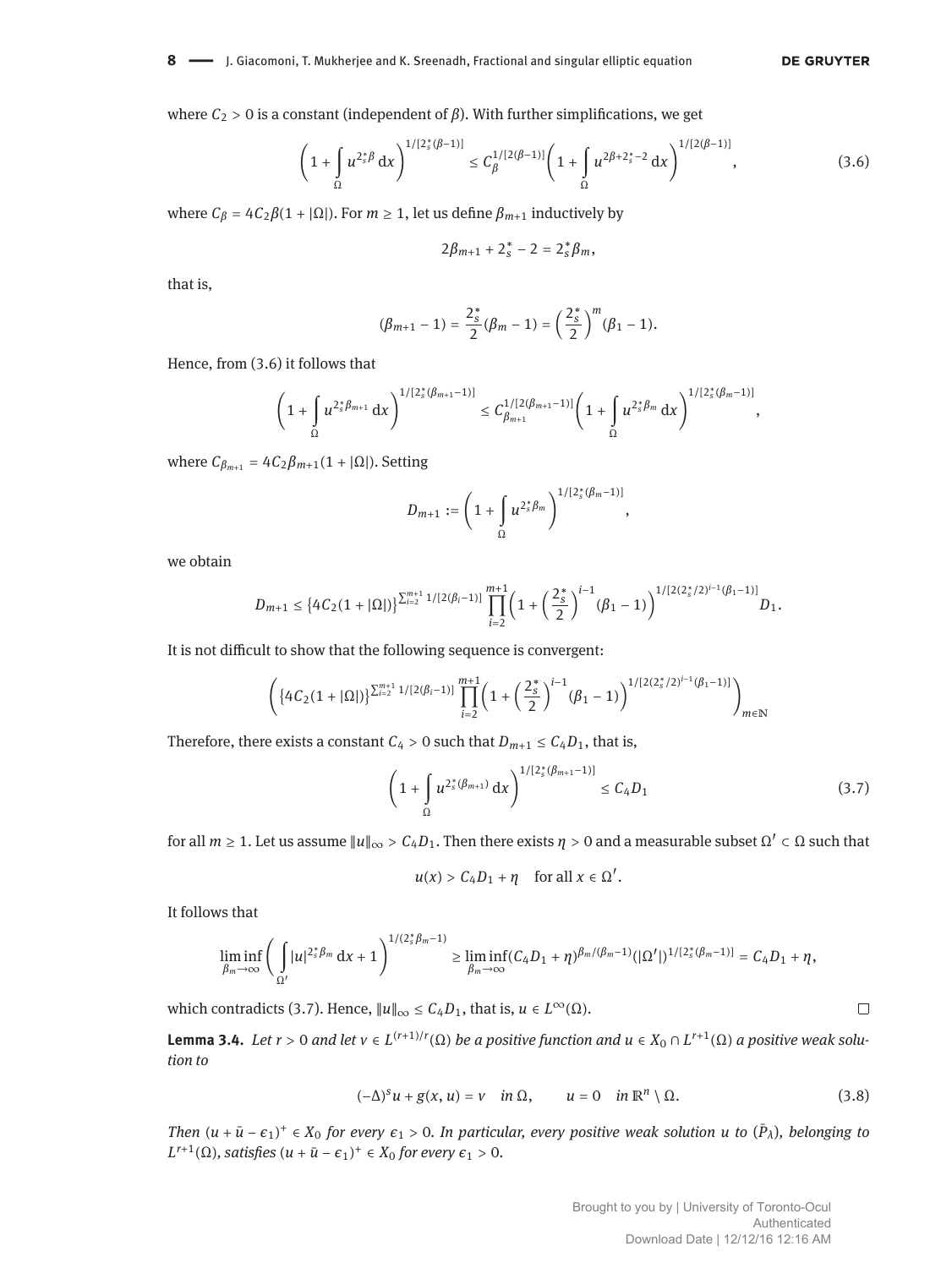#### **DE GRUYTER**

*Proof.* Let  $\epsilon_1, \epsilon_2 > 0$  and set  $\psi = \min\{u, \epsilon_1 - (\bar{u} - \epsilon_2)^+\} \in X_0$ . Note that  $u - \psi = (u + (\bar{u} - \epsilon_2)^+ - \epsilon_1)^+ \in X_0$ . Since

$$
0\leq v(u-\psi)\leq vu+v\bar{u}\in L^1(\Omega),
$$

using the arguments in the proof of Lemma 3.2, we can show that  $g(\cdot, u)(u - \psi) \in L^1(\Omega)$  and

$$
C_{s}^{n} \int_{Q} \frac{(u(x) - u(y))((u - \psi)(x) - (u - \psi)(y))}{|x - y|^{n+2s}} dx dy + \int_{\Omega} g(x, u)(u - \psi) dx - \int_{\Omega} v(u - \psi) dx = 0.
$$

Let  $0 \le \varphi \in C_c^{\infty}(\Omega)$ . Then, using (3.1), we have

$$
C_s^n\int\limits_Q \frac{\big((\bar u-\epsilon_2)^+(x)-(\bar u-\epsilon_2)^+(y)\big)(\varphi(x)-\varphi(y))}{|x-y|^{n+2s}}\, \mathrm{d} x\, \mathrm{d} y \leq C_s^n\int\limits_Q \frac{(\bar u(x)-\bar u(y))(\varphi(x)-\varphi(y))}{|x-y|^{n+2s}}\, \mathrm{d} x\, \mathrm{d} y = \int\limits_\Omega \bar u^{-q}\varphi \, \mathrm{d} x.
$$

So, by arguing as in the proof of Lemma 3.2, we can show that

$$
C_S^n\int\limits_{Q}\frac{((\bar{u}-\epsilon_2)^+(x)-(\bar{u}-\epsilon_2)^+(y))((u-\psi)(x)-(u-\psi)(y))}{|x-y|^{n+2s}}\,dx\,dy\leq \int\limits_{\Omega}\bar{u}^{-q}(u-\psi)\,dx.
$$

We have  $u + \bar{u} \ge \epsilon_1$  when  $u \ne \psi$ ,  $(u + \bar{u})^{-q}(u - \psi) \in L^1(\Omega)$  and  $\bar{u}(u - \psi) \in L^1(\Omega)$ . Therefore, we have

$$
C_{s}^{n} \int_{Q} \frac{\left| \left(u + (\bar{u} - \epsilon_{2})^{+} - \epsilon_{1}\right)^{+}(x) - \left(u + (\bar{u} - \epsilon_{2})^{+} - \epsilon_{1}\right)^{+}(y)\right|^{2}}{|x - y|^{n+2s}} dx dy
$$
\n
$$
\leq \int_{\Omega} \bar{u}^{-q}(u - \psi) dx - \int_{\Omega} g(x, u)(u - \psi) dx + \int_{\Omega} v(u - \psi) dx
$$
\n
$$
= \int_{\Omega} (u + \bar{u})^{-q}(u - \psi) dx + \int_{\Omega} v(u - \psi) dx
$$
\n
$$
\leq \epsilon_{1}^{-q} \int_{\Omega} (u - \psi) dx + \int_{\Omega} v(u - \psi) dx.
$$

Thus, for any  $\epsilon > 0$ , we have that  $(u + (\bar{u} - \epsilon_2)^+ - \epsilon_1)^+$  is bounded in  $X_0$  as  $\epsilon_2 \to 0^+$ . Hence, we conclude that  $(u + \bar{u} - \epsilon_1)^+$  ∈  $X_0$  for every  $\epsilon_1 > 0$ .  $\Box$ 

**Lemma 3.5.** *Let F* ∈ (*X*<sub>0</sub>)<sup>\*</sup> (the dual of *X*<sub>0</sub>) and let *z*, *v* ∈ *X* be such that *z*, *v* > 0 *a.e.* in Ω, *z*<sup>−*q*</sup>, *v*<sup>−*q*</sup> ∈  $L_{loc}^{1}(\Omega)$ , (*z* − *ϵ*) <sup>+</sup> ∈ *X*<sup>0</sup> *for all ϵ* > 0 *and*

$$
C_S^n \int\limits_{Q} \frac{(z(x) - z(y))(w(x) - w(y))}{|x - y|^{n+2s}} dx dy \le \int\limits_{\Omega} z^{-q} w dx + \langle F, w \rangle,
$$
  

$$
C_S^n \int\limits_{Q} \frac{(v(x) - v(y))(w(x) - w(y))}{|x - y|^{n+2s}} dx dy \ge \int\limits_{\Omega} v^{-q} w dx + \langle F, w \rangle
$$

*for all compactly supported w*  $\in X_0 \cap L^\infty(\Omega)$  *with w*  $\geq 0$ *. Then z*  $\leq$  *v a.e. in*  $\Omega$ *.* 

*Proof.* Let us denote  $\Phi_k : \mathbb{R} \to \mathbb{R}$  the primitive of the function

$$
s \mapsto \begin{cases} \max\{-s^{-q}, -k\}, & s > 0, \\ -k, & s \le 0, \end{cases}
$$

such that  $\Phi_k(1) = 0$ . We define a proper, lower semicontinuous, strictly convex functional  $\hat{f}_{0,k}$ :  $L^2(\Omega) \to \mathbb{R}$ as follows:

$$
\hat{f}_{0,k}(u) = \begin{cases} \frac{C_s^n}{2} ||u||^2 + \int_{\Omega} \Phi_k(u) \, dx & \text{if } u \in X_0, \\ +\infty & \text{if } u \in L^2(\Omega) \setminus X_0. \end{cases}
$$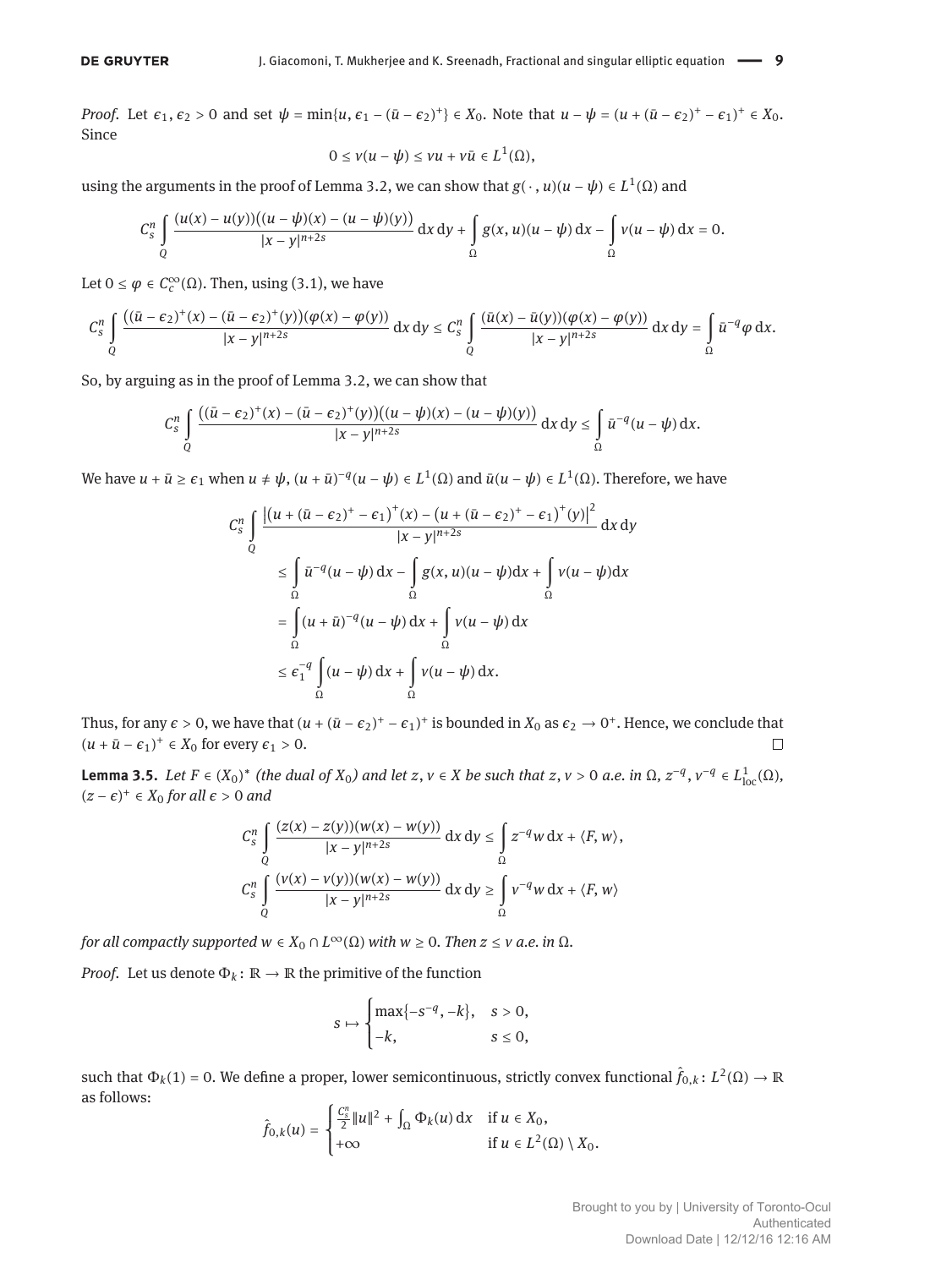As we know, primitives are usually defined up to an additive constant. To prevent a possible unlikely choice we consider  $f_{0,k} \colon L^2(\Omega) \to \mathbb{R}$  defined by

$$
f_{0,k}(u) = \hat{f}_{0,k}(u) - \min \hat{f}_{0,k} = \hat{f}_{0,k}(u) - \hat{f}_{0,k}(u_{0,k}),
$$

where  $u_{0,k} \in X_0$  is the minimum of  $\hat{f}_{0,k}$ . In general, for every  $w \in (X_0)^*$ , we define

 $\overline{a}$ 

$$
\hat{f}_{w,k}(u) = \begin{cases} f_{0,k}(u) - \langle w, u - u_{0,k} \rangle & \text{if } u \in X_0, \\ +\infty & \text{if } u \in L^2(\Omega) \setminus X_0. \end{cases}
$$

Let  $\epsilon > 0$  and  $k > \epsilon^{-q}$ , and let *u* be the minimum of the functional  $f_{F,k}$  on the convex set

$$
K = \{u \in X_0 : 0 \le u \le v \text{ a.e. in } \Omega\}.
$$

Then, for all  $\psi \in K$ , we can get

$$
C_S^n \int\limits_{Q} \frac{(u(x)-u(y))((\psi-u)(x)-(\psi-u)(y))}{|x-y|^{n+2s}} \, \mathrm{d}x \, \mathrm{d}y \geq -\int\limits_{\Omega} \Phi'_k(u)(\psi-u) \, \mathrm{d}x + \langle F, \psi-u \rangle. \tag{3.9}
$$

In particular, if  $0 \le \psi \in C_c^{\infty}(\Omega)$  and  $t > 0$ , we can consider the above inequality with  $\psi_t = \min\{u + t\psi, v\}$  as the test function. Since *ν* is a supersolution of  $(-∆)^s u = u^{-q} + F$ , using the definition of  $\Phi_k$ , we get *ν* as a supersolution of  $(-\Delta)^s u = -\Phi'_k(u) + F$ . By definition, we have

$$
u\leq \psi_t\leq v\quad\text{and}\quad \psi_t-u\leq t\psi.
$$

Now using these and (3.9), we get

$$
C_{s}^{n} \int_{Q} \frac{\left((\psi_{t}-u)(x)-(\psi_{t}-u)(y)\right)^{2}}{|x-y|^{n+2s}} dx dy - \int_{\Omega} \left(-\Phi_{k}'(\psi_{t}) + \Phi_{k}'(u)\right)(\psi_{t}-u) dx
$$
\n
$$
= C_{s}^{n} \int_{Q} \frac{(\psi_{t}(x)-\psi_{t}(y))((\psi_{t}-u)(x)-(\psi_{t}-u)(y))}{|x-y|^{n+2s}} dx dy
$$
\n
$$
- C_{s}^{n} \int_{Q} \frac{(u(x)-u(y))((\psi_{t}-u)(x)-(\psi_{t}-u)(y))}{|x-y|^{n+2s}} dx dy
$$
\n
$$
+ \int_{\Omega} \Phi_{k}'(\psi_{t})(\psi_{t}-u) dx - \int_{\Omega} \Phi_{k}'(u)(\psi_{t}-u) dx
$$
\n
$$
\leq C_{s}^{n} \int_{Q} \frac{(\psi_{t}(x)-\psi_{t}(y))((\psi_{t}-u)(x)-(\psi_{t}-u)(y))}{|x-y|^{n+2s}} dx dy + \int_{\Omega} \Phi_{k}'(\psi_{t})(\psi_{t}-u) dx - \langle F, \psi_{t}-u \rangle
$$
\n
$$
= C_{s}^{n} \int_{Q} \frac{(\psi_{t}(x)-\psi_{t}(y))((\psi_{t}-u-t\psi)(x)-(\psi_{t}-u-t\psi)(y))}{|x-y|^{n+2s}} dx dy + \int_{\Omega} \Phi_{k}'(\psi_{t})(\psi_{t}-u-t\psi) dx
$$
\n
$$
- \langle F, \psi_{t}-u-t\psi \rangle + t \Bigg(C_{s}^{n} \int_{Q} \frac{(\psi_{t}(x)-\psi_{t}(y))(\psi(x)-\psi(y))}{|x-y|^{n+2s}} dx dy + \int_{\Omega} \Phi_{k}'(\psi_{t})\psi dx - \langle F, \psi \rangle \Bigg)
$$
\n
$$
\leq C_{s}^{n} \int_{Q} \frac{(v(x)-v(y))((\psi_{t}-u-t\psi)(x)-(\psi_{t}-u-t\psi)(y))}{|x-y|^{n+2s}} dx dy + \int_{\Omega} \Phi_{k}'(v)(\psi_{t}-u-t\psi) dx
$$
\n
$$
- \langle F, \psi_{t}-u-t\psi \rangle + t \Bigg(C_{s}^{n} \int_{Q} \frac{(\
$$

Brought to you by | University of Toronto-Ocul Authenticated Download Date | 12/12/16 12:16 AM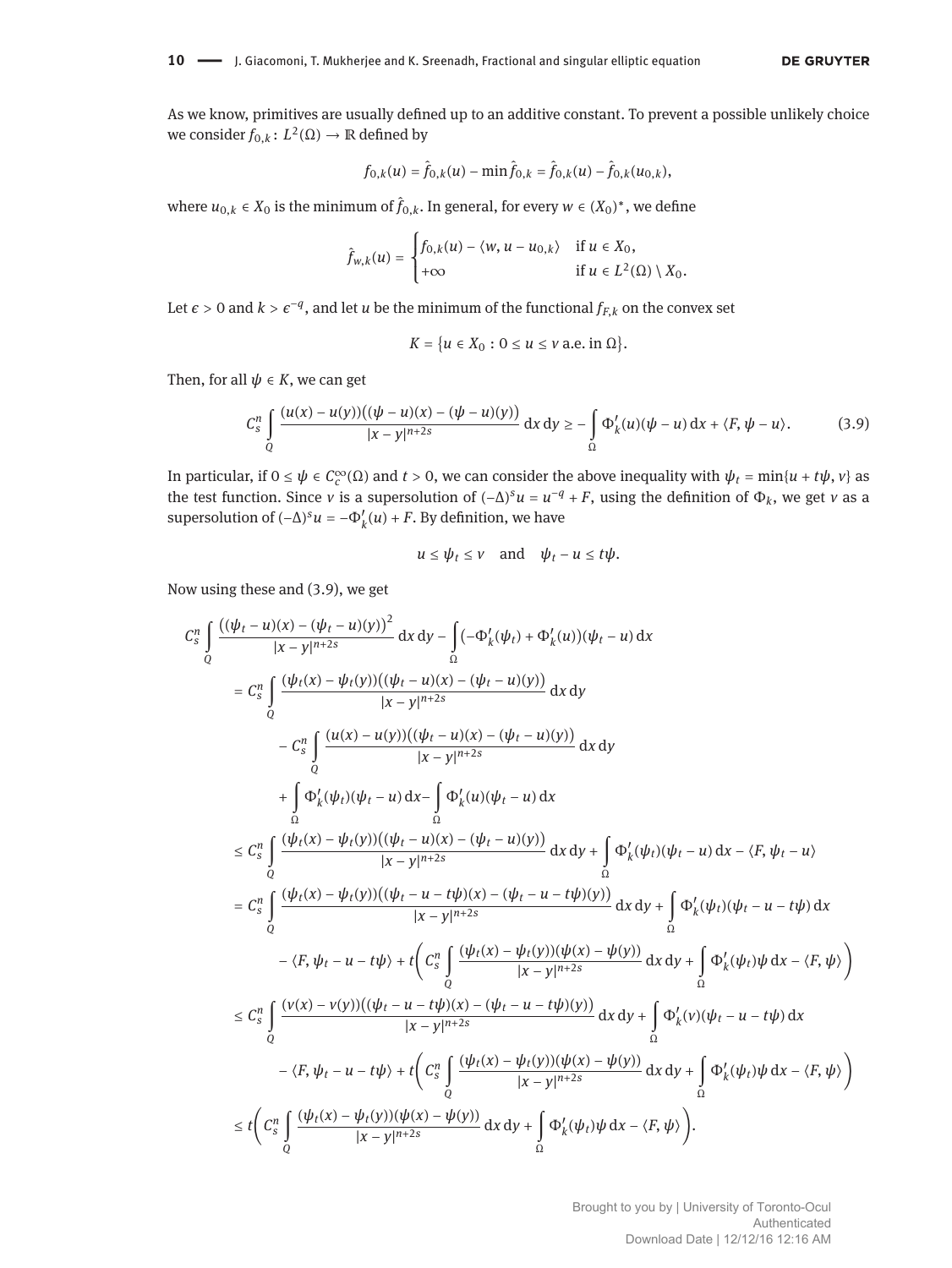This gives

$$
C_s^n\int\limits_{Q} \frac{(\psi_t(x)-\psi_t(y))(\psi(x)-\psi(y))}{|x-y|^{n+2s}}\, \mathrm{d} x\, \mathrm{d} y+\int\limits_{\Omega}\Phi_k'(\psi_t)\psi\, \mathrm{d} x-\langle F,\psi\rangle\geq -\int\limits_{\Omega}|\Phi_k'(\psi_t)-\Phi_k'(u)|\frac{(\psi_t-u)}{t}\, \mathrm{d} x,
$$

which implies

$$
C_S^n\int\limits_{Q}\frac{(\psi_t(x)-\psi_t(y))(\psi(x)-\psi(y))}{|x-y|^{n+2s}}\, \mathrm{d} x\, \mathrm{d} y+\int\limits_{\Omega}\Phi_k'(\psi_t)\psi\, \mathrm{d} x-\langle F,\psi\rangle\geq -\int\limits_{\Omega}|\Phi_k'(\psi_t)-\Phi_k'(u)|\psi\, \mathrm{d} x.
$$

Since  $\Phi'_k(\psi_t) \le -v^{-q}$ , using Lebesgue's dominated convergence theorem and passing to the limit as  $t \to 0^+$ , we get

$$
C_S^n\int\limits_{Q}\frac{(u(x)-u(y))(\psi(x)-\psi(y))}{|x-y|^{n+2s}}\,dx\,dy\geq -\int\limits_{\Omega}\Phi_k'(u)\psi\,dx-\langle F,\psi\rangle.
$$

We can now easily show that the above equation holds for all  $\psi \in X_0$  with  $\psi \ge 0$  a.e. in  $\Omega$ . In particular, since *u* ≥ 0, we have  $(z - u - \epsilon)^+$  ∈  $X_0$  and

$$
C_S^n \int\limits_{Q} \frac{(u(x)-u(y))((z-u-\epsilon)^+(x)-(z-u-\epsilon)^+(y))}{|x-y|^{n+2s}} \, \mathrm{d}x \, \mathrm{d}y \geq -\int\limits_{\Omega} \Phi'_k(u)(z-u-\epsilon)^+ \, \mathrm{d}x - \langle F, (z-u-\epsilon)^+ \rangle. \tag{3.10}
$$

Let us now consider  $\sigma \in X_0$  such that  $0 \le \sigma \le z$  a.e. in  $\Omega$ . Let  $\{\hat{\sigma}_m\}$  be a sequence in  $C_c^{\infty}(\Omega)$  converging to  $\sigma$ in  $X_0$  and set  $\sigma_m = \min{\{\hat{\sigma}_m, \sigma\}}$ . Then, since *z* is a subsolution of  $(-\Delta)^s u = u^{-q} + F$ , we have

$$
-C_{S}^{n}\int_{Q}\frac{(z(x)-z(y))(\sigma_{m}(x)-\sigma_{m}(y))}{|x-y|^{n+2s}}\,dx\,dy\geq-\int_{\Omega}z^{-q}\sigma_{m}\,dx-\langle F,\sigma_{m}\rangle.
$$

If  $z^{-q}\sigma \in L^1(\Omega)$ , then passing to the limit as  $m \to \infty$ , we get

$$
-C_s^n\int\limits_Q\frac{(z(x)-z(y))(\sigma(x)-\sigma(y))}{|x-y|^{n+2s}}\, \mathrm{d} x\, \mathrm{d} y\geq -\int\limits_\Omega z^{-q}\sigma\, \mathrm{d} x-\langle F,\sigma\rangle.
$$

If  $z^{-q}$  σ  $\notin L^1(\Omega)$ , then the above inequality is obviously still true. In particular, we have

$$
-C_5^n \int\limits_{Q} \frac{(z(x)-z(y))((z-u-\epsilon)^+(x)-(z-u-\epsilon)^+(y))}{|x-y|^{n+2s}} \, \mathrm{d}x \, \mathrm{d}y \ge -\int\limits_{\Omega} z^{-q}(z-u-\epsilon)^+ \, \mathrm{d}x - \langle F, (z-u-\epsilon)^+ \rangle. \tag{3.11}
$$

Since  $\epsilon^{-q}$  < *k*, using (3.1), (3.10) and (3.11), we get

$$
C_{s}^{n} \int_{Q} \frac{((z - u - \epsilon)^{+}(x) - (z - u - \epsilon)^{+}(y))^{2}}{|x - y|^{n+2s}} dx dy
$$
  
\n
$$
\leq C_{s}^{n} \int_{Q} \frac{((z - u)(x) - (z - u)(y))((z - u - \epsilon)^{+}(x) - (z - u - \epsilon)^{+}(y))}{|x - y|^{n+2s}} dx dy
$$
  
\n
$$
\leq \int_{\Omega} (z^{-q} + \Phi'_{k}(u))(z - u - \epsilon)^{+} dx
$$
  
\n
$$
= \int_{\Omega} (-\Phi'_{k}(z) + \Phi'_{k}(u))(z - u - \epsilon)^{+} dx \leq 0.
$$

Therefore,  $z \le u + \epsilon \le v + \epsilon$  and the assertion follows from the arbitrariness of  $\epsilon$ .

 $\Box$ 

**Lemma 3.6.** *Let*  $\lambda > 0$  *and let*  $z \in X_0 \cap L^r(\Omega)$ ,  $r > 1$ , *be a weak solution to*  $(P_\lambda)$  *as it is defined in Definition 2.5. Then z* –  $\bar{u}$  *is a positive weak solution of*  $(\bar{P}_{\lambda})$  *belonging to*  $L^{\infty}(\Omega)$ *.*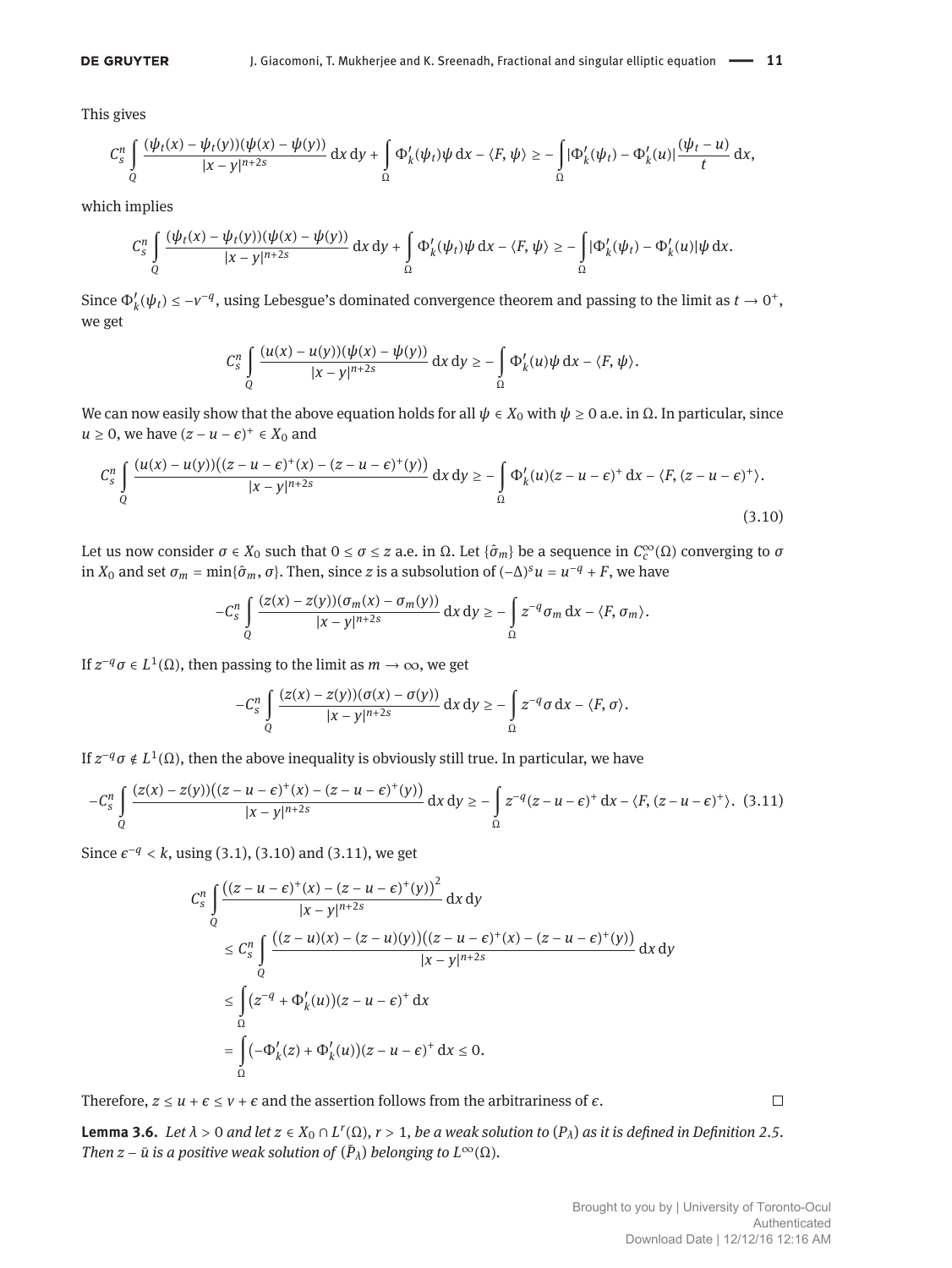*Proof.* Let us consider problem (3.8) with  $v = \lambda z^{2_s^* - 1}$ . Then 0 is the strict subsolution of (3.8). Let

$$
G(x, s) = \int_{0}^{s} g(x, \tau) d\tau \quad \text{for } (x, s) \in \Omega \times \mathbb{R}.
$$

We define the corresponding functional  $\tilde{I}: X_0 \to (-\infty, \infty]$  by

$$
\tilde{I}(u) = \begin{cases}\n\frac{C_s^n}{2} \|u\|^2 + \int_{\Omega} G(x, u) dx - \lambda \int_{\Omega} z^{2_s^* - 1} u dx & \text{if } G(x, u) \in L^1(\Omega), \\
\infty & \text{otherwise}\n\end{cases}
$$

for every  $u \in X_0$ . Also, for every  $u \in X_0$ , we define the closed convex set  $K_0 = \{u \in X_0 : u \ge 0 \text{ a.e.}\}\$  and the functional  $\tilde{I}_{K_0}$  as

$$
\tilde{I}_{K_0}(u) = \begin{cases} \tilde{I}(u) & \text{if } u \in K_0 \text{ and } G(x, u) \in L^1(\Omega), \\ \infty & \text{otherwise.} \end{cases}
$$

Let  $\{u_m\} \in K_0$  be the minimizing sequence of  $\tilde{I}_{K_0}$  in  $K_0$ , i.e.,  $\tilde{I}_{K_0}(u_m) \to \inf_{K_0} \tilde{I}_{K_0}(u)$ . It is easy to check that  $\{u_m\}$  is bounded in  $X_0$  and  $\{G(\cdot, u_m)\}$  is bounded in  $L^1(\Omega)$ . Therefore,  $u_m \to u$  (up to subsequence) weakly for some  $u \in K_0$ , and by Fatou's lemma,

$$
\int_{\Omega} G(x, u) dx \le \liminf_{m \to \infty} \int_{\Omega} G(x, u_m) dx < \infty.
$$

Thus,  $\tilde{I}_{K_0}(u) = \inf \tilde{I}_{K_0}(K_0)$ . Hence,  $0 \in \partial^{-}I_{K_0}(u)$ , and by Proposition 4.2 we have that *u* is a nontrivial, nonnegative, weak solution of (3.8). Also, using Lemma 3.4, we have  $(u + \bar{u} - \epsilon)^+ \in X_0$  for every  $\epsilon > 0$ . It can be shown that

$$
C_S^n \int\limits_{Q} \frac{((u + \bar{u})(x) - (u + \bar{u})(y))(w(x) - w(y))}{|x - y|^{n+2s}} \, \mathrm{d}x \, \mathrm{d}y - \int\limits_{\Omega} ((u + \bar{u})^{-q} - \lambda z^{2_s^*-1}) w \, \mathrm{d}x = 0
$$

and

$$
C_S^n \int\limits_{Q} \frac{(z(x)-z(y))(w(x)-w(y))}{|x-y|^{n+2s}} \, \mathrm{d}x \, \mathrm{d}y - \int\limits_{\Omega} \bigl( (u+\bar{u})^{-q} - \lambda z^{2_s^*-1} \bigr) w \, \mathrm{d}x = 0
$$

for *w* ∈ *X*<sub>0</sub> ∩ *L*<sup>∞</sup>(Ω) with compact support in Ω. Then, using Lemma 3.5, we get *z* = *u* + *ū*, which implies that *u* = *z* − *ū* is a positive weak solution of  $(\bar{P}_\lambda)$ . Thus, by Lemma 3.3, *u* ∈  $L^\infty(\Omega)$ .  $\Box$ 

## **4 Existence and multiplicity of positive solutions for** (*Pλ*)

#### **4.1 First solution**

In this section, we prove the existence of a solution for problem  $(P_\lambda)$ . We set the variational framework to problem  $(\bar{P}_\lambda)$  in the space  $X_0$ . For this, recalling that  $G(x, s) = \int_0^s$  $\int_{0}^{3} g(x, \tau) d\tau$  for  $(x, s) \in \Omega \times \mathbb{R}$ , we define the functional  $I\colon X_0\to (-\infty,\infty]$ , corresponding to  $(\bar P_\lambda)$ , by

$$
I(u)=\begin{cases}\frac{C_s^n}{2}\int_Q\frac{|u(x)-u(y)|^2}{|x-y|^{n+2s}}\,dx\,dy+\int_\Omega G(x,u)\,dx-\frac{\lambda}{2_s^*}\int_\Omega|u+\bar{u}|^{2_s^*}\,dx & \text{if } G(\,\cdot\,,u)\in L^1(\Omega),\\ \infty & \text{otherwise.}\end{cases}
$$

For a convex subset  $K \subset X_0$ , we also define the restricted functional  $I_K: X_0 \to (-\infty, \infty]$  by

$$
I_K(u) = \begin{cases} I(u) & \text{if } u \in K \text{ and } G(\cdot, u) \in L^1(\Omega), \\ \infty & \text{otherwise.} \end{cases}
$$

We note that  $u \in D(I_K)$  if and only if  $u \in K$  and  $G(\cdot, u) \in L^1(\Omega)$ . We now state a lemma which characterizes the set  $\partial^- I_K(u)$ .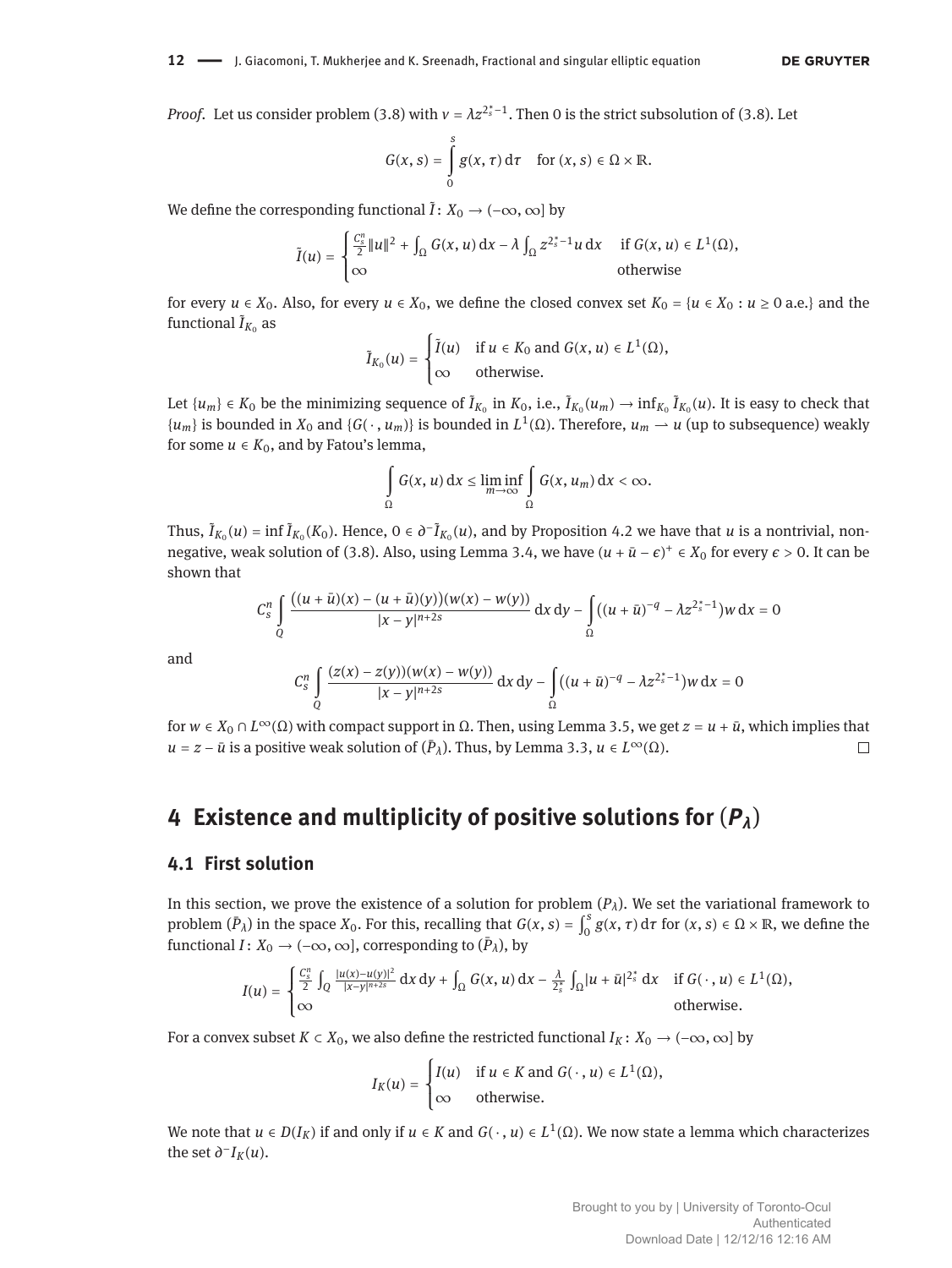**Lemma 4.1.** Let K be a convex subset of  $X_0$  and let  $\alpha \in X_0$ . Let also  $u \in K$  with  $G(\cdot, u) \in L^1(\Omega)$ . Then the fol*lowing two statements are equivalent:*

(i) 
$$
\alpha \in \partial^- I_K(u)
$$
.

(ii) For every 
$$
v \in K
$$
 with  $G(\cdot, v) \in L^1(\Omega)$ , we have  $g(\cdot, u)(v - u) \in L^1(\Omega)$  and

$$
C_{s}^{n} \int_{Q} \frac{(u(x) - u(y))((v - u)(x) - (v - u)(y))}{|x - y|^{n+2s}} dx dy + \int_{\Omega} g(x, u)(v - u) dx - \lambda \int_{\Omega} (u + \bar{u})^{2_{s}^{*}-1} (v - u) dx
$$
  
\$\geq \langle \alpha, v - u \rangle\$. (4.1)

*Moreover, as G*( ⋅ , *u*) *is convex, the last statement implies*

$$
C_S^n \int_{Q} \frac{(u(x) - u(y))((v - u)(x) - (v - u)(y))}{|x - y|^{n+2s}} dx dy + \int_{\Omega} (G(x, v) - G(x, u)) dx - \lambda \int_{\Omega} (u + \bar{u})^{2_s^* - 1} (v - u) dx
$$
  
  $\ge \langle \alpha, v - u \rangle.$ 

*Proof.* We follow the proof of [31, Lemma 3].

(i)  $\Rightarrow$  (ii) Let *v* ∈ *K* and *G*( ⋅ *, v*) ∈ *L*<sup>1</sup>(Ω), and set *w* = *v* − *u*. Then *g*( ⋅ *, u*)*w* is measurable and we have  $G(\cdot, u) - G(\cdot, v) \in L^1(\Omega)$ . Since  $g(x, s)$  is non decreasing in s, we have  $g(x, u)w \le G(x, v) - G(x, u)$ , which implies  $(g(\cdot, u)w) \vee 0 \in L^1(\Omega)$ . The function  $t \mapsto (G(x, u + tw) - G(x, u))/t$ ,  $(0, 1] \to \mathbb{R}$ , is increasing and

$$
\frac{I_K(u+tw) - I_K(u)}{t} = C_s^n \int_{Q} \frac{(u(x) - u(y))(w(x) - w(y))}{|x - y|^{n+2s}} dx dy + \frac{tC_s^n}{2} ||w||^2 + \int_{\Omega} \frac{(G(x, u+tw) - G(x, u))}{t} dx
$$

$$
- \frac{1}{2_s^n} \int_{\Omega} \frac{(|u + \bar{u} + tw|^{2_s^n} - |u + \bar{u}|^{2_s^n})}{t} dx.
$$
(4.2)

Letting  $t \to 0$  on both sides of (4.2) and using the monotone convergence theorem, we get

$$
\lim_{t \to 0} \frac{I_K(u + tw) - I_K(u)}{t} = C_s^n \int\limits_{Q} \frac{(u(x) - u(y))((v - u)(x) - (v - u)(y))}{|x - y|^{n+2s}} dx dy
$$

$$
+ \int\limits_{\Omega} g(x, u)(v - u) dx - \lambda \int\limits_{\Omega} u^{2_s^* - 1}(v - u) dx. \tag{4.3}
$$

Also,  $\alpha \in \partial^{-}I_K(u)$  implies

$$
\lim_{t\to 0}\frac{I_K(u+tw)-I_K(u)}{t}\geq \langle \alpha, v-u\rangle.
$$

Hence, we get (4.1) from (4.3). From (4.1), we have  $(g(\cdot, u)w)\wedge 0 \in L^1(\Omega)$ , and hence  $(g(\cdot, u)w) \in L^1(\Omega)$ . (ii)  $\Rightarrow$  (i) Let *v* ∈ *K* and *G*( ⋅ *, v*) ∈ *L*<sup>1</sup>( $\Omega$ ). Since *G*(*x*, *s*) is convex in *s*, (ii) implies

$$
I_{K}(v) - I_{K}(u) = \frac{C_{s}^{n}}{2} ||(v - u)||^{2} + C_{s}^{n} \int_{Q} \frac{(u(x) - u(y))((v - u)(x) - (v - u)(y))}{|x - y|^{n+2s}} dx dy
$$
  
+ 
$$
\int_{\Omega} (G(x, v) - G(x, u)) dx - \frac{\lambda}{2_{s}^{*}} \int_{\Omega} (|v + \bar{u}|^{2_{s}^{*}} - |u + \bar{u}|^{2_{s}^{*}}) dx
$$
  

$$
\geq \frac{C_{s}^{n}}{2} ||(v - u)||^{2} + \int_{\Omega} (G(x, v) - G(x, u) - g(x, u)(v - u)) dx
$$
  

$$
- \lambda \int_{\Omega} \left( \frac{|v + \bar{u}|^{2_{s}^{*}} - |u + \bar{u}|^{2_{s}^{*}}}{2_{s}^{*}} - |u + \bar{u}|^{2_{s}^{*}-1}(v - u) \right) dx + \langle \alpha, v - u \rangle
$$
  

$$
\geq \frac{C_{s}^{n}}{2} ||(v - u)||^{2} - \lambda \int_{\Omega} \left( \frac{|v + \bar{u}|^{2_{s}^{*}} - |u + \bar{u}|^{2_{s}^{*}}}{2_{s}^{*}} - |u + \bar{u}|^{2_{s}^{*}-1}(v - u) \right) dx + \langle \alpha, v - u \rangle,
$$

which implies  $\alpha \in \partial^- I_K(u)$ .

For  $\varphi, \psi \colon \Omega \to [-\infty, +\infty]$ , we define

$$
K_{\varphi} = \{u \in X_0 : \varphi \le u \text{ a.e.}\}, \quad K^{\psi} = \{u \in X_0 : u \le \psi \text{ a.e.}\} \quad \text{and} \quad K_{\varphi}^{\psi} = \{u \in X_0 : \varphi \le u \le \psi \text{ a.e.}\}.
$$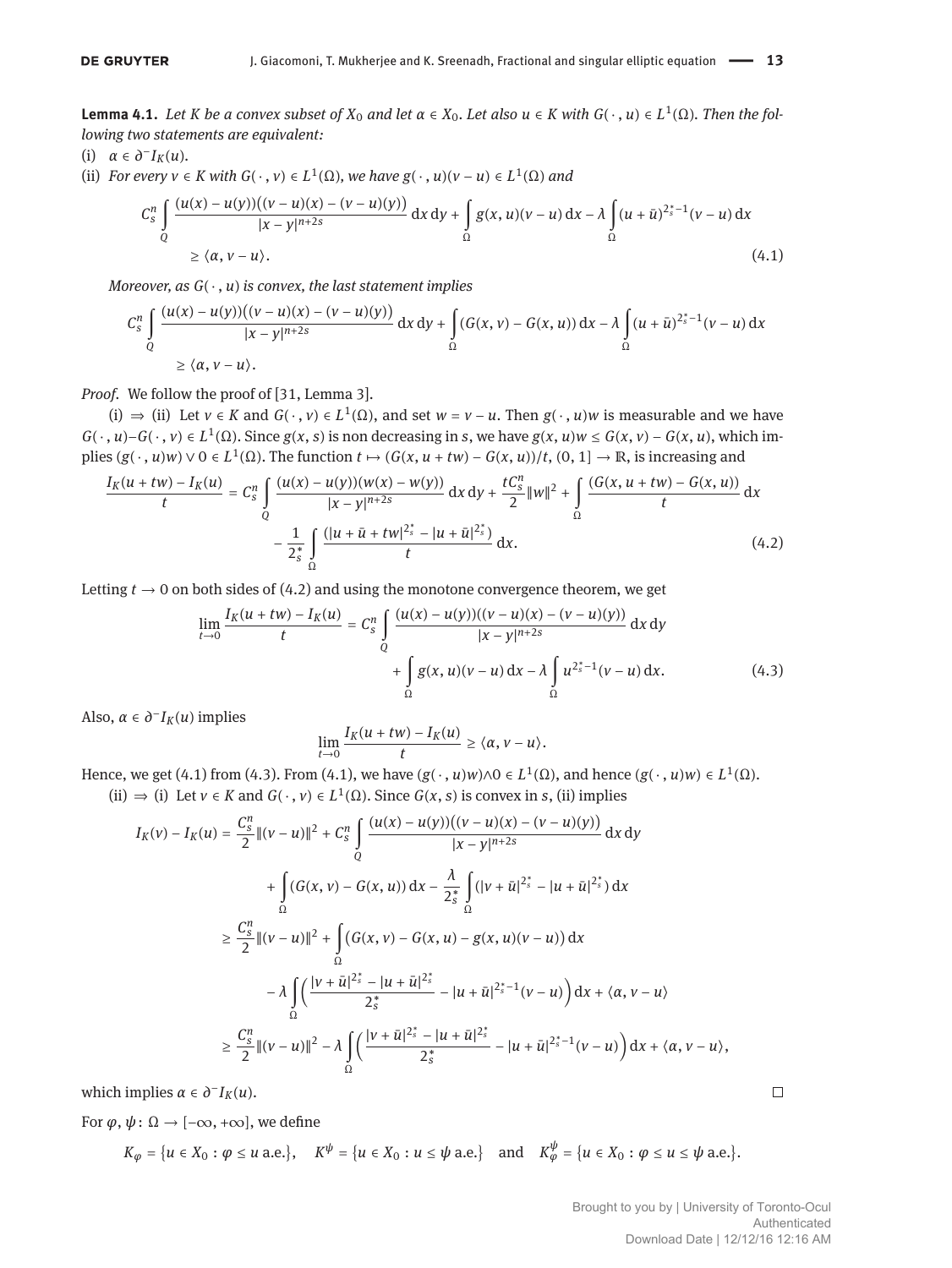We state the following proposition which can be thought of as Perron's method for non-smooth functionals.

**Proposition 4.2.** *Assume one of the following conditions:*

- (i)  $\varphi_1$  is a subsolution of  $(\bar{P}_\lambda)$ ,  $G(x, v(x)) \in L^1_{loc}(\Omega)$  for all  $v \in K_{\varphi_1}$ ,  $u \in D(I_{K_{\varphi_1}})$  and  $0 \in \partial^- I_{K_{\varphi_1}}(u)$ .
- (ii)  $\varphi_2$  is a supersolution of  $(\bar{P}_\lambda)$ ,  $G(x, v(x)) \in L^1_{loc}(\Omega)$  for all  $v \in K^{\varphi_2}$ ,  $u \in D(I_{K^{\varphi_2}})$  and  $0 \in \partial^- I_{K^{\varphi_2}}(u)$ .
- (iii)  $\varphi_1$  and  $\varphi_2$  are subsolution and supersolution of  $(\bar{P}_\lambda)$ ,  $G(x, \varphi_1(x))$ ,  $G(x, \varphi_2(x)) \in L^1_{loc}(\Omega)$ ,  $u \in D(I_{K_{\varphi_1}}^{\varphi_2})$  and 0 ∈  $\partial$ <sup>-</sup>*I*<sub>*K*<sup>φ</sup><sub>2</sub></sup></sub><sub>2</sub><sub>*(u*)*.*</sub>

*Then u is a weak solution of*  $(\bar{P}_{\lambda})$ *.* 

*Proof.* We follow the proof of [31, Proposition 2]. We have that  $G(\cdot, \varphi_1)$  and  $g(\cdot, \varphi_1)$  are measurable and  $G(x, \varphi_1(x)), G(x, u(x)) \in \mathbb{R}$  for a.e.  $x \in \Omega$ , since  $G(\cdot, u), G(\cdot, \varphi_1) \in L^1_{loc}(\Omega)$ . So,  $g(\cdot, u)$  is measurable by [31, Lemma 2 (ii)]. Since

$$
g(x, \phi_1)\psi_0 \le g(x, u)\psi_0 \le G(x, u + \psi_0) - G(x, u)
$$

for each  $ψ_0 ∈ C_c^∞(Ω)$ , we get  $g(·, u)ψ_0 ∈ L<sup>1</sup>(Ω)$ . The arbitrariness of  $ψ_0$  implies that  $g(·, u) ∈ L<sup>1</sup><sub>loc</sub>(Ω)$ . Let  $\psi \in C_c^{\infty}(\Omega)$  and set  $v_t = (u + t\psi) \vee \varphi_1$  for  $0 < t \le 1$ . Then  $G(\cdot, v_t) \in L^1_{loc}(\Omega)$  and  $G(x, v_t) = G(x, u)$  on  $\Omega \setminus$  supp  $\psi$ , which implies  $v_t \in D(I_{K_{\varphi_1}})$ . Setting  $r_t = (\varphi_1 - (u + t\psi))^+$ , we get  $v_t - u = t\psi + r_t$ . Clearly,  $r_t$  has a compact support and  $|r_t(x)| ≤ t |ψ(x)|$  for each  $x ∈ Ω$ . Using Lemma 4.1, we get  $g(·, u)(v_t – u) ∈ L<sup>1</sup>(Ω)$  and

$$
0 \leq C_{s}^{n} \int_{Q} \frac{(u(x) - u(y))((v_{t} - u)(x) - (v_{t} - u)(y))}{|x - y|^{n+2s}} dx dy + \int_{\Omega} (g(x, u) - \lambda(u + \bar{u})^{2_{s}^{*} - 1})(v_{t} - u) dx
$$
  
\n
$$
\leq t C_{s}^{n} \int_{Q} \frac{(u(x) - u(y))(\psi(x) - \psi(y))}{|x - y|^{n+2s}} dx dy + t \int_{\Omega} (g(x, u) - \lambda(u + \bar{u})^{2_{s}^{*} - 1}) \psi dx
$$
  
\n
$$
+ C_{s}^{n} \int_{Q} \frac{(u(x) - u(y))(r_{t}(x) - r_{t}(y))}{|x - y|^{n+2s}} dx dy + \int_{\Omega} (g(x, u) - \lambda(u + \bar{u})^{2_{s}^{*} - 1}) r_{t} dx.
$$
 (4.4)

Fix  $t \in (0, 1]$  and let  $\{w_k\}$  be a non-negative sequence of functions in  $C_c^{\infty}(\Omega)$  such that  $\bigcup_k$  supp  $w_k$  is contained in a compact subset of Ω, {‖*wk*‖∞} is bounded and ‖*w<sup>k</sup>* − *rt*‖ → 0 as *k* → ∞.

Using the fact that  $\varphi_1$  is a subsolution of  $(\bar{P}_\lambda)$ , for each  $k$  we get

$$
C_S^n \int\limits_{Q} \frac{(\varphi_1(x) - \varphi_1(y)) (w_k(x) - w_k(y))}{|x - y|^{n+2s}} \, \mathrm{d}x \, \mathrm{d}y + \int\limits_{\Omega} (g(x, \varphi_1) - \lambda(\varphi_1 + \bar{u})^{2_s^*-1}) w_k \, \mathrm{d}x \leq 0.
$$

Taking the limit as  $k \to \infty$  and using Lebesgue's dominated convergence theorem, we obtain

$$
C_{s}^{n} \int\limits_{Q} \frac{(\varphi_{1}(x) - \varphi_{1}(y))(r_{t}(x) - r_{t}(y))}{|x - y|^{n+2s}} dx dy + \int\limits_{\Omega} (g(x, \varphi_{1}) - \lambda(\varphi_{1} + \bar{u})^{2_{s}^{*}-1}) r_{t} dx \leq 0.
$$
 (4.5)

From (4.4), (4.5) and since  $-r_t - t\psi \le u - \phi_1$  in  $\Omega$ , we get

$$
0 \leq t \bigg( C_{s}^{n} \int_{Q} \frac{(u(x) - u(y))(\psi(x) - \psi(y))}{|x - y|^{n+2s}} dx dy + \int_{\Omega} (g(x, u) - \lambda (u + \bar{u})^{2_{s}^{*}-1}) \psi dx \bigg) - C_{s}^{n} ||r_{t}||^{2} - t C_{s}^{n} \int_{Q} \frac{(\psi(x) - \psi(y))(r_{t}(x) - r_{t}(y))}{|x - y|^{n+2s}} dx dy + \int_{\Omega} ((g(x, u) - g(x, \varphi_{1})) r_{t} - \lambda ((u + \bar{u})^{2_{s}^{*}-1} - (\varphi_{1} + \bar{u})^{2_{s}^{*}-1}) r_{t}) dx,
$$

which gives

$$
0 \leq C_{s}^{n} \int_{Q} \frac{(u(x) - u(y))(\psi(x) - \psi(y))}{|x - y|^{n+2s}} dx dy + \int_{\Omega} (g(x, u) - \lambda(u + \bar{u})^{2^{*}_{s} - 1}) \psi dx
$$
  

$$
- C_{s}^{n} \int_{Q} \frac{(\psi(x) - \psi(y))(r_{t}(x) - r_{t}(y))}{|x - y|^{n+2s}} dx dy
$$
  

$$
+ \int_{\Omega} ((g(x, u) - g(x, \varphi_{1})) \frac{r_{t}}{t} - \lambda((u + \bar{u})^{2^{*}_{s} - 1} - (\varphi_{1} + \bar{u})^{2^{*}_{s} - 1}) \frac{r_{t}}{t}) dx.
$$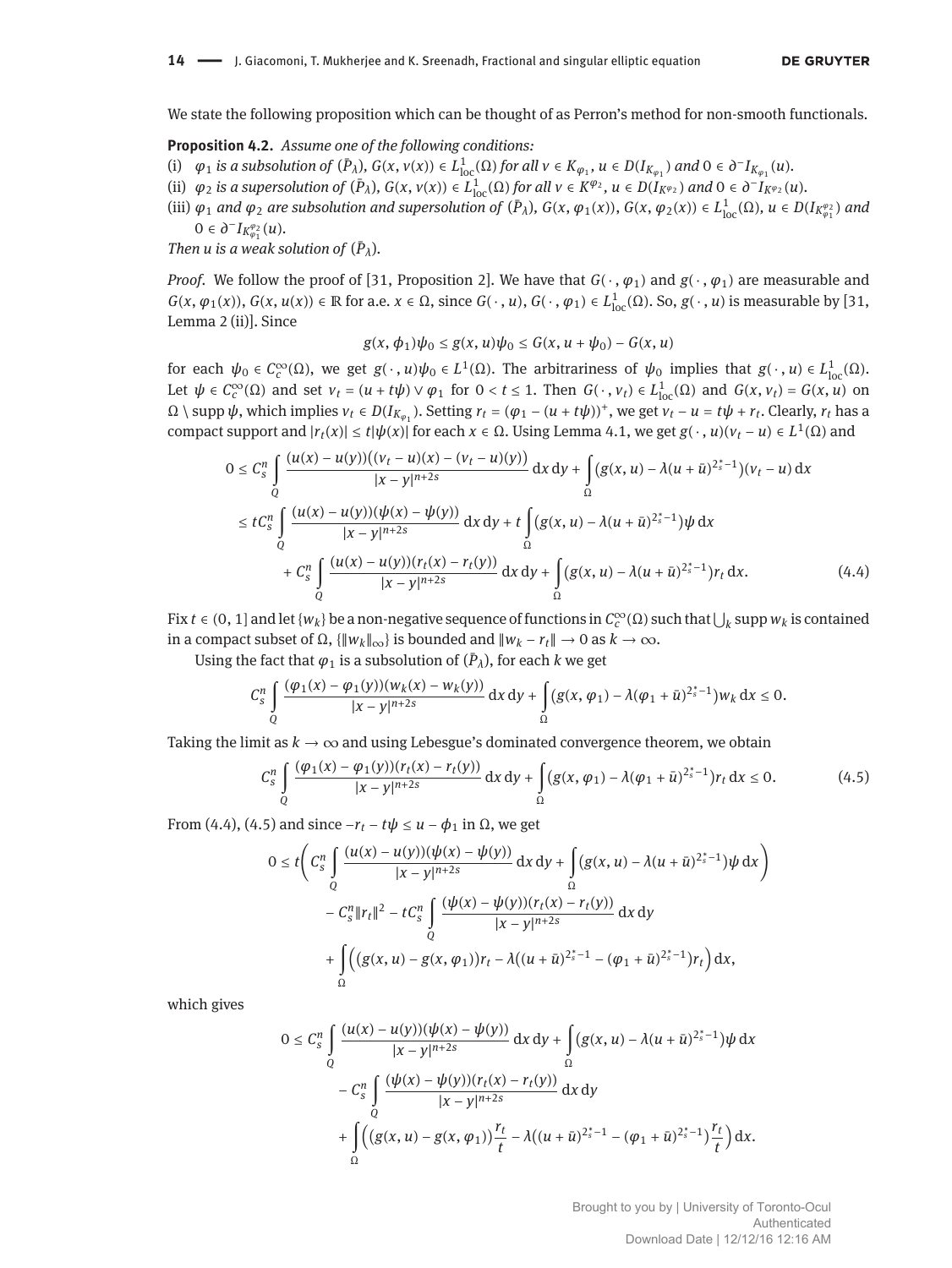Using the inequality  $|r_t(x)| \le t |\psi(x)|$  for each  $x \in \Omega$  and  $0 < t \le 1$ , the limits  $||r_t|| \to 0$  as  $t \to 0^+$ ,

$$
(g(x, u) - g(x, \varphi_1))\frac{r_t}{t} \to 0
$$
 and  $\lambda((u + \bar{u})^{2_s^* - 1} - (\varphi_1 + \bar{u})^{2_s^* - 1})\frac{r_t}{t} \to 0$  a.e. as  $t \to 0^+$ ,

and the fact that  $\text{supp } \psi$  is compact and  $g(\cdot, u), g(\cdot, \varphi_1) \in L^1(\Omega)$ , we get

$$
0\leq C_s^n\int\limits_Q\frac{(u(x)-u(y))(\psi(x)-\psi(y))}{|x-y|^{n+2s}}\,dx\,dy+\int\limits_\Omega\big(g(x,u)-\lambda(u+\bar{u})^{2_s^*-1}\big)\psi\,dx.
$$

Since  $\psi \in C_c^{\infty}(\Omega)$  is arbitrary, *u* is a weak solution of  $(\bar{P}_\lambda)$ . The proofs of (ii) and (iii) are similar to those of [31, Proposition 2 (ii) and (iii)].  $\Box$ 

Let  $\bar{\theta}$  ∈ *X*<sub>0</sub> be the function which satisfies  $(-\Delta)^s \bar{\theta} = 1/2$  in Ω in the sense of distributions. From [41, Proposition 1.1],  $\bar{\theta} \in C^{s}(\mathbb{R}^{n})$ . For *g* and *G*, we have the following properties.

**Proposition 4.3.** *Let*  $u \in L^1_{loc}(\Omega)$ , satisfying Definition 2.5 (i). Then  $g(x, u(x))$ ,  $G(x, u(x)) \in L^1_{loc}(\Omega)$ .

*Proof.* Recall that  $\inf_K \overline{u} > 0$  for any  $K \in \Omega$ . We have  $0 \le g(x, u(x)) \le \overline{u}^{-q}$  and  $0 \le G(\cdot, u) \le \overline{u}^{-q}u$  in  $\Omega$ . Hence,

$$
\int\limits_K g(x,u(x))\,\mathrm{d}x \leq \int\limits_K |\bar{u}(x)|^{-q}\,\mathrm{d}x < \infty \quad \text{and} \quad \int\limits_K |G(x,u(x))| \,\mathrm{d}x \leq \left(\inf\limits_K \overline{u}\right)^{-\delta} \int\limits_K |u| \,\mathrm{d}x < \infty. \qquad \Box
$$

**Lemma 4.4.** *For each*  $x \in \Omega$ *, the following hold:* 

(i)  $G(x, rt) \le t^2 G(x, t)$  *for each*  $r \ge 1$  *and*  $t \ge 0$ *,* 

- (ii)  $G(x, r) G(x, t) (g(x, r) + g(x, t))(r t)/2 \ge 0$  for each r, t with  $r \ge t > -\bar{\theta}(x)$ ,
- (iii) *G*(*x*, *r*) − *g*(*x*, *r*)*r*/2 ≥ 0 *for each r* ≥ 0.

*Proof.* For a proof we refer to [31, Lemma 4].

We now proceed to prove some results to obtain the existence of a solution of  $(\bar{P}_\lambda).$ 

**Lemma 4.5.** *The following hold:*

- (i) 0 *is a strict subsolution of*  $(\bar{P}_{\lambda})$  *for all*  $\lambda > 0$ *.*
- (ii)  $\bar{\theta}$  *is a strict supersolution of*  $(\bar{P}_{\lambda})$  *for all sufficiently small*  $\lambda > 0$ *.*

(iii) Any positive weak solution  $z$  of  $(\bar{P}_{\mu})$  is a strict super-solution of  $(\bar{P}_{\lambda})$  for  $\mu > \lambda > 0$ .

*Proof.* (i) Let  $\psi \in X_0 \setminus \{0\}$ ,  $\psi \ge 0$ . Since  $g(x, 0) = 0$ , we get

$$
C_S^n \int\limits_{Q} \frac{(0(x)-0(y))(\psi(x)-\psi(y))}{|x-y|^{n+2s}} \, \mathrm{d}x \, \mathrm{d}y + \int\limits_{\Omega} (g(x,0)\psi - \lambda(0+\bar{u})^{2_s^*-1}\psi) \, \mathrm{d}x = -\lambda \int\limits_{\Omega} |\bar{u}|^{2_s^*-1}\psi \, \mathrm{d}x < 0.
$$

(ii) We choose  $\lambda > 0$  such that  $1 - \lambda(\bar{\theta} + \bar{u}) > 0$  in  $\Omega$ . We have  $g(x, \bar{\theta}) \in L^1_{loc}(\Omega)$  and  $g$  is nonnegative. So,

$$
C_S^n\int\limits_Q\frac{(\bar\theta(x)-\bar\theta(y))(\psi(x)-\psi(y))}{|x-y|^{n+2s}}\, \mathrm{d} x\, \mathrm{d} y+\int\limits_\Omega\big(g(x,\bar\theta)\psi-\lambda(\bar\theta+\bar u)^{2_s^*-1}\psi\big)\, \mathrm{d} x\geq \int\limits_\Omega(1-\lambda|\bar u|^{2_s^*-1})\psi\, \mathrm{d} x>0.
$$

(iii) Let  $\lambda > 0$  and let *z* be a positive weak solution of  $(\bar{P}_{\mu})$  for some  $\mu > \lambda$ . We have  $g(\cdot, z) \in L^1_{loc}(\Omega)$  and *g* is nonnegative. So,

$$
C_S^n\int\limits_Q\frac{(z(x)-z(y))(\psi(x)-\psi(y))}{|x-y|^{n+2s}}\,dx\,dy+\int\limits_\Omega\big(g(x,z)\psi-\lambda(z+\bar u)^{2_s^*-1}\psi\big)\,dx=(\mu-\lambda)\int\limits_\Omega|z+\bar u|^{2_s^*-1}\psi\,dx>0,
$$

which gives (iii).

Let

 $\Lambda := \sup\{\lambda > 0 : (\bar P_\lambda) \text{ admits a weak solution}\}.$ 

**Remark 4.6.** If  $\Lambda > 0$ , by Lemma 4.5, we can say that for any  $\lambda \in (0, \Lambda)$ ,  $(\bar{P}_{\lambda})$  has a subsolution (the trivial function 0) and a positive strict supersolution (say *z*).

 $\Box$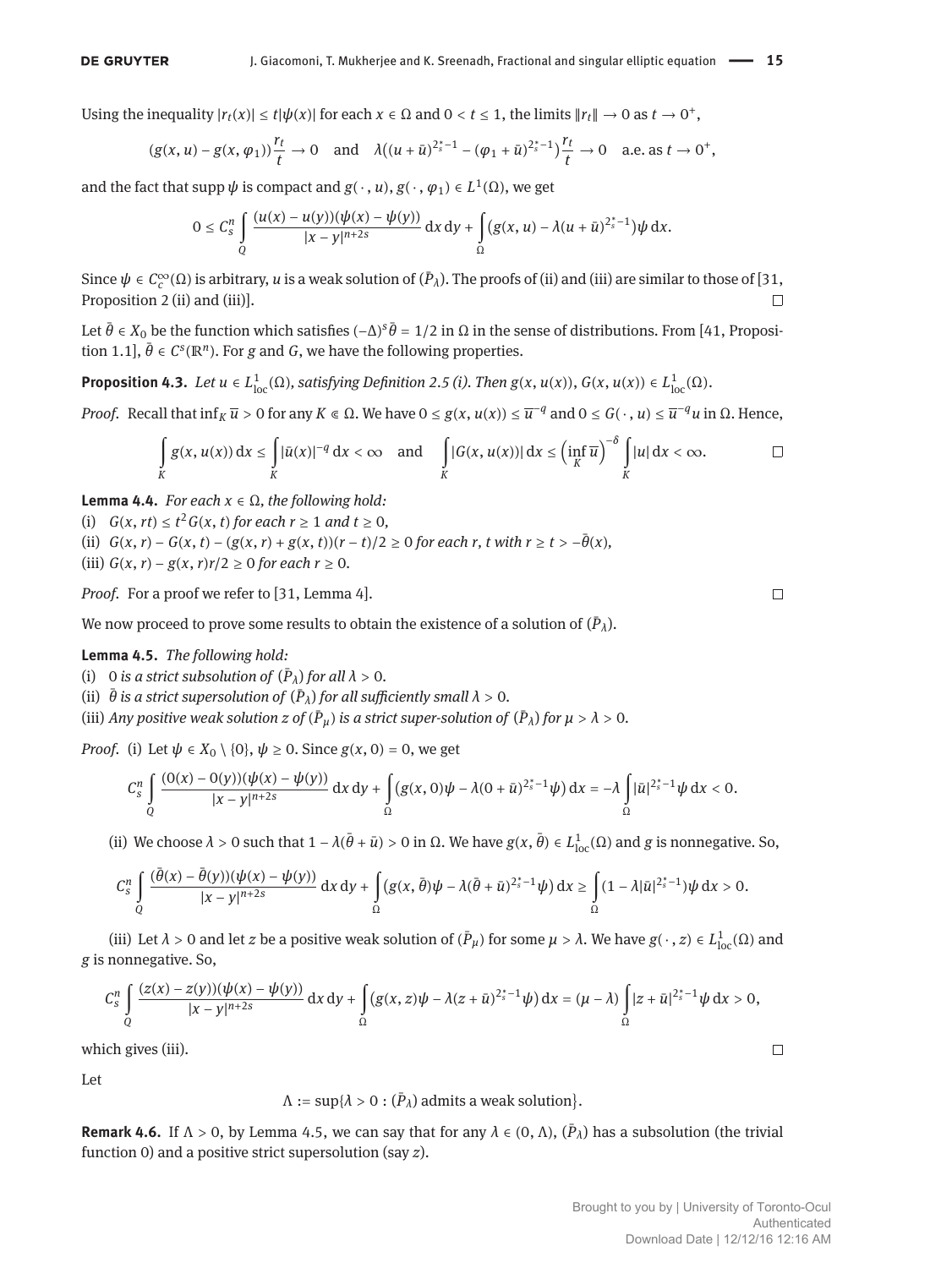**Theorem 4.7.** Let  $\varphi_1, \varphi_2 \colon \Omega \to [-\infty, \infty]$  with  $\varphi_1 \leq \varphi_2$  such that  $\varphi_1$  is a strict supersolution of  $(\bar{P}_\lambda)$ . Let also  $u \in D(I_{K_{\varphi_1}^{\varphi_2}})$  *be a minimizer for*  $I_{K_{\varphi_1}^{\varphi_2}}.$  *Then*  $u$  *is a local minimizer for*  $I_{K_{\varphi_1}}.$ 

*Proof.* For any  $v \in K_{\varphi_1}$ , define

$$
\sigma(v)=\min\{v,\,\varphi_2\}=v-(v-\varphi_2)^+,
$$

and for any  $0 \leq w \in X_0$ , define

$$
H(w) = C_s^n \int\limits_{Q} \frac{(\varphi_2(x) - \varphi_2(y))(w(x) - w(y))}{|x - y|^{n+2s}} \, \mathrm{d}x \, \mathrm{d}y + \int\limits_{\Omega} g(x, \varphi_2) w \, \mathrm{d}x - \lambda \int\limits_{\Omega} (\bar{u} + \varphi_2)^{2_s^*-1} w \, \mathrm{d}x.
$$

First we see that, there exists  $0 \le \theta \le 1$  such that

$$
\frac{(\bar{u}+u)^{2_s^*-1}-(\bar{u}+v)^{2_s^*-1}}{(u-v)}=(2_s^*-1)((\bar{u}+u)+\theta(v-u))^{2_s^*-2}
$$
  

$$
\leq 2^{2_s^*-3}(2_s^*-1)[\bar{u}^{2_s^*-2}+((1-\theta)u+\theta v)^{2_s^*-2}]
$$
  

$$
\leq c_1\bar{u}^{2_s^*-2}+c_2\max\{|u|,|v|\}^{2_s^*-2},
$$
 (4.6)

where  $c_1$ ,  $c_2$  are positive constants. For  $x \in \Omega$ , let us set

$$
m_{v}(x) = (c_{1}\bar{u}^{2_{s}^{*}-2} + c_{2}\max\{|\varphi_{2}(x)|,|v(x)|\}^{2_{s}^{*}-2})\mathbb{1}_{\{v>\varphi_{2}\}}.
$$

We know that  $G(\cdot, \sigma(v)(\cdot))$  and  $g(\cdot, \sigma(v)(\cdot))$ ( $v(\cdot) - \sigma(v)(\cdot)$ ) are measurable by [31, Lemma 2 (i) and (iii)]. Using the fact that  $\sigma(v) \in K^{\varphi_2}_{\varphi_1}$ , the inequality  $\sigma(v) \le v$ , the convexity of  $G(x, \cdot)$  and (4.6), we get

$$
I_{K_{\varphi_1}}(v) - I_{K_{\varphi_1}}(u) \ge I_{K_{\varphi_1}}(\sigma(v))
$$
\n
$$
= \frac{C_s^n}{2} \int_{Q} \frac{|(v - \sigma(v))(x) - (v - \sigma(v))(y)|^2}{|x - y|^{n+2s}} dx dy
$$
\n
$$
+ C_s^n \int_{Q} \frac{(\sigma(v)(x) - \sigma(v)(y))((v - \sigma(v))(x) - (v - \sigma(v))(y))}{|x - y|^{n+2s}} dx dy
$$
\n
$$
+ \int_{\Omega} (G(x, v) - G(x, \sigma(v))) dx - \frac{\lambda}{2s} \int_{\Omega} ((\bar{u} + v)^{2s} - (\bar{u} + \sigma(v))^{2s}) dx
$$
\n
$$
\ge \frac{C_s^n}{2} ||v - \sigma(v)||^2 + C_s^n \int_{Q} \frac{(\sigma(v)(x) - \sigma(v)(y))((v - \sigma(v))(x) - (v - \sigma(v))(y))}{|x - y|^{n+2s}} dx dy
$$
\n
$$
+ \int_{\Omega} g(x, \sigma(v))(v - \sigma(v)) dx - \lambda \int_{\Omega} (\bar{u} + \sigma(v))^{2s-1} (v - \sigma(v)) dx
$$
\n
$$
- \frac{\lambda}{2s} \int_{\Omega} ((\bar{u} + v)^{2s} - (\bar{u} + \sigma(v))^{2s} - 2s(\bar{u} + \sigma(v))^{2s-1} (v - \sigma(v))) dx
$$
\n
$$
= \frac{C_s^n}{2} ||v - \sigma(v)||^2 + C_s^n \int_{Q} \frac{(\sigma(v)(x) - \sigma(v)(y))((v - \sigma(v))(x) - (v - \sigma(v))(y))}{|x - y|^{n+2s}} dx dy
$$
\n
$$
+ \int_{\Omega} g(x, \sigma(v))(v - \sigma(v)) dx - \lambda \int_{\Omega} (\bar{u} + \sigma(v))^{2s-1} (v - \sigma(v)) dx
$$
\n
$$
- \lambda \int_{\Omega} \int_{\sigma(v)}^{v} ((\bar{u} + t)^{2s-1} - (\bar{u} + \sigma(v))^{2s-1}) dt dx
$$
\n
$$
\ge \frac{C_s^n}{2} ||v - \sigma(v)||^2 + H(v - \sigma(v)) - \frac{1}{2} \int_{\Omega} m_v(x)(v - \sigma(v))^2 dx
$$

This implies, for any  $v \in D(I_{K_{\varphi_1}})$ , that

$$
I_{K_{\varphi_1}}(v) \geq I_{K_{\varphi_1}}(u) + \frac{C_s^n}{2} \|v - \sigma(v)\|^2 + H((v-\varphi_2)^+) - \frac{1}{2} |m_v|_{2_s^*/(2_s^*-2)} |(v-\varphi_2)^+|_{2_s^*}^2.
$$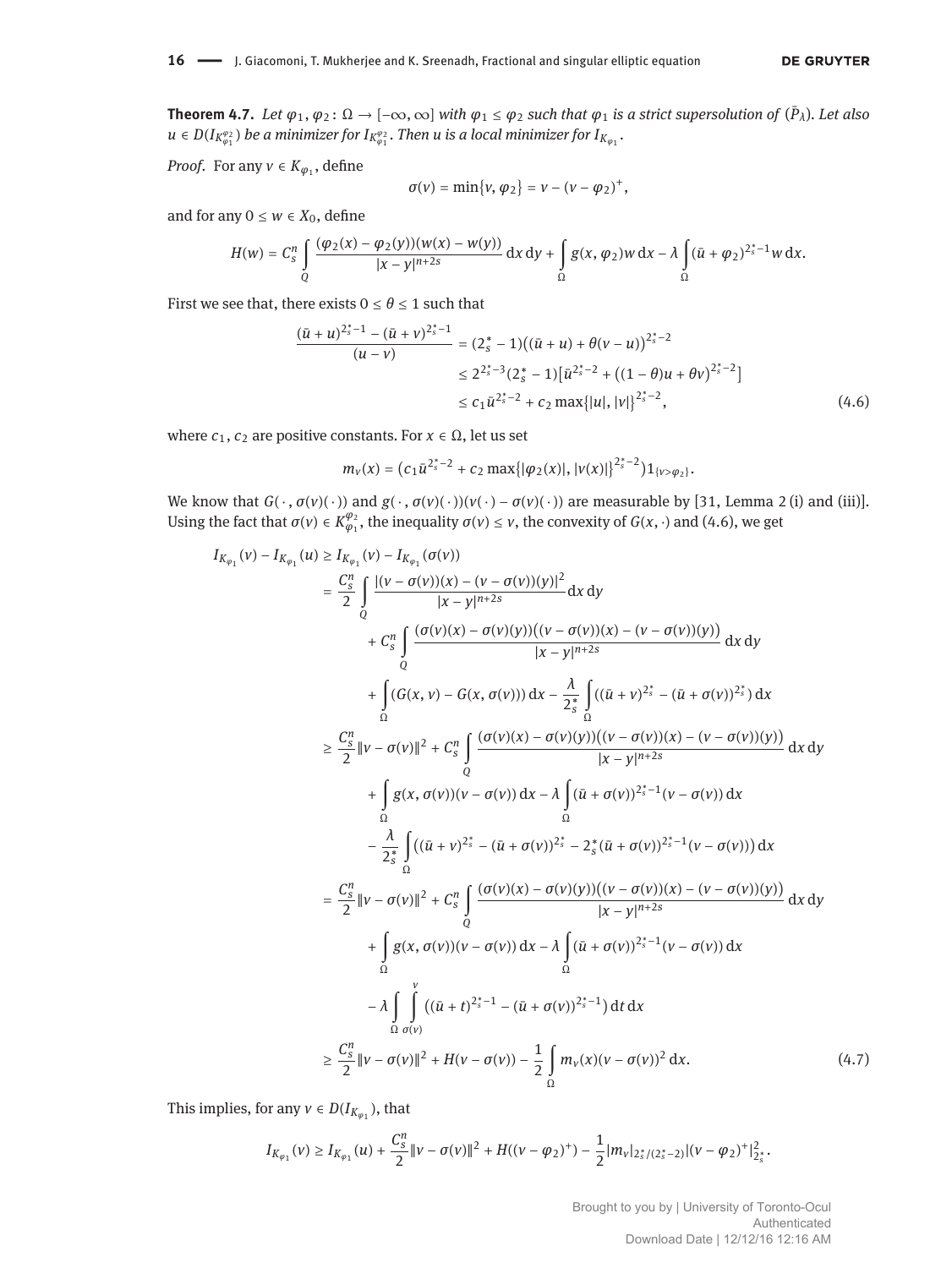Suppose the conclusion of the above theorem does not hold under the considered assumptions. In this case, we can choose a sequence  $\{v_k\} \subset X_0$  such that  $v_k \in K_{\varphi_1}$  and

$$
||v_k - u|| \le \frac{1}{2^k}
$$
,  $I_{K_{\varphi_1}}(v_k) < I_{K_{\varphi_1}}(u)$  for all k.

We set  $l = u + \sum_{k=1}^{\infty} |v_k - u|$ , which satisfies  $|v_k| \leq l$  a.e. for all *k*. Also we set

$$
\hat{m}_{v}(x)=(c_{1}\bar{u}^{2s-2}+c_{2}\max\{|\varphi_{2}(x)|,|l(x)|\}^{2s-2})1_{\{v>\varphi_{2}\}}\quad\text{for every }v\in D(I_{K_{\varphi_{1}}}).
$$

Then we have

$$
0 > I_{K_{\varphi_1}}(\nu_k) - I_{K_{\varphi_1}}(u)
$$
  
\n
$$
\geq I_{K_{\varphi_1}}(\nu_k) - I_{K_{\varphi_1}}(\sigma(\nu_k))
$$
  
\n
$$
\geq \frac{C_5^n}{2} ||(\nu_k - \varphi_2)^+||^2 + H((\nu_k - \varphi_2)^+) - \frac{1}{2} \int_{\Omega} \hat{m}_{\nu_k}(x)((\nu - \varphi_2)^+)^2 dx
$$
  
\n
$$
= \frac{C_5^n}{2} ||(\nu_k - \varphi_2)^+||^2 + H((\nu_k - \varphi_2)^+) - \frac{1}{2} \int_{\{\hat{m}_{\nu_k} \leq R/C_3^n\}} \hat{m}_{\nu_k}(x)((\nu - \varphi_2)^+)^2 dx
$$
  
\n
$$
- \frac{1}{2} \int_{\{\hat{m}_{\nu_k} > R/C_3^n\}} \hat{m}_{\nu_k}(x)((\nu - \varphi_2)^+)^2 dx
$$
  
\n
$$
\geq \frac{C_5^n}{2} ||(\nu_k - \varphi_2)^+||^2 + H((\nu_k - \varphi_2)^+) - \frac{RC_5^n}{2} \int_{\Omega} |(\nu - \varphi_2)^+|^2 dx
$$
  
\n
$$
- \frac{1}{2S_s} \Biggl(\int_{\{\hat{m}_{\nu_k} > R/C_3^n\}} |\hat{m}_{\nu_k}(x)|^{2_s^*/(2_s^*-2)} dx \Biggr)^{(2_s^*-2)/2_s^*} ||(\nu_k - \varphi_2)^+||^2
$$

for all  $R > 0$  and  $k$ . As we can choose  $R > 0$  such that

$$
\frac{1}{2S_s}\Bigg(\int\limits_{\{\hat{m}_{v_k}>RC_s^n\}}|\hat{m}_{v_k}(x)|^{2_s^*/(2_s^*-2)}\,\mathrm{d} x\Bigg)^{(2_s^*-2)/2_s^*}<\frac{C_s^n}{4}\quad\text{for all }k,
$$

we get

$$
0 > H((\nu_k - \varphi_2)^+) + \frac{C_s^n}{4} ||(\nu_k - \varphi_2)^+||^2 - \frac{RC_s^n}{2} |(\nu_k - \varphi_2)^+|_2^2 \quad \text{for all } k. \tag{4.8}
$$

Let

$$
v=\inf\bigl\{H(w):w\in A\bigr\},
$$

where

$$
A = \{ w \in X_0 : w \ge 0, \ |w|_2 = 1, \|w\| \le 2\sqrt{R} \}.
$$

Clearly, *A* is weakly compact and using Fatou's lemma, we can show that *H* is weakly lower semicontinuous on *A*. So if  $\{w_k\} \subset A$  be a minimizing sequence for *v* such that  $w_k \to w$  weakly as  $k \to \infty$ , then

 $H(w) \leq \liminf H(w_k)$ .

Since  $\varphi_2$  is a strict supersolution of  $(\bar{P}_\lambda)$ ,  $H(w) > 0$  for all  $w \in A$ . This implies  $v > 0$ . Since  $v_k \to u$  in  $X_0$ , there exists  $k_0$  such that  $|(\nu_{k_0} - \varphi_2)^+|_2 \le \nu/(RC_s^n)$ . We consider two cases. If  $| |(\nu_{k_0} - \varphi_2)^+|_2^2 \ge 4R |(\nu_{k_0} - \varphi_2)^+|_2^2$ , then from (4.8) we get

$$
0 > \frac{C_s^n}{4} ||(v_{k_0} - \varphi_2)^+||^2 - \frac{C_s^n}{8} ||(v_{k_0} - \varphi_2)^+||^2 = \frac{C_s^n}{8} ||(v_{k_0} - \varphi_2)^+||^2,
$$

which is a contradiction. On the other hand, if  $\|(v_{k_0} - \varphi_2)^+\|^2 \le 4R |(v_{k_0} - \varphi_2)^+|^2$ , then from (4.8) we get

$$
0 > \left(\nu - \frac{RC_S^n}{2} |(v_{k_0} - \varphi_2)^+|_2\right) |(v_{k_0} - \varphi_2)^+|_2 \ge \frac{\nu}{4\sqrt{R}} \| (v_{k_0} - \varphi_2)^+ \|,
$$

which is again a contradiction.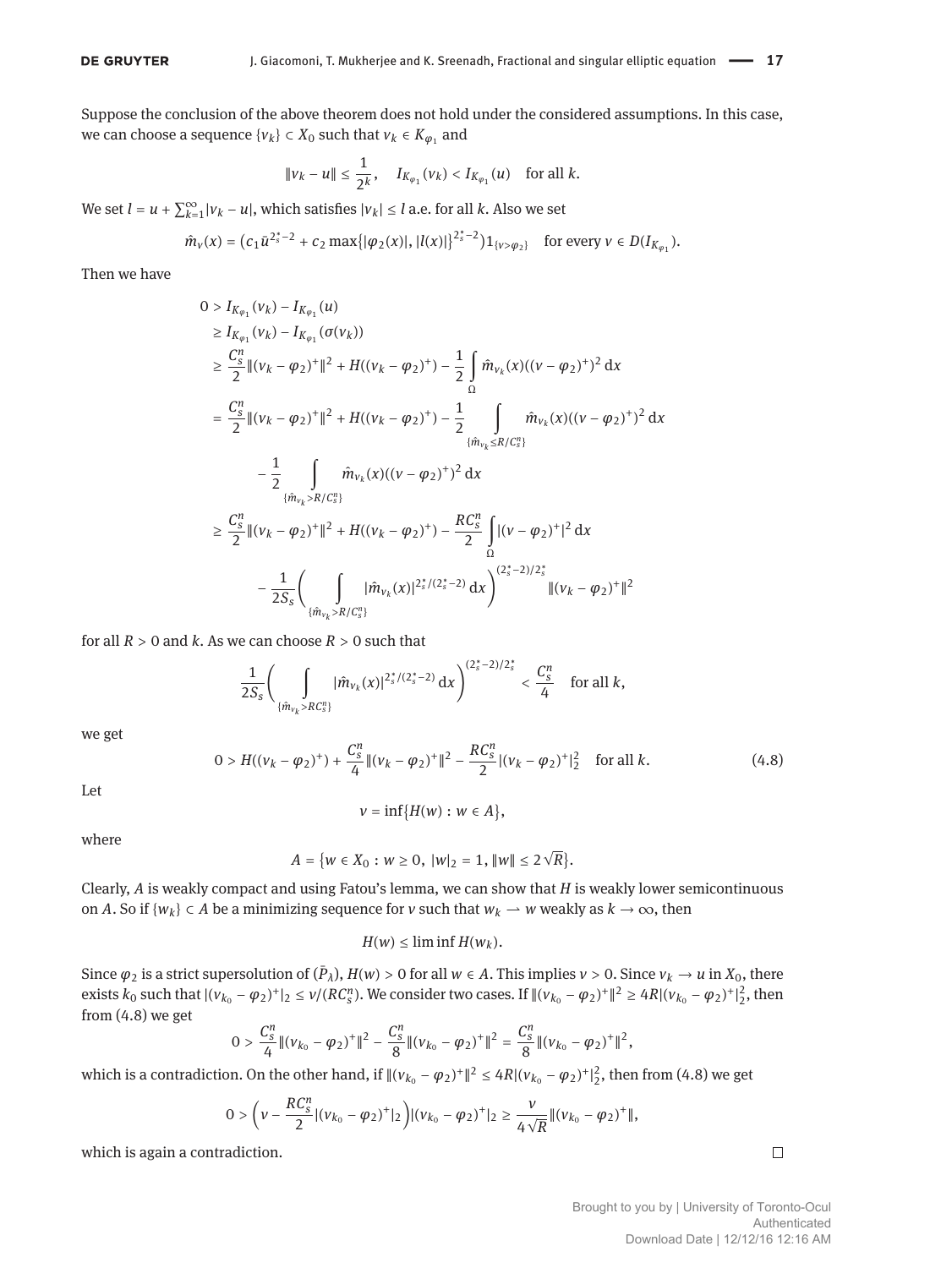**Theorem 4.8.** *Suppose* Λ > 0*. Let λ* ∈ (0, Λ) *and* 0, *z be the sub and super solutions of* (*P*̄ *<sup>λ</sup>*)*, respectively, as in* Remark 4.6. Let also  $K = \{\phi \in H^1_0(\Omega): 0 \le \phi \le z\}.$  Then there exists a weak solution  $u_\lambda$  of  $(\bar{P}_\lambda)$  with  $u_\lambda \in K$  and  $I_K(u_\lambda) = \inf_K I_K < 0$ . *Furthermore,*  $u_\lambda$  *is a local minimizer for*  $I_{K_0}$ .

*Proof.* We have  $\inf_K I_K < 0$  since  $I_K(0) < 0$ . Let  $\{u_m\}$  be a minimizing sequence for  $\inf_K I_K$  in *K*. Then  $0 \le u_m \le z$  for all *m*, that is,  $\{u_m\}$  is bounded in  $X_0$ . So, there exist  $u_\lambda \in K$  such that  $u_m \to u_\lambda$  weakly in  $X_0$ as  $m \to \infty$ . We have that the map  $v \mapsto \int_{\Omega} G(x, v) dx$  is weakly sequentially lower semicontinuous and, by Lebesgue's dominated convergence theorem,

$$
\lim_{m\to\infty}\int_{\Omega}|u_m+\bar{u}|^{2_s^*}\,\mathrm{d}x=\int_{\Omega}|u_{\lambda}+\bar{u}|^{2_s^*}\,\mathrm{d}x.
$$

Thus,  $I_K(u_\lambda) \le \liminf_{m \to \infty} I_K(u_m)$ , which implies  $I_K(u_\lambda) = \inf_K I_K$ . Hence,  $I_K(u_\lambda) < 0$  and  $0 \in \partial^- I_K(u_\lambda)$ . Thus, *u*<sub>λ</sub> is a weak solution of ( $\bar{P}_\lambda$ ), by Proposition 4.2. Finally, using Theorem 4.7 with  $\varphi_1$  = 0 and  $\varphi_2$  = *z*, we conclude that  $u_{\lambda}$  is a local minimizer for  $I_{K_0}$ .  $\Box$ 

**Lemma 4.9.** *We have*  $0 < \Lambda < \infty$ *.* 

*Proof.* First, we prove that  $\Lambda > 0$ . From Lemma 4.5, we get 0 as a strict subsolution and  $\bar{\theta}$  as a strict supersolution of  $(\bar{P}_\lambda)$  for sufficiently small  $\lambda > 0$ . We define the convex set  $K := \{\phi \in X_0(\Omega): 0 \le \phi \le \bar{\theta}\}$ . Then, arguing as in the proof of Theorem 4.8, we get that there exist  $u \in D(I_K)$  such that  $I_K(u) = \inf_K I_K$ . In particular,  $0 \in \partial^- I_K(u)$ . Thus, *u* is a weak solution of  $(\bar{P}_\lambda)$  for sufficiently small  $\lambda > 0$ , by Proposition 4.2. Thus,  $\Lambda > 0$ .

Next, we prove that  $\Lambda < +\infty$ . Suppose on the contrary that  $\Lambda = +\infty$ . So, there exists an increasing sequence  $\{\lambda_m\} \in \mathbb{R}$  such that  $\lambda_m \to +\infty$ , and  $(\bar{P}_{\lambda_m})$  admits a weak solution, say  $u_{\lambda_m}$  as given in Theorem 4.8. Consequently,

$$
\frac{C_S^n}{2} \|u_{\lambda_m}\|^2 + \int_{\Omega} G(x, u_{\lambda_m}) dx - \frac{\lambda_m}{2_s^*} \int_{\Omega} |u_{\lambda_m} + \bar{u}|^{2_s^*} dx < 0.
$$
 (4.9)

Also, by the definition of a weak solution, we get

$$
C_S^n \|u_{\lambda_m}\|^2 + \int\limits_{\Omega} g(x, u_{\lambda_m}) u_{\lambda_m} dx - \lambda_m \int\limits_{\Omega} |u_{\lambda_m} + \bar{u}|^{2_s^*-1} u_{\lambda_m} dx = 0.
$$
 (4.10)

From  $(4.9)$  and  $(4.10)$ , we obtain

$$
\int_{\Omega}\Bigl(G(x,u_{\lambda_m})-\frac{1}{2}g(x,u_{\lambda_m})u_{\lambda_n}\Bigr)\,\mathrm{d} x+\lambda_m\int_{\Omega}\Bigl(\frac{1}{2}|u_{\lambda_m}+\bar u|^{2_s^*-1}u_{\lambda_m}-\frac{|u_{\lambda_m}+\bar u|^{2_s^*}}{2_s^*}\Bigr)\,\mathrm{d} x<0.
$$

By Lemma 4.4 (iii) we have  $G(x, u_{\lambda_m}) - g(x, u_{\lambda_m})/2 \ge 0$ , which implies

$$
\int_{\Omega} \frac{1}{2} |u_{\lambda_m} + \bar{u}|^{2_s^*-1} u_{\lambda_m} dx < \int_{\Omega} \frac{|u_{\lambda_m} + \bar{u}|^{2_s^*}}{2_s^*} dx.
$$
 (4.11)

Next since  $\bar{u}$  ∈  $L^{\infty}(\Omega)$ , we note that

$$
\lim_{t \to \infty} \frac{|t + \bar{u}(x)|^{2_s^*}}{|t + \bar{u}(x)|^{2_s^* - 1}t} = 1
$$

∗

uniformly with respect to  $x \in \Omega$ . Thus, for any  $\epsilon > 0$  small enough, there exists  $M = M_{\epsilon} > 0$  such that

$$
\frac{1}{2_s^*} \int\limits_{\Omega} |u_{\lambda_m} + \bar{u}|^{2_s^*} dx < \frac{1}{2+\epsilon} \int\limits_{\Omega} |u_{\lambda_m} + \bar{u}|^{2_s^* - 1} u_{\lambda_m} dx + M \quad \text{for all } m. \tag{4.12}
$$

From (4.11) and (4.12), we get

$$
\sup_m \int_{\Omega} |u_{\lambda_m} + \bar{u}|^{2_s^*-1} u_{\lambda_m} \, \mathrm{d} x < \infty.
$$

Using (4.10), for each *m*, we obtain

$$
C_S^n \|u_{\lambda_m}\|^2 \leq \lambda_m \int\limits_{\Omega} |u_{\lambda_m} + \bar{u}|^{2_s^*-1} u_{\lambda_m} \, \mathrm{d}x,
$$

Brought to you by | University of Toronto-Ocul Authenticated Download Date | 12/12/16 12:16 AM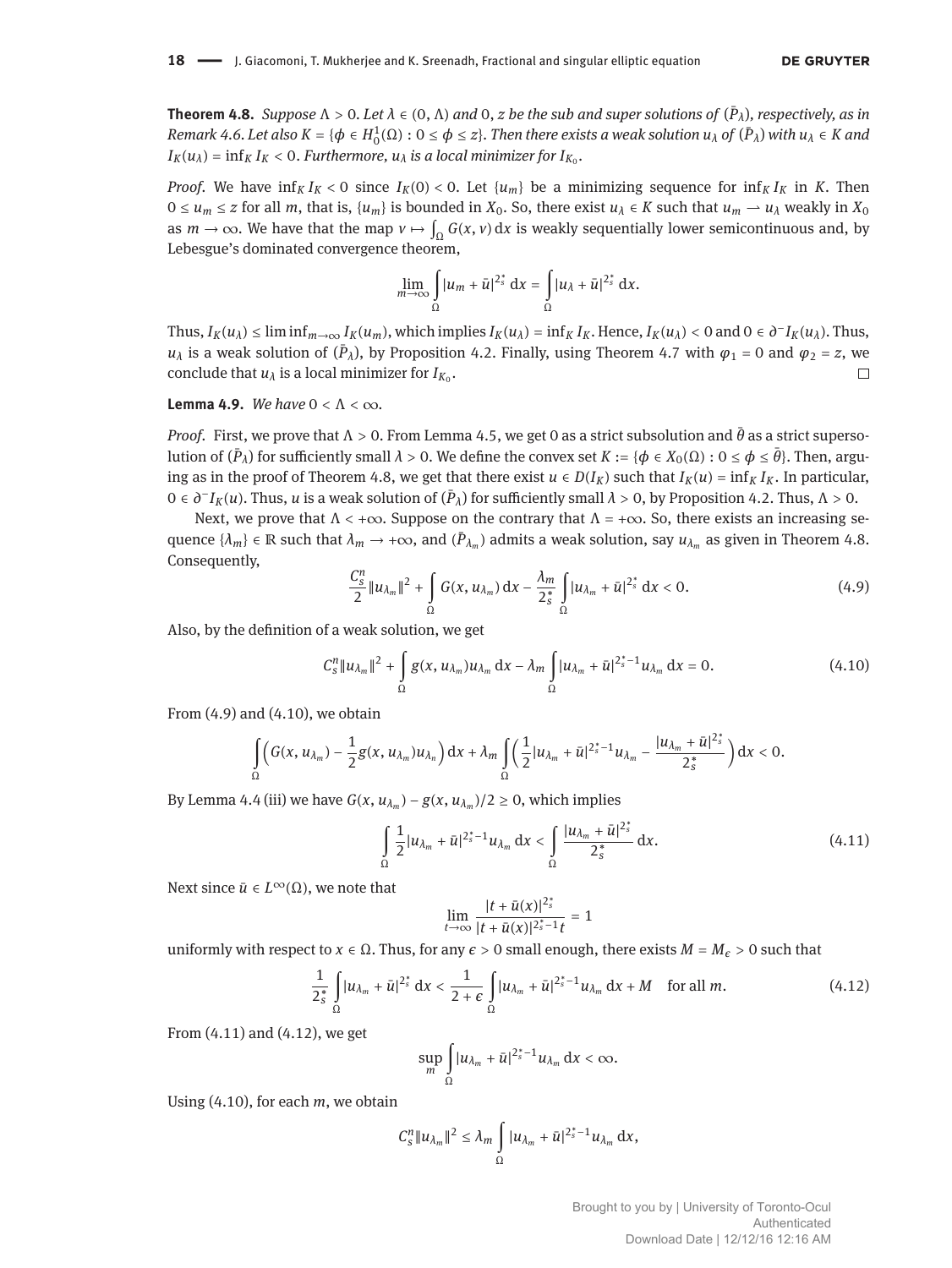which implies that the sequence  $\{\lambda_m^{-1/2}u_{\lambda_m}\}$  is bounded in  $X_0$ . Set  $v_{\lambda_m}:=\lambda_m^{-1/2}u_{\lambda_m}.$  Then, up to a subsequence, there exists  $v \in X_0$  such that  $v_{\lambda_m} \to v$  weakly in  $X_0$  as  $m \to \infty$ . Let  $\psi \in C_0^{\infty}(\Omega)$  be a non-trivial and nonnegative function. Choose  $m > 0$  such that  $\bar{u} \geq m$  on the support of  $\psi$ . Then

$$
C_{s}^{n} \int_{Q} \frac{(v_{\lambda_{m}}(x) - v_{\lambda_{m}}(y))(\psi(x) - \psi(y))}{|x - y|^{n+2s}} dx dy + \int_{\Omega} \frac{1}{m^{\delta} \sqrt{\lambda_{n}}} \psi dx
$$
  
\n
$$
\geq C_{s}^{n} \int_{Q} \frac{(v_{\lambda_{m}}(x) - v_{\lambda_{m}}(y))(\psi(x) - \psi(y))}{|x - y|^{n+2s}} dx dy + \int_{\Omega} \frac{g(x, u_{\lambda_{m}})}{\sqrt{\lambda_{n}}} \psi dx
$$
  
\n
$$
= \frac{\sqrt{\lambda_{m}}}{2_{s}^{*} - 1} \int_{\Omega} |u_{\lambda_{m}} + \bar{u}|^{2_{s}^{*} - 1} \psi dx
$$
  
\n
$$
\geq \sqrt{\lambda_{m}} \int_{\Omega} |m + \bar{u}|^{2_{s}^{*} - 1} \psi dx.
$$
 (4.13)

Since  $\lambda_m \to \infty$  as  $m \to \infty$ , letting  $m \to \infty$  in (4.13), we get

$$
C_S^n \int\limits_{Q} \frac{(v_{\lambda_m}(x) - v_{\lambda_m}(y))(\psi(x) - \psi(y))}{|x - y|^{n+2s}} \, \mathrm{d}x \, \mathrm{d}y = \infty,
$$

which is a contradiction. Hence,  $\Lambda < \infty$ .

**Theorem 4.10.** *There exists a positive weak solution of*  $(\bar{P}_{\Lambda})$ *.* 

*Proof.* Let  $\lambda_m \uparrow \Lambda$  and  $\{u_{\lambda_m}\}$  be a sequence of positive weak solutions to  $(\bar{P}_{\lambda_m})$  such that  $u_{\lambda_m} \leq u_{\lambda_{m+1}}$  for all  $m \in \mathbb{N}$ . Then, as in the proof of Lemma 4.9, we have that  $\{u_{\lambda_m}\}$  is uniformly bounded in  $X_0$ . Therefore, up to a subsequence, there exists  $u_\Lambda \in X_0$  such that  $u_{\lambda_m} \to u_\Lambda$  weakly in  $X_0$  as  $m \to \infty$ . Now for any  $\phi \in C_0^{\infty}(\Omega)$  with  $\phi \geq 0$ , using the monotone convergence theorem, as  $m \to \infty$ , we have

$$
\int_{\Omega} g(x, u_{\lambda_n}) \phi \, dx \to \int_{\Omega} g(x, u_{\Lambda}) \phi \, dx \quad \text{and} \quad \int_{\Omega} |u_{\lambda_m} + \bar{u}|^{2_s^*-1} \phi \, dx \to \int_{\Omega} |u_{\Lambda} + \bar{u}|^{2_s^*-1} \phi \, dx.
$$

Thus,

$$
C_S^n \int\limits_{Q} \frac{(u_\Lambda(x)-u_\Lambda(y))(\phi(x)-\phi(y))}{|x-y|^{n+2s}}\, \mathrm{d}x\, \mathrm{d}y + \int\limits_{\Omega} g(x,u_\Lambda)\phi\, \mathrm{d}x - \Lambda \int\limits_{\Omega} |u_\Lambda + \bar{u}|^{2_s^*-1}\phi\, \mathrm{d}x = 0.
$$

Now for any  $\phi \in C_0^{\infty}(\Omega)$ , taking  $\phi = \phi^+ - \phi^-$  and arguing as above, it is easy to check that  $u_\Lambda$  is a positive weak solution of  $(\bar{P}_\Lambda)$ .  $\Box$ 

### **4.2 Second solution**

Now, we show the existence of at least two distinct positive weak solutions for  $(\bar{P}_\lambda)$  with  $\lambda \in (0, \Lambda)$  . We fix  $\lambda \in (0, \Lambda)$ , and we denote by *u* the positive weak solution obtained in Theorem 4.8.

**Proposition 4.11.** *The functional IK<sup>u</sup> satisőes (CPS)<sup>c</sup> for each c satisfying*

$$
c < I_{K_u}(u) + \frac{s(C_S^nS_S)^{n/(2s)}}{n\lambda^{(n-2s)/(2s)}}.
$$

*Proof.* Let

$$
c < I_{K_u}(u) + \frac{S_{s}^{n/(2s)}}{n\lambda^{(n-2)/(2s)}}
$$

be fixed and choose a sequence  $\{w_m\} \in D(I_{K_u})$  such that

$$
I_{K_u}(w_m) \to c \quad \text{and} \quad (1 + \|w_m\|) \|\|\partial^{-1}K_u(w_m)\| \to 0 \quad \text{as } m \to \infty.
$$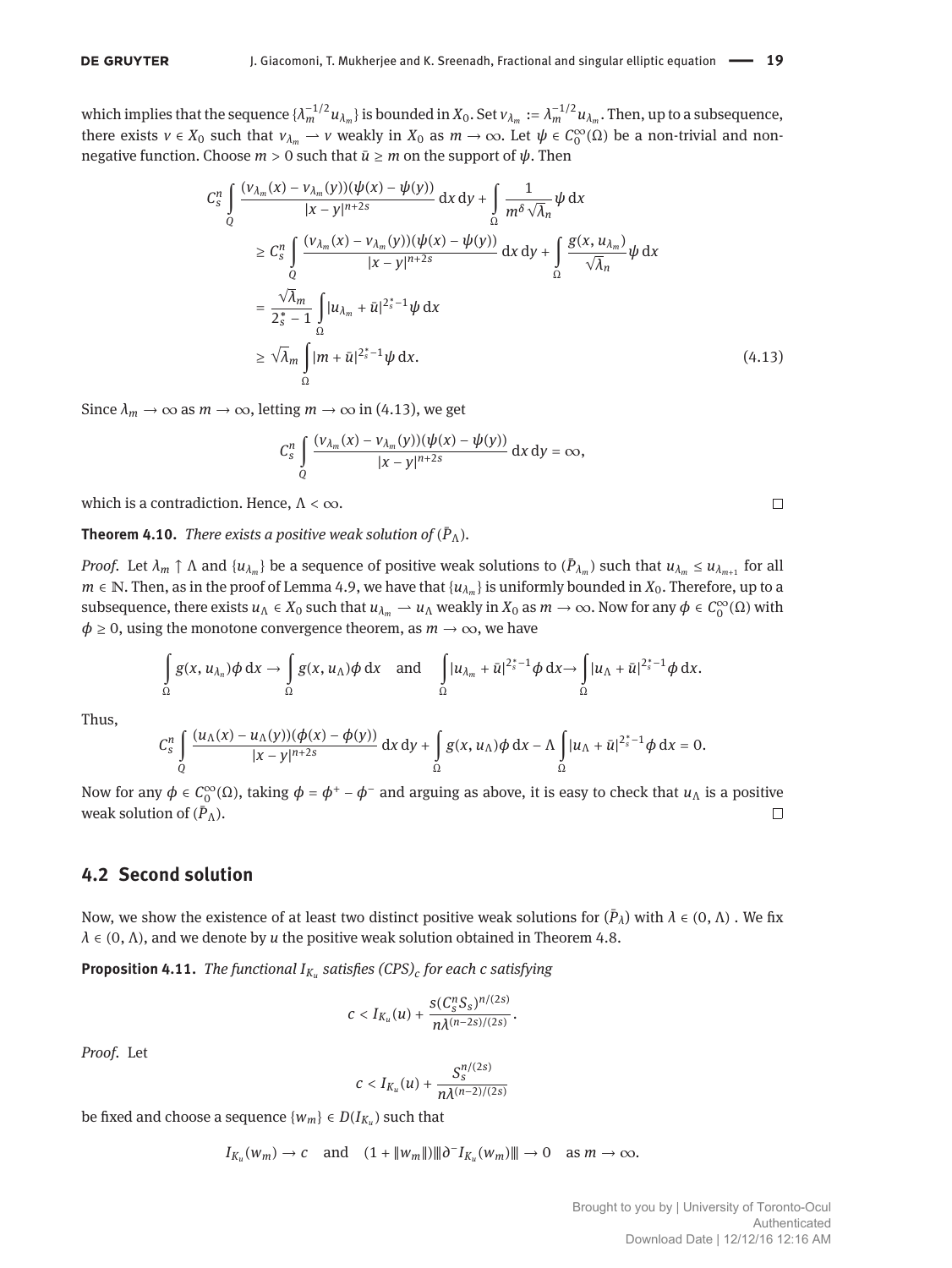There exists  $\beta_m \in \partial^- I_{K_u}(w_m)$  such that  $\|\beta_m\| = \|\partial^- I_{K_u}(w_m)\|$  for each  $m \in \mathbb{N}$ . Using Lemma 4.1, for every  $m \in \mathbb{N}$  and  $v \in D(I_{K_u})$ , we have  $g(\cdot, w_m)(v - w_m) \in L^1(\Omega)$  and

$$
\langle \beta_m, v - w_m \rangle \le C_s^n \int_{Q} \frac{(w_m(x) - w_m(y))((v - w_m)(x) - (v - w_m)(y))}{|x - y|^{n+2s}} dx dy
$$
  
+ 
$$
\int_{\Omega} g(x, w_m)(v - w_m) dx - \lambda \int_{\Omega} (w_m + \bar{u})^{2_s^* - 1} (v - w_m) dx.
$$
 (4.14)

By Lemma 4.4 (ii) and since  $G(\cdot, w_m) \in L^1(\Omega)$ , we get  $G(\cdot, 2w_m) \in L^1(\Omega)$ , which implies  $2w_m \in D(I_{K_u})$  for each *m*. Substituting  $v = 2w_m$  in (4.14), we get

$$
\langle \beta_m, w_m \rangle \leq C_s^n \|w_m\|^2 + \int\limits_{\Omega} g(x, w_m) w_m \, \mathrm{d}x - \lambda \int\limits_{\Omega} (w_m + \bar{u})^{2_s^* - 1} w_m \, \mathrm{d}x.
$$

Assuming  $I_{K_u}(w_m) \leq c + 1$  for all *m* and using (4.12), we have

$$
c + 1 \ge \frac{C_s^n}{2} \|w_m\|^2 + \int_{\Omega} G(x, w_m) dx - \frac{\lambda}{2_s^*} \int_{\Omega} (w_m + \bar{u})^{2_s^*} dx
$$
  

$$
\ge \frac{C_s^n}{2} \|w_m\|^2 + \int_{\Omega} G(x, w_m) dx + \frac{1}{2 + \epsilon} \left( \langle \beta_m, w_m \rangle - C_s^n \|w_m\|^2 - \int_{\Omega} g(x, w_m) w_m dx \right) - \lambda M_{\epsilon}
$$

for  $\epsilon > 0$  small enough. Using Lemma 4.4 (iii), it can be shown that  $\{w_m\}$  is bounded in  $X_0$ . Thus, up to a subsequence, there exist  $w \in X_0$  such that  $w_m \to w$  weakly (and almost everywhere) in  $X_0$  as  $m \to \infty$ . We assume, again up to a subsequence, that as  $m \to \infty$ ,

$$
||w_m - w||^2 \to a^2 \quad \text{and} \quad \int_{\Omega} |w_m - w|^{2_s^*} dx \to b^{2_s^*}.
$$

Also, we have

$$
\int_{\Omega} G(x, w) dx \ge \int_{\Omega} G(x, w_m) dx + \int_{\Omega} g(x, w_m) (w - w_m) dx
$$
  
\n
$$
\ge \int_{\Omega} G(x, w_m) dx - \lambda \int_{\Omega} (w_m + \bar{u})^{2_s^* - 1} (w_m - w) dx - \langle \beta_m, w_m - w \rangle
$$
  
\n
$$
+ C_s^n \int_{\Omega} \frac{(w_m(x) - w_m(y))((w_m - w)(x) - (w_m - w)(y))}{|x - y|^{n+2s}} dx dy,
$$

which gives

$$
\int_{\Omega} G(x, w) dx \ge \int_{\Omega} G(x, w) dx + C_s^n a^2 - \lambda b^{2_s^n}
$$

This in turn yields  $\lambda b^{2^*_s} \geq C_s^n a^2$ . Since *u* is a positive weak solution, we have

$$
C_{s}^{n} \int_{Q} \frac{(u(x) - u(y))((w_{m} - u)(x) - (w_{m} - u)(y))}{|x - y|^{n+2s}} dx dy + \int_{\Omega} (g(x, u) - \lambda (u + \bar{u})^{2_{s}^{*}-1})(w_{m} - u) dx = 0.
$$
 (4.15)

Since  $G(\cdot, w_m)$ ,  $G(\cdot, 2w_m) \in L^1(\Omega)$  and  $u \le 2w_m - u \le 2w_m$ , we have that  $2w_m - u \in D(I_{K_u})$ . Substituting *v* =  $2w_m - u$  in (4.14), we get

$$
\langle \beta_m, w_m - u \rangle \le C_s^n \int_{Q} \frac{(w_m(x) - w_m(y))((w_m - u)(x) - (w_m - u)(y))}{|x - y|^{n+2s}} dx dy + \int_{\Omega} (g(x, w_m) - \lambda (w_m + \bar{u})^{2_s^* - 1})(w_m - u) dx.
$$
 (4.16)

Brought to you by | University of Toronto-Ocul Authenticated Download Date | 12/12/16 12:16 AM

.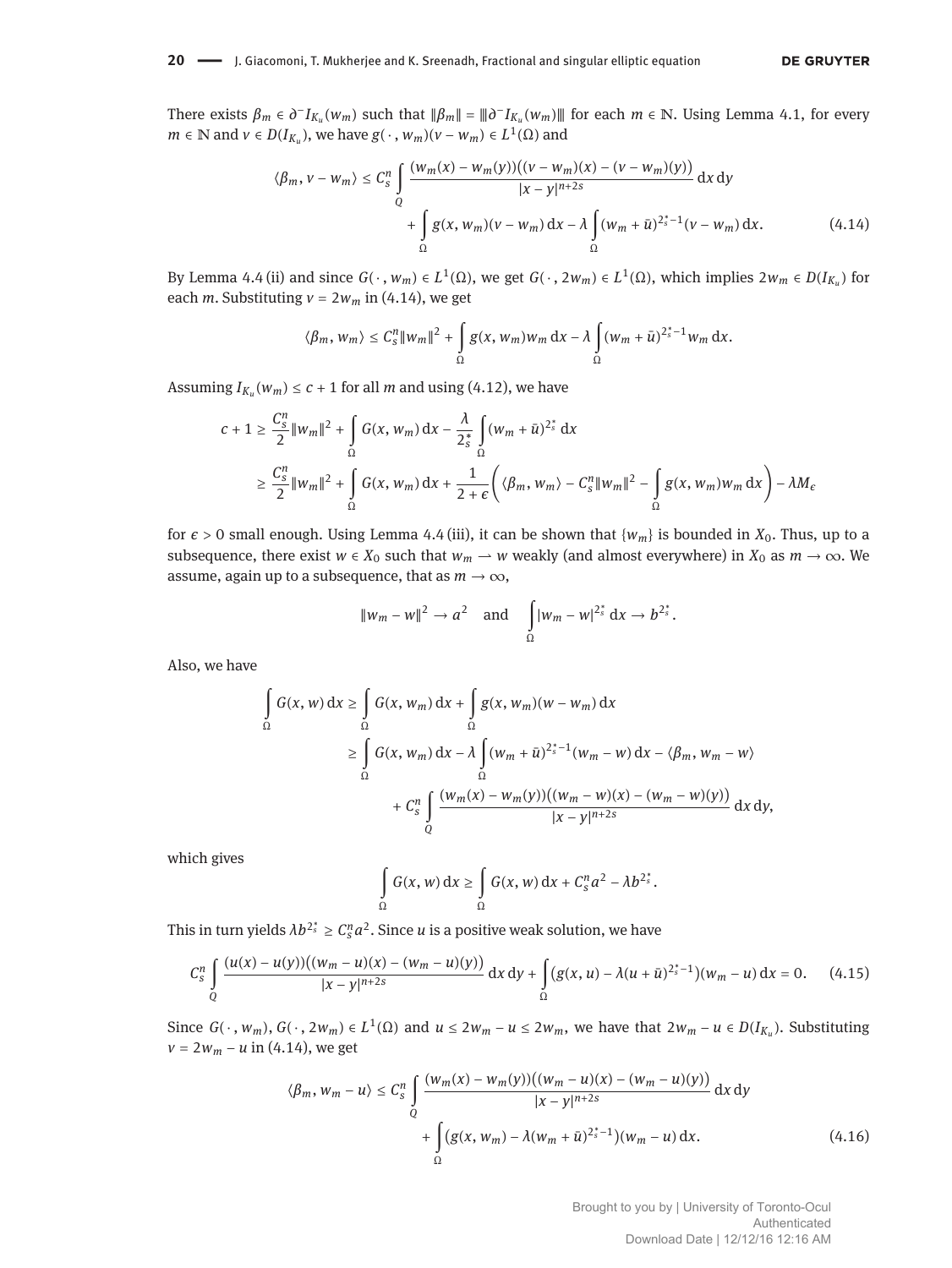By (4.15), (4.16) and Lemma 4.4 (ii), we get

$$
I_{K_{u}}(w_{m}) - I_{K_{u}}(u) = \frac{C_{s}^{n}}{2} ||w_{m}||^{2} + \int_{\Omega} G(x, w_{m}) dx - \frac{\lambda}{2_{s}^{*}} \int_{\Omega} |w_{m} + \bar{u}|^{2_{s}^{*}} dx
$$
  
\n
$$
- \left( \frac{C_{s}^{n}}{2} ||u||^{2} + \int_{\Omega} G(x, u) dx - \frac{\lambda}{2_{s}^{*}} \int_{\Omega} |u + \bar{u}|^{2_{s}^{*}} dx \right)
$$
  
\n
$$
\geq \int_{\Omega} \left( G(x, w_{m}) - G(x, u) - \frac{1}{2} g(x, w_{m}) (w_{m} - u) - \frac{1}{2} g(x, u) (w_{m} - u) \right) dx
$$
  
\n
$$
+ \lambda \int_{\Omega} \left( \frac{1}{2} |w_{m} + \bar{u}|^{2_{s}^{*}-1} (w_{m} - u) - \frac{1}{2_{s}^{*}} |w_{m} + \bar{u}|^{2_{s}^{*}} + \frac{1}{2} |u + \bar{u}|^{2_{s}^{*}-1} (w_{m} - u) + \frac{1}{2_{s}^{*}} |u + \bar{u}|^{2_{s}^{*}} \right) dx + \frac{1}{2} \langle \beta_{m}, w_{m} - u \rangle
$$
  
\n
$$
\geq \lambda \int_{\Omega} \left( \frac{1}{2} |w_{m} + \bar{u}|^{2_{s}^{*}-1} (w_{m} - u) - \frac{1}{2_{s}^{*}} |w_{m} + \bar{u}|^{2_{s}^{*}} + \frac{1}{2} \langle \beta_{m}, w_{m} - u \rangle + \frac{1}{2} |u + \bar{u}|^{2_{s}^{*}-1} (w_{m} - u) + \frac{1}{2_{s}^{*}} |u + \bar{u}|^{2_{s}^{*}} \right) dx + \frac{1}{2} \langle \beta_{m}, w_{m} - u \rangle.
$$

Since the map  $t \mapsto |t + \bar{u}|^{2_s^*-1}$  is convex, using the Brezis–Lieb lemma (see [7]) and letting  $m \to \infty$  on both sides, we get

$$
c - I_{K_u}(u) \ge \frac{\lambda s b^{2s}}{n} + \lambda \int_{\Omega} \left( \frac{1}{2} |w + \bar{u}|^{2s-1} (w - u) - \frac{1}{2s} |w + \bar{u}|^{2s} \frac{1}{2} |u + \bar{u}|^{2s-1} (w - u) + \frac{1}{2s} |u + \bar{u}|^{2s} \right) dx
$$
  

$$
\ge \frac{\lambda s b^{2s}}{n} + \lambda \int_{\Omega} \left( \frac{1}{2} |w + \bar{u}|^{2s-1} (w - u) + \frac{1}{2} |u + \bar{u}|^{2s-1} (w - u) \int_{u}^{w} |t + \bar{u}|^{2s-1} dt \right) dx
$$
  

$$
\ge \frac{\lambda s b^{2s}}{n}.
$$

Suppose  $a > 0$ . Then  $\lambda b^{2_s^*} \geq C_s^n a^2$  and  $a^2 \geq S_s b^2$  together imply

$$
\frac{\lambda s b^{2_s^*}}{n} \geq \frac{s(C_s^n S_s)^{n/(2s)}}{n\lambda^{(n-2s)/(2s)}},
$$

which contradicts our hypothesis. Thus, *a* must be 0, and hence  $\|w_m\|$  strongly converges to *w* in  $X_0$ . Therefore,  $I_{K_u}$  satisfies  $(CPS)_c$ .  $\Box$ 

For the sake of simplicity, we assume  $0 \in \Omega$ . In order to extend  $U_{\varepsilon}$  (defined in Section 1) by zero outside  $\Omega$ , we fix  $\delta > 0$  such that  $B_{4\delta} \subset \Omega$  and let  $\zeta \in C_c^{\infty}(\mathbb{R}^n)$  be such that  $0 \le \zeta \le 1$  in  $\mathbb{R}^n$ ,  $\zeta \equiv 0$  in  $\mathbb{R}^n \setminus B_{2\delta}$  and  $\zeta \equiv 1$ in  $B_\delta$ . For each  $\epsilon > 0$  and  $x \in \mathbb{R}^n$ , we define

$$
\Phi_{\epsilon}(x):=\zeta(x)U_{\epsilon}(x).
$$

Moreover, since *u* is positive and bounded (see Lemma 3.2), we can find  $m$ ,  $M > 0$  such that for each  $x \in B_{2\delta}$ ,  $m \leq u(x) \leq M$ .

**Lemma 4.12.** *For any sufficiently small*  $\epsilon > 0$ *,* 

$$
\sup\big\{I_{K_u}(u+t\Phi_\epsilon): t\geq 0\big\}
$$

*Proof.* We assume  $\epsilon > 0$  to be sufficiently small. Using [45, Proposition 21], we have

$$
\int\limits_{Q} \frac{|\Phi_\epsilon(x)-\Phi_\epsilon(y)|^2}{|x-y|^{n+2s}} \, \mathrm{d} x \, \mathrm{d} y \leq S_s^{n/(2s)} + o(\epsilon^{n-2s}),
$$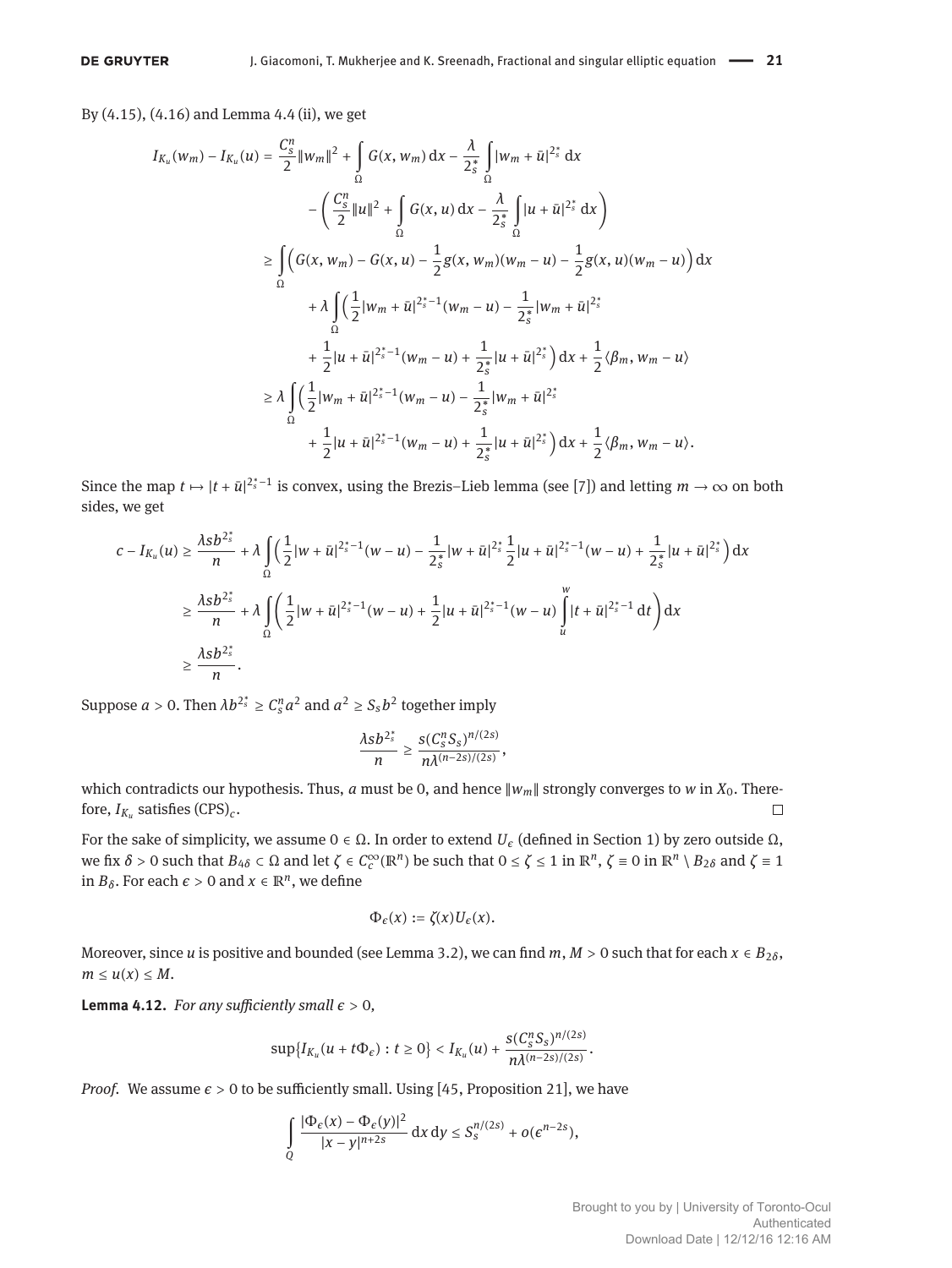#### 22 - J. Giacomoni, T. Mukherjee and K. Sreenadh, Fractional and singular elliptic equation

#### **DE GRUYTER**

which implies that we can find  $r_1 > 0$  such that

$$
\int\limits_{Q} \frac{|\Phi_\epsilon(x)-\Phi_\epsilon(y)|^2}{|x-y|^{n+2s}}\, \mathrm{d}x\, \mathrm{d}y \leq S_s^{n/(2s)}+r_1\varepsilon^{n-2s}.
$$

Now, we have

$$
\int_{\Omega} |\Phi_{\epsilon}|^{2_{s}^{*}} dx = \int_{\mathbb{R}^{n}} |U_{\epsilon}|^{2_{s}^{*}} dx + \int_{\mathbb{R}^{n}} (\zeta(x)^{2_{s}^{*}} - 1)|U_{\epsilon}(x)|^{2_{s}^{*}} dx
$$
  
\n
$$
= S_{s}^{n/(2s)} + \int_{\mathbb{R}^{n} \setminus B_{\delta}} (\zeta(x)^{2_{s}^{*}} - 1)|U_{\epsilon}(x)|^{2_{s}^{*}} dx
$$
  
\n
$$
= S_{s}^{n/(2s)} + \epsilon^{-n} \int_{\mathbb{R}^{n} \setminus B_{\delta}} (\zeta(x)^{2_{s}^{*}} - 1)|u^{*}(\frac{x}{\epsilon})|^{2_{s}^{*}} dx
$$
  
\n
$$
\geq S_{s}^{n/(2s)} - \epsilon^{n} \int_{\mathbb{R}^{n} \setminus B_{\delta}} |x|^{-2n} dx
$$
  
\n
$$
\geq S_{s}^{n/(2s)} - r_{2} \epsilon^{n}
$$

for some constant  $r_2 > 0$ . We now fix  $1 < \rho < \min\{2, \frac{n}{n-2s}\}\$  and have

$$
\int_{\Omega} |\Phi_{\epsilon}|^{\rho} dx = \epsilon^{-(n-2s)\rho/2} \int_{B_{2\delta}} \left| \zeta(x) u^* \left( \frac{x}{\epsilon} \right) \right|^{\rho} dx = O(\epsilon^{(n-2s)\rho/2}) \le r_3 \epsilon^{(n-2s)\rho/2}
$$

for a constant  $r_3 > 0$ . Now we see that

$$
\int\limits_{B_{\epsilon}} |\Phi_{\epsilon}|^{2_s^* - 1} \, \mathrm{d}x = \alpha^{2_s^* - 1} \beta^{-(n + 2s)} \epsilon^{(n - 2s)/2} \int\limits_{|y| < 1/(\beta S_s^{1/(2s)})} (1 + |y|^2)^{-(n + 2s)/2} \, \mathrm{d}y \ge r_4 \epsilon^{(n - 2s)/2}
$$

for some constant  $r_4 > 0$ . We also have

$$
G(x,r+t)-G(x,r)-g(x,r)t=\int\limits_{r}^{r+t}\big(g(x,\tau)-g(x,r)\big)\,d\tau=\int\limits_{r}^{r+t}\big((r+\bar{u}(x))^{-q}-(\tau+\bar{u})^{-q}\big)\,d\tau\leq\int\limits_{r}^{r+t}(r^{-q}-\tau^{-q})\,d\tau.
$$

Thus, we can find  $y > 0$  such that

 $G(x, r + t) - G(x, r) - g(x, r)t \leq \gamma t^{\rho}$  for each  $x \in \Omega, r \geq m$  and  $t \geq 0$ .

We can find an appropriate constant  $\rho_s > 0$  such that the following inequalities hold:

$$
\frac{(c+d)^{2_s^*}}{2_s^*} - \frac{c^{2_s^*}}{2_s^*} - c^{2_s^*-1}d \ge \frac{d^{2_s^*}}{2_s^*} \qquad \text{for all } c, d \ge 0,
$$
  

$$
\frac{(c+d)^{2_s^*}}{2_s^*} - \frac{c^{2_s^*}}{2_s^*} - c^{2_s^*-1}d \ge \frac{d^{2_s^*}}{2_s^*} + \frac{\rho_s c d^{2_s^*-1}}{r_4 m (2_s^*-1)} \qquad \text{for all } 0 \le c \le M, d \ge 1.
$$

Since  $u$  is a positive weak solution of  $(P_\lambda)$ , using the above inequalities, we obtain

$$
I_{K_u}(u+t\Phi_{\epsilon}) - I_{K_u}(u) = I_{K_u}(u+t\Phi_{\epsilon}) - I_{K_u}(u) - t\left(C_s^n \int\limits_{Q} \frac{(u(x) - u(y))(\Phi_{\epsilon}(x) - \Phi_{\epsilon}(y))}{|x - y|^{n+2s}} dx dy + \int\limits_{\Omega} (g(x, u)\Phi_{\epsilon} - \lambda(u+\bar{u})^{2_s^{\ast} - 1}\Phi_{\epsilon}) dx\right)
$$
  

$$
= \frac{t^2 C_s^n}{2} \int\limits_{Q} \frac{|\Phi_{\epsilon}(x) - \Phi_{\epsilon}(y)|^2}{|x - y|^{n+2s}} dx dy - \lambda \int\limits_{\Omega} \frac{1}{2_s^{\ast}} (|u + t\Phi_{\epsilon} + \bar{u}|^{2_s^{\ast}} - |u + \bar{u}|^{2_s^{\ast}}) dx + \lambda t \int\limits_{\Omega} (u + \bar{u})^{2_s^{\ast} - 1}\Phi_{\epsilon} dx + \int\limits_{\Omega} (G(x, u + t\Phi_{\epsilon}) - G(x, u) - g(x, u)(t\Phi_{\epsilon})) dx
$$

Brought to you by | University of Toronto-Ocul Authenticated Download Date | 12/12/16 12:16 AM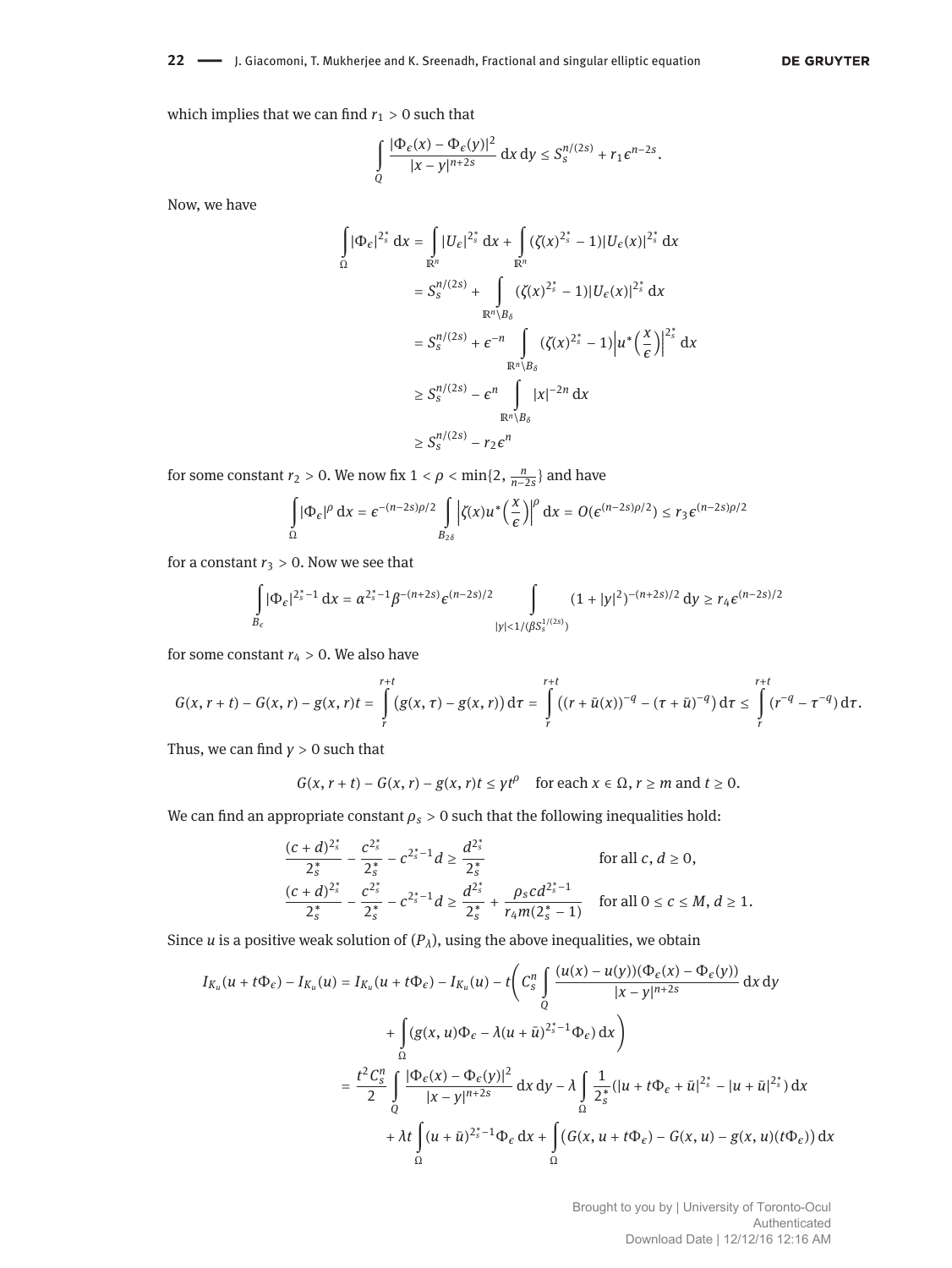$$
\leq \frac{t^2 C_s^n}{2} (S_s^{n/(2s)} + r_1 \epsilon^{n-2s}) - \frac{\lambda t^{2_s^*}}{2_s^*} \int_{\Omega} |\Phi_{\epsilon}|^{2_s^*} dx + \gamma \int_{\Omega} |t \Phi_{\epsilon}|^{\rho} dx
$$
  

$$
\leq \frac{t^2 C_s^n}{2} (S_s^{n/(2s)} + r_1 \epsilon^{n-2s}) - \frac{\lambda t^{2_s^*}}{2_s^*} (S_s^{n/(2s)} - r_2 \epsilon^n) + \gamma r_3 t^{\rho} \epsilon^{(n-2s)\rho/2}
$$

for  $0 \le t < \lambda^{-(n-2s)/(4s)}/2$ . Since we can assume  $t\Phi_{\epsilon} \ge 1$  for each  $t \ge \lambda^{-(n-2s)/(4s)}/2$  and  $|x| \le \epsilon$ , we have

$$
I_{K_{u}}(u+t\Phi_{\epsilon})-I_{K_{u}}(u) \leq \frac{t^{2}C_{s}^{n}}{2}(S_{s}^{n/(2s)}+r_{1}\epsilon^{n-2s})-\frac{\lambda t^{2_{s}^{\ast}}}{2_{s}^{\ast}}\int_{\Omega}|\Phi_{\epsilon}|^{2_{s}^{\ast}}dx
$$
  
 
$$
-\frac{\lambda\rho_{s}t^{2_{s}^{\ast}-1}}{r_{4}m(2_{s}^{\ast}-1)}\int_{|x|\leq\epsilon}(u+\bar{u})|\Phi_{\epsilon}|^{2_{s}^{\ast}-1}dx+\gamma\int_{\Omega}|t\Phi_{\epsilon}|^{\rho}dx
$$
  
 
$$
\leq \frac{t^{2}C_{s}^{n}}{2}(S_{s}^{n/(2s)}+r_{1}\epsilon^{n-2s})-\frac{\lambda t^{2_{s}^{\ast}}}{2_{s}^{\ast}}(S_{s}^{n/(2s)}-r_{2}\epsilon^{n})-\frac{\lambda\rho_{s}t^{2_{s}^{\ast}-1}}{(2_{s}^{\ast}-1)}\epsilon^{(n-2s)/2}+\gamma r_{3}t^{\rho}\epsilon^{(n-2s)\rho/2}.
$$

Now, we define a function  $h_{\epsilon}$ :  $[0, \infty) \rightarrow \mathbb{R}$  by

$$
h_\varepsilon(t)=\begin{cases} \frac{t^2C_s^n}{2}(S_s^{n/(2s)}+r_1\varepsilon^{n-2s})-\frac{\lambda t^{2_s^*}}{2_s^*}(S_s^{n/(2s)}-r_2\varepsilon^n)+\gamma r_3 t^\rho \varepsilon^{(n-2s)\rho/2}, & t\in[0,\frac{\lambda^{(n-2s)/4s}}{2}),\\ \frac{t^2C_s^n}{2}(S_s^{n/(2s)}+r_1\varepsilon^{n-2s})-\frac{\lambda t^{2_s^*}}{2_s^*}(S_s^{n/(2s)}-r_2\varepsilon^n)-\frac{\lambda\rho_s t^{2_s^*-1}}{(2_s^*-1)}\varepsilon^{(n-2s)/2}+\gamma r_3 t^\rho \varepsilon^{(n-2s)\rho/2}, & t\in[\frac{\lambda^{(n-2s)/4s}}{2},\infty). \end{cases}
$$

With some computations, it can be checked that  $h_\epsilon$  attains its maximum at

$$
t = \left(\frac{C_s^n}{\lambda}\right)^{(n-2s)/(4s)} - \frac{\rho_s \epsilon^{(n-2s)/2}}{(2_s^* - 2)S_s^{n/(2s)}} + o(\epsilon^{(n-2s)/2}),
$$

so we get

$$
\sup\{I(u+t\Phi_{\epsilon})-I(u): t\geq 0\} \leq (C_{s}^{n})^{n/(2s)} \frac{sS_{s}^{n/(2s)}}{n\lambda^{(n-2s)/(2s)}} - \frac{\rho_{s}(C_{s}^{n})^{(n+2s)/4s}\epsilon^{(n-2s)/2}}{(2_{s}^{*}-1)\lambda^{(n-2s)/(4s)}} + o(\epsilon^{(n-2s)/2})
$$

$$
< \frac{s(C_{s}^{n}S_{s})^{n/(2s)}}{n\lambda^{(n-2s)/(2s)}}.
$$

This completes the proof.

**Proposition 4.13.** *For each*  $\lambda \in (0, \Lambda)$ *, there exist a second positive weak solution of*  $(\bar{P}_{\lambda})$ *.* 

*Proof.* Let  $\Phi = \Phi_{\epsilon}$  for some sufficiently small  $\epsilon > 0$ , as obtained in the previous lemma. From Theorem 4.8,  $u$  is a local minimizer of  $I_{K_u}$ . So we can choose  $α > 0$  small enough such that  $I_{K_u}(ν) ≥ I_{K_u}(u)$  for every  $ν ∈ K_u$  $w$  *w*ith  $\|v - u\|$  ≤ *α*. We know that  $I_{K_u}(u + tw) \to -\infty$  as  $t \to \infty$ , which implies that we can choose  $t > α/||w||$ such that  $I_{K_u}(u + tw) \leq I_{K_u}(u)$ . Let us set

$$
\Phi = \{ \phi \in C([0, 1], D(I_{K_u})) : \phi(0) = u, \phi(1) = u + tw \},\newline A = \{ v \in D(I_{K_u}) : ||v - u|| = \alpha \} \text{ and } c = \inf_{\phi \in \Phi} \sup_{0 \le r \le 1} I_{K_u}(\phi(r)).
$$

The functional  $I_{K_u}$  satisfies (CPS)<sub>c</sub>, by Proposition 4.11 and Lemma 4.12. If  $c = I_{K_u}(u)$ , then  $u \notin A$ ,  $u + tw \notin A$ ,  $\inf I_{K_u}(A) \ge I_{K_u}(u) \ge I_{K_u}(u+tw)$ , and for each  $\phi \in \Phi$ , there exist  $r \in [0,1]$  such that  $\|\phi(r) - u\| = \alpha$ . Hence, by Theorem 2.4, we have  $v \in D(I_{K_u})$  such that  $v \neq u$ ,  $I_{K_u}(v) = c$  and  $0 \in \partial^- I_{K_u}(v)$ . Using Proposition 4.2 (i), we have that  $\nu$  is a positive weak solution of  $(\bar{P}_\lambda).$  $\Box$ 

*Proof of Theorem 2.10.* The proof of Theorem 2.10 follows from Theorems 4.8, 4.10 and 4.13, and Lemmas  $3.3 - 3.6$ .  $\Box$ 

# **5** Fractional problem in the critical dimension  $n = 1$

In the critical dimension  $n = 1$ , the critical growth nonlinearities for the fractional Laplacian is explored in [22]. The analogous critical problem in this case is

 $(u - \Delta)^{1/2}u = u^{-q} + \lambda u^{p+1} \exp(u^2), \quad u > 0 \text{ in } \Omega, \quad u = 0 \text{ on } \partial\Omega,$  (5.1)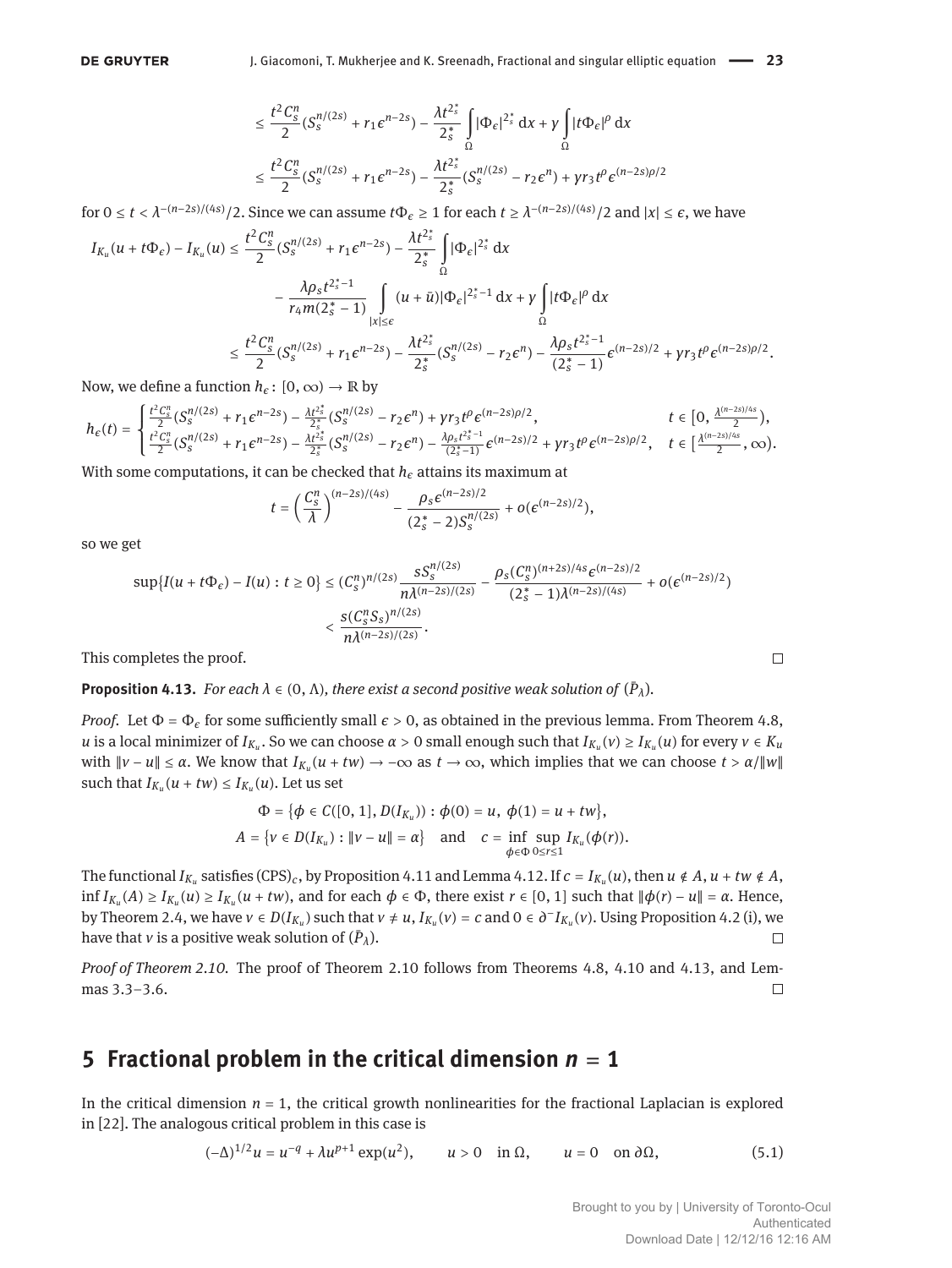where  $p$ ,  $q$ ,  $\lambda$  are positive parameters. Fractional problems with exponential growth nonlinearities are motivated by the following version of the Moser-Trudinger inequality [32].

**Theorem 5.1.** *For*  $u \in H^{1/2}((-1, 1))$ ,  $\exp(\alpha u^2) \in L^1((-1, 1))$  *for any*  $\alpha > 0$ *. Moreover, there exists a constant C* > 0 *such that*

$$
\sup_{\|(-\Delta)^{1/4}u\|_{L^2(-1,1)}\leq 1}\left(\int\limits_{-1}^1\exp(\alpha u^2)\,dx\right)\leq C\quad\text{for all }\alpha\leq\pi.
$$

Problem (5.1) can be transformed into a local problem by Dirichlet-Neumann maps introduced by Cafarelli and Silvestre [9]. For any  $v \in H^{1/2}(\mathbb{R})$ , the unique function  $w(x, y)$  that minimizes the weighted integral

$$
\mathcal{E}_{1/2}(w) = \int\limits_0^\infty \int\limits_{\mathbb{R}} |\nabla w(x, y)|^2 \, \mathrm{d}x \, \mathrm{d}y,
$$

over the set

$$
\{w(x,y): \mathcal{E}_{1/2}(w) < \infty, \; w|_{y=0} = v\},\;
$$

satisfies

$$
\int_{\mathbb{R}} |(-\Delta)^{1/2} v|^2 = \mathcal{E}_{1/2}(w).
$$

Moreover,  $w(x, y)$  solves the boundary value problem

$$
-\operatorname{div}(\nabla w) = 0 \quad \text{in } \mathbb{R} \times \mathbb{R}_+, \qquad w|_{y=0} = v, \qquad \frac{\partial w}{\partial v} = (-\Delta)^{1/2} v(x),
$$

where  $\frac{\partial w}{\partial v} = -\lim_{y \to 0^+} \frac{\partial w}{\partial y}(x, y)$ . So the extension problem corresponding to (5.1) is

$$
\begin{cases}\n-\text{div}(\nabla w) = 0, & w > 0 \quad \text{in } \mathcal{C} := (-1, 1) \times (0, \infty), \\
\frac{\partial w}{\partial v} = w^{-q} + \lambda w^{p+1} \exp(w^2) & \text{on } \Omega \times \{0\}.\n\end{cases}
$$
\n(5.2)

To solve this, we closely follow the arguments used in [40]. The natural space to look for the solution of this extension problems is the Sobolev space

$$
H_{0,L}^1(\mathcal{C}) = \{ v \in H^1(\mathcal{C}) : v = 0 \text{ a.e. in } (-1, 1) \times (0, \infty) \},
$$

equipped with the norm  $||w|| = (\int_{\mathcal{C}} |\nabla w|^2 dx dy)^{1/2}$ . Now using the relation between the space  $H^{1/2}((-1, 1))$ and the square root Laplacian operator (see [16]), we get

$$
\|(-\Delta)^{1/4}u\|_{L^2((-1,1))}=\frac{1}{\sqrt{2\pi}}[u]_{H^{1/2}(\mathbb{R})}=\|w\|,
$$

where

$$
[u]_{H^{1/2}(\mathbb{R})} = \bigg( \iint_{\mathbb{R}^2} \frac{|u(x) - u(y)|^2}{|x - y|^2} dxdy \bigg)^{1/2}.
$$

If *w* solves the extension problem (5.2), then the trace( $w$ ) =  $w(x, 0)$  solves the given nonlocal problem and vice-versa.

**Definition 5.2.** A function  $w \in L^1_{loc}(\mathcal{C})$  is said to be a weak solution of (5.2) if the following hold:

- (i)  $\inf_{(x,y)\in K} w(x,y) > 0$  for every compact subset  $K \subset \Omega \times [0,\infty)$ ,
- (ii) *w* solves the PDE in (5.2) in the sense of distributions,

(iii)  $(w - \epsilon)^+ \in H^1_{0,L}(\mathcal{C})$  for every  $\epsilon > 0$ .

Let  $w_0$  be the minimal weak solution (in the sense of Definition 5.2) of

$$
-\Delta w = 0 \quad \text{in } (-1, 1) \times (0, \infty), \qquad \frac{\partial w}{\partial y} = w^{-q} \quad \text{in } (-1, 1) \times \{0\}.
$$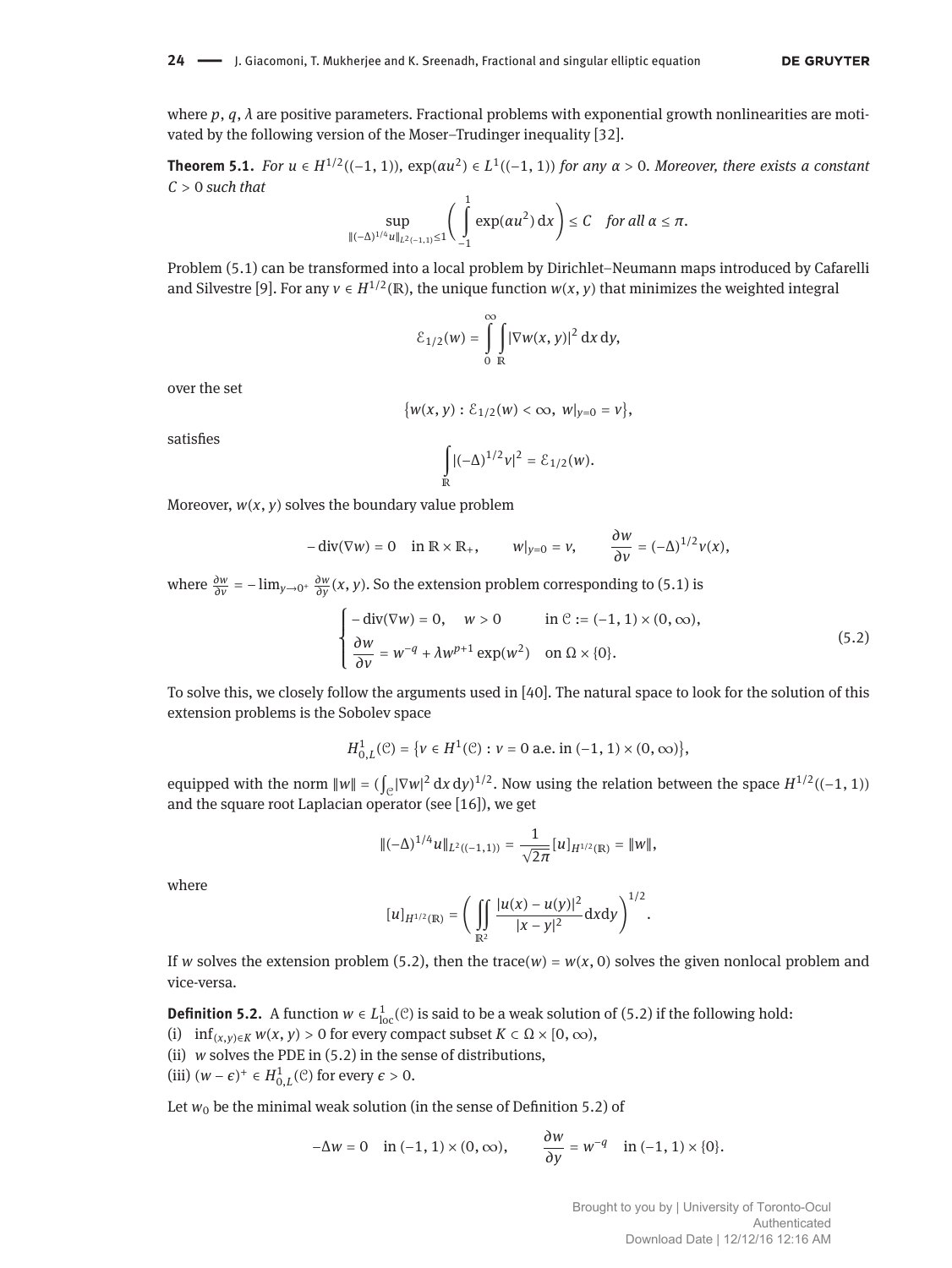The existence of  $w_0$  can be obtained by solving the corresponding equivalent problem  $(P_0)$  with  $\Omega = (-1, 1)$ and by following the approach used in [5] (see Section 3). Precisely, regularizing the singular nonlinearity in  $(P_0)$ , we introduce for  $n \in \mathbb{N}^*$  the following approximated problem:

$$
(-\Delta)^s u = \left(u + \frac{1}{n}\right)^{-q}, \qquad u > 0 \quad \text{in (-1, 1)}, \qquad u = 0 \quad \text{in } \mathbb{R}^n \setminus (-1, 1). \tag{P_n}
$$

This problem admits a unique solution  $w_n$  in  $\tilde{H}^{1/2}(-1, 1)$ , the Lions–Magenes space defined by

$$
\tilde{H}^{1/2}(-1, 1) := \left\{ u \in H^1(-1, 1) : \int_{-1}^{1} \frac{u^2}{d(x)} dx < \infty \right\}
$$

$$
= \left\{ u \in H^{1/2}(\mathbb{R}) : u \equiv 0 \text{ in } \mathbb{R} \setminus (-1, 1) \right\}
$$

$$
= \left[ H_0^1(-1, 1), L^2(-1, 1) \right]_{1/2}.
$$

Then, passing  $w_n$  to the limit as  $n \to \infty$  in the sense of distributions, we obtain  $w_0(x, 0)$ . Using a similar proof to that of Theorem 3.3, we can show that  $w_0 \in L^{\infty}(\mathcal{C})$ . We can translate the problem, as in Section 3, by  $w_0$ as follows:

$$
\begin{cases}\n-\Delta w = 0, & w > 0 \\
\frac{\partial w}{\partial y} + w_0^{-q} - (w + w_0)^{-q} = \lambda (w + w_0)^{p+1} \exp((w + w_0)^2) & \text{in } (-1, 1) \times \{0\}.\n\end{cases} \tag{P'_\lambda}
$$

Note that  $w + w_0$  is a solution of (5.2) if  $w \in H^1_{0,L}(\mathcal{C})$  is a nonnegative distributional solution of  $(\bar{P}'_\lambda)$ . Hence, it is enough to show existence and multiplicity results for  $(\bar{P}'_{\lambda})$ . It is possible to give a variational framework for problem  $(\bar{P}_\lambda')$  in the space  $H^1_{0,L}(\mathcal{C})$ . Following the arguments used in [40], we define the functions  $g, f: (-1, 1) \times \mathbb{R} \to \mathbb{R}$  by

$$
f(x, s) = \begin{cases} (s + w_0(x, 0))^{p+1} \exp((s + w_0(x, 0))^{\beta}) & \text{if } s + w_0(x, 0) > 0, \\ 0 & \text{otherwise,} \end{cases}
$$
  

$$
g(x, s) = \begin{cases} (w_0(x, 0))^{-q} - (s + w_0(x, 0))^{-q} & \text{if } s + w_0(x) > 0, \\ -\infty & \text{otherwise.} \end{cases}
$$

It is easy to see that both *g* and *f* are nonnegative and nondecreasing in *s*. The required measurability of *g*( ⋅, *s*) and *f*( ⋅, *s*) follows from [31, Lemmas 1 and 2]. We define the primitives *F* : (−1, 1) × ℝ → ℝ and  $G: (-1, 1) \times \mathbb{R} \rightarrow (-\infty, \infty]$ , respectively, by

$$
F(x, s) = \int_{0}^{s} f(x, \tau) d\tau \text{ and } G(x, s) = \int_{0}^{s} g(x, \tau) d\tau \text{ for } (x, s) \in (-1, 1) \times \mathbb{R}.
$$

Then we note that there exist  $M > 0$ ,  $\theta > 2$  such that for all  $s > 0$ ,  $x \in (-1, 1)$ ,

$$
F(x, s) \le M(f(x, s) + 1) \quad \text{and} \quad \theta F(x, s) \le f(x, s)s.
$$

Define a functional  $I: H^1_{0,L}(\mathcal{C}) \to (-\infty, \infty]$  corresponding to (5.2) by

$$
I(u) = \begin{cases} \frac{1}{2} \int_{\Omega} |\nabla w|^2 \, \mathrm{d}x \, \mathrm{d}y + \int_{-1}^1 G(x, w(x, 0)) \, \mathrm{d}x - \lambda \int_{-1}^1 F(x, w(x, 0)) \, \mathrm{d}x & \text{if } G(\cdot, u) \in L^1(\Omega), \\ \infty & \text{otherwise.} \end{cases}
$$

Now we can define the weak sub and super solutions and, by following the arguments used in Section 3, we can show the existence of the first solution  $w_\lambda$ . Moreover, for  $I_K := I|_K$ , the following theorem follows from [40, Theorem 3.19].

**Theorem 5.3.** Take  $\lambda \in (0, \Lambda)$ . Let z be a strict super-solution of  $(\bar{P}'_\lambda)$ . Let also  $w_\lambda \in D(I_K)$  be a minimizer for  $I_K$ , where  $K = \{u \in H_{0,L}^1(\mathcal{C}) : 0 \le u \le z\}$ . Then  $w_\lambda$  is a local minimizer for  $I_{H^+}$ , where  $H^+ = \{v \in H_{0,L}^1(\mathcal{C}), v \ge 0\}$ .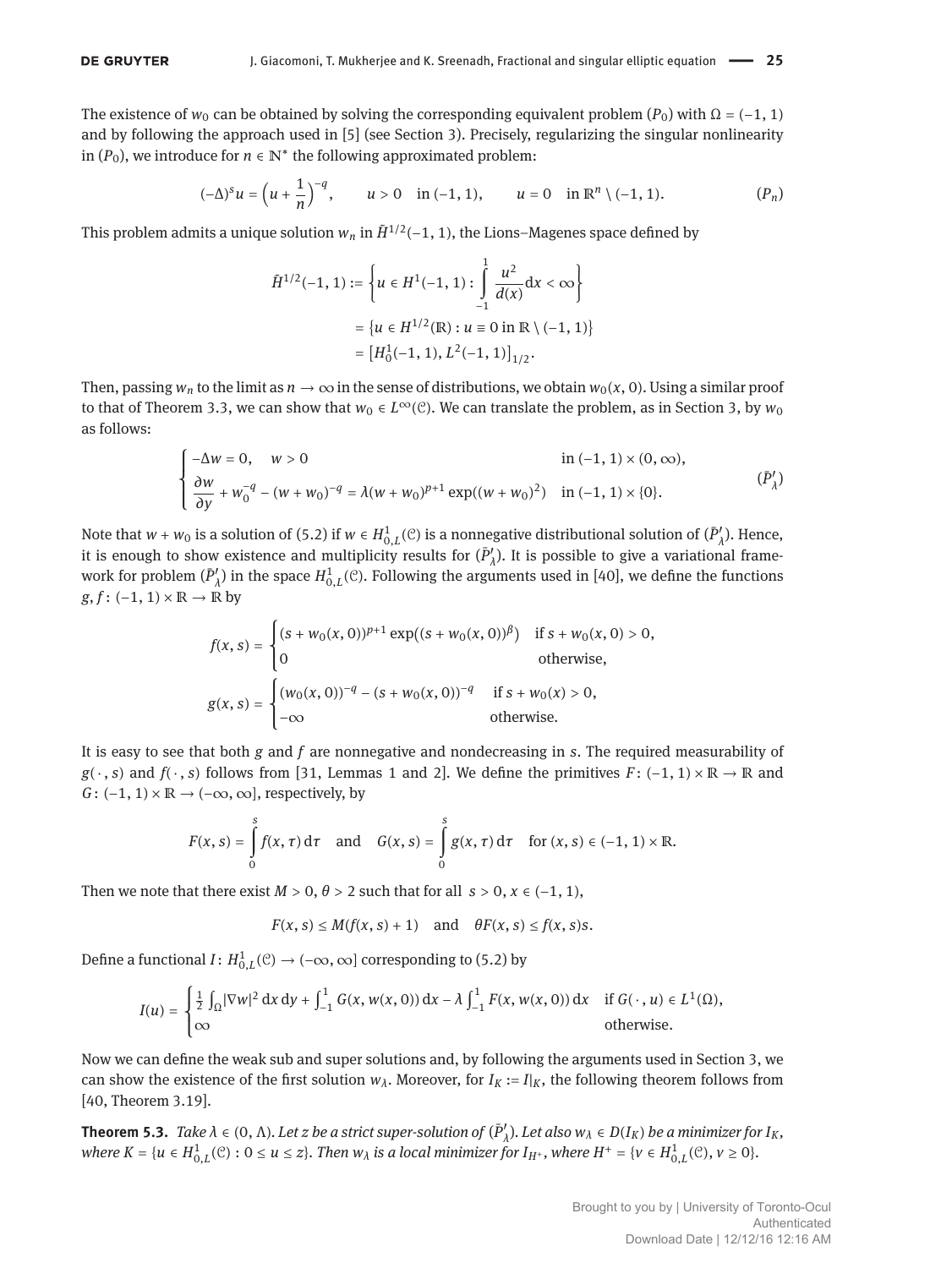To prove the existence of another solution to problem (5.2), as in [40], we translate this problem about the first solution  $w_{\lambda}$  as follows:

$$
\begin{cases}\n-\Delta w = 0, & w > 0 \\
\frac{\partial w}{\partial y} + g(x, w + w_{\lambda}) - g(x, w_{\lambda}) = \lambda (f(x, w + w_{\lambda}) - f(x, w_{\lambda})), & w > 0 \quad \text{in } \Omega \times \{0\}.\n\end{cases}
$$
\n
$$
(TP_{\lambda})
$$

Clearly, *w* is a solution of  $(TP_\lambda)$  if and only if  $(w + w_\lambda)$  solves (5.2). Define

$$
\tilde{g}(x, s) = \begin{cases} g(x, s + w_{\lambda}) - g(x, w_{\lambda}) & s > 0, \\ 0 & s \le 0, \end{cases} \qquad \tilde{f}(x, s) = \begin{cases} f(x, s + w_{\lambda}) - f(x, w_{\lambda}) & s > 0, \\ 0 & s \le 0. \end{cases}
$$

Deőne the respective primitives:

$$
\tilde{G}(x, u) = \int\limits_0^u \tilde{g}(x, s) \, \mathrm{d}s, \quad \tilde{F}(x, u) = \int\limits_0^u \tilde{f}(x, s) \, \mathrm{d}s.
$$

Thanks to the nondecreasing nature of *g* and hence *g*̃, we obtain the following inequality:

$$
\tilde{G}(x, s) \le \tilde{g}(x, s)s \quad \text{for all } s \ge 0.
$$

Let us define the energy functional  $E\colon H^1_{0,L}(\mathcal{C})\to (-\infty,+\infty]$ , associated with  $(TP_\lambda)$ , as follows:

$$
E(u) = \begin{cases} \frac{1}{2} \int_{\Omega} |\nabla w|^2 dx + \int_{-1}^1 \tilde{G}(x, w) dx - \lambda \int_{-1}^1 \tilde{F}(x, w) dx & \text{if } \tilde{G}(\cdot, u) \in L^1(-1, 1), \\ \infty & \text{otherwise.} \end{cases}
$$

Recalling the deőnition of *I*, we note that

$$
E(u) = I(w^+ + w_\lambda) - I(w_\lambda) + \frac{1}{2} ||w^-||^2 \quad \text{for all } w \in H_{0,L}^1(\mathcal{C}).
$$

It follows that

$$
D(E)\cap H^+=D(I)\cap H^+.
$$

Since  $w_\lambda$  is a local minimum of  $I_{H^+}$ , it follows that 0 is a local minimum of  $E(u)$  in  $H^+$ . Thus, there exists  $\rho_0 > 0$  such that  $E(u) \ge E(0) = 0$  for all  $u \in H^+$  with  $||u|| \le \rho_0$ .

We recall the following version of the Lions compactness lemma (see [21, Lemma 2.3]).

**Theorem 5.4.** Let  $\{w_k : ||w_k|| = 1\}$  be a sequence of  $H^1_{0,L}(\mathcal{C})$  functions converging weakly to a non zero func*tion u. Then, for all*  $p < (1 - ||w||)^{-1}$ ,

$$
\sup_k \left( \int\limits_{-1}^1 \exp(\pi p|w_k|^2) \, \mathrm{d} x \right) < \infty.
$$

To show the existence of mountain-pass solution, we need the following sequence of Moser functions concentrating on the boundary, see [22].

**Lemma 5.5.** *There exists a sequence*  $\{\phi_k\} \subset H^1_{0,L}(\mathcal{C})$  *satisfying the following:* (i)  $\phi_k \ge 0$ , supp $(\phi_k) \subset B(0, 1) \cap \mathbb{R}^2_+$  *and*  $\|\phi_k\| = 1$ , (ii)  $\phi_k$  *is constant on*  $x \in B(0, \frac{1}{k}) \cap \mathbb{R}^2_+$  *and*  $\phi_k^2 = \frac{1}{\pi} \log k + O(1)$  *for*  $x \in B(0, \frac{1}{k}) \cap \mathbb{R}^2_+$ *.* 

Now we have the following estimate on the level. The proof follows as in [40, Lemma 4.4].

**Lemma 5.6.** *We have*

$$
\sup_{t>0} E(t\phi_n) < \frac{\pi}{2} \quad \text{for all large } n.
$$

Now the proof of the existence of the second solution follows from theorem 5.4 and by closely following the proofs of [40, Lemma 4.9 and Proposition 4.10].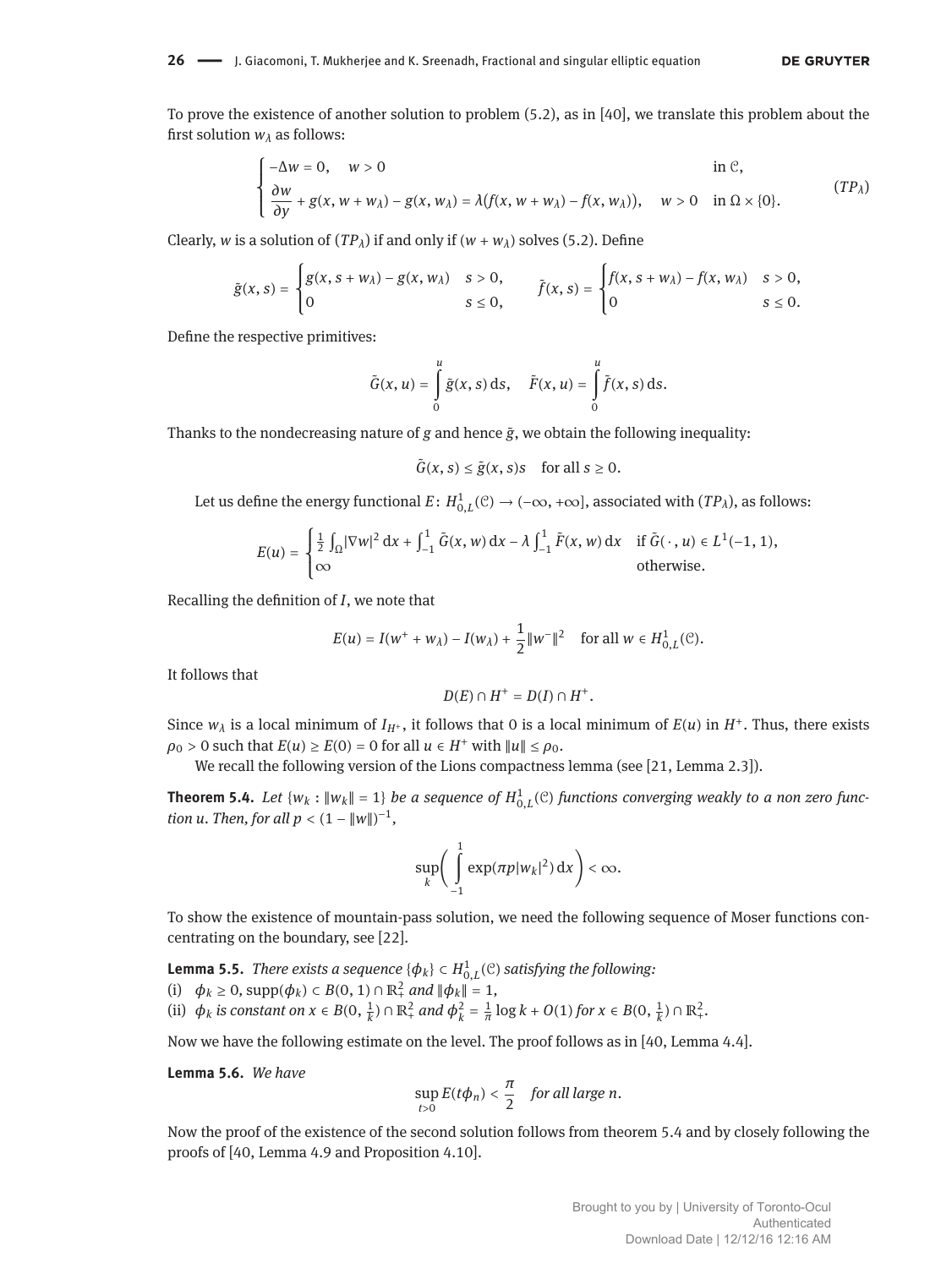**Funding:** The authors were funded by IFCAM (Indo–French Centre for Applied Mathematics) UMI CNRS 3494 under the project "Singular phenomena in reaction diffusion equations and in conservation laws".

# **References**

- [1] Adimurthi and J. Giacomoni, Multiplicity of positive solutions for a singular and critical elliptic problem in ℝ<sup>2</sup>, *Commun*. *Contemp. Math.* **8** (2006), no. 5, 621-656.
- [2] A. Ambrosetti, H. Brezis and G. Cerami, Combined effects of concave and convex nonlinearities in some elliptic problems, *J. Funct. Anal.* 122 (1994), no. 2, 519-543.
- [3] D. Applebaum, L*e*́vy processes-from probability to őnance and quantum groups, *Notices Amer. Math. Soc.* **51** (2004), 1336-1347.
- [4] B. Barrios, E. Colorado, R. Servadei and F. Soriaa, A critical fractional equation with concave-convex nonlinearities, *Ann. Inst. H. Poincaré Anal. Non Linéaire* **32** (2015), 875-900.
- [5] B. Barrios, I. De Bonis, M. Medina and I. Peral, Semilinear problems for the fractional laplacian with a singular nonlinearity, Open Math. J. 13 (2015), 390-407.
- [6] B. Brändle, E. Colorado, A. De Pablo and U. Sànchez, A concave-convex elliptic problem involving the fractional Laplacian, *Proc. Roy. Soc. Edinburgh Sect. A* **143** (2013), 39-71.
- [7] H. Brezis and E. H. Lieb, A relation between pointwise convergence of functions and convergence of functionals, *Proc. Amer. Math. Soc.* 88 (1983), 486-490.
- [8] X. Cabré and J. G. Tan, Positive solutions of nonlinear problem involving the square root of the Laplacian, *Adv. Math.* **224**  $(2010)$ , no. 2, 2052-2093.
- [9] L. Caffarelli and L. Silvestre, An extension problem related to the fractional Laplacian, *Comm. Partial Differential Equations* **32** (2007), 1245-1260.
- [10] M. G. Crandall, P. H. Rabinowitz and L. Tartar, On a Dirichlet problem with a singular nonlinearity, *Comm. Partial Differential Equations* **2** (1977), 193-222.
- [11] R. Dhanya, J. Giacomoni, S. Prashanth and K. Saoudi, Global bifurcation and local multiplicity results for elliptic equations with singular nonlinearity of super exponential growth in ℝ<sup>2</sup>, Adv. Differential Equations **17** (2012), no. 3–4, 369–400.
- [12] R. Dhanya, S. Prashanth, K. Sreenadh and S. Tiwari, Critical growth elliptic problem in  $\mathbb{R}^2$  with singular discontinuous nonlinearities, Adv. Differential Equations 19 (2014), no. 5-6, 409-440.
- [13] J. I. Díaz, J. Hernández and J. M. Rakotoson, On very weak positive solutions to some elliptic problems with simultaneous nonlinear and spatial dependence terms, *Milan J. Math.* **79** (2011), no. 1, 233–245.
- [14] J. I. Díaz and J. M. Rakotoson, On the differentiability of very weak solutions with right-hand side data with respect to the distance to the boundary, *J. Funct. Anal.* **257** (2009), no. 3, 807-831.
- [15] J. I. Díaz and J. M. Rakotoson, On very weak solutions of semi-linear elliptic equations in the framework of weighted spaces with respect to the distance to the boundary, *Discrete Contin. Dyn. Syst.* 27 (2010), no. 3, 1037-1058.
- [16] E. Di Nezza, G. Palatucci and E. Valdinoci, Hitchhikers guide to the fractional Sobolev spaces, *Bull. Sci. Math.* **136** (2012),  $521 - 573.$
- [17] M. Ghergu and V. Rădulescu, Sublinear singular elliptic problems with two parameters, *J. Differential Equations* **195**  $(2003)$ , 520-536.
- [18] M. Ghergu and V. Rădulescu, Multiparameter bifurcation and asymptotics for the singular Lane-Emden-Fowler equation with a convection term, Proc. Roy. Soc. Edinburgh Sect. A 135 (2005), 61-84.
- [19] M. Ghergu and V. Rădulescu, On a class of sublinear singular elliptic problems with convection term, *J. Math. Anal. Appl.* 311 (2005), 635-646.
- [20] M. Ghergu and V. Rădulescu, *Singular Elliptic Problems: Bifurcation and Asymptotic Analysis*, Oxford University Press, Oxford, 2008.
- [21] J. Giacomoni, P. K. Mishra and K. Sreenadh, Critical growth fractional Kirchhoff equations, *Complex Var. Elliptic Equ.* **61**  $(2016)$ , no. 9, 1241-1266.
- [22] J. Giacomoni, P. K. Mishra and K. Sreenadh, Fractional elliptic equations with critical exponential nonlinearities, *Adv. Nonlinear Anal.* **5** (2016), no. 1, 57-74.
- [23] J. Giacomoni, I. Schindler and P. Takaĉ, Sobolev versus Hölder local minimizers and existence of multiple solutions for a singular quasilinear equation, *Ann. Sc. Norm. Super. Pisa Cl. Sci.* (5) **6** (2007), 117–158.
- [24] J. Giacomoni, I. Schindler and P. Takaĉ, Singular quasilinear elliptic equations and Hölder regularity, Adv. Differential *Equations* 20 (2015), no. 3-4, 259-298.
- [25] J. Giacomoni and K. Sreenadh, Multiplicity results for a singular and quasilinear equation, *Discrete Contin. Dyn. Syst.* **2007** (2007), 429-435.
- [26] S. Goyal and K. Sreenadh, On multiplicity of positive solutions for *N*-Laplacian with singular and critical nonlinearity, *Complex Var. Elliptic Equ.* **59** (2014), no. 12, 1636-1649.